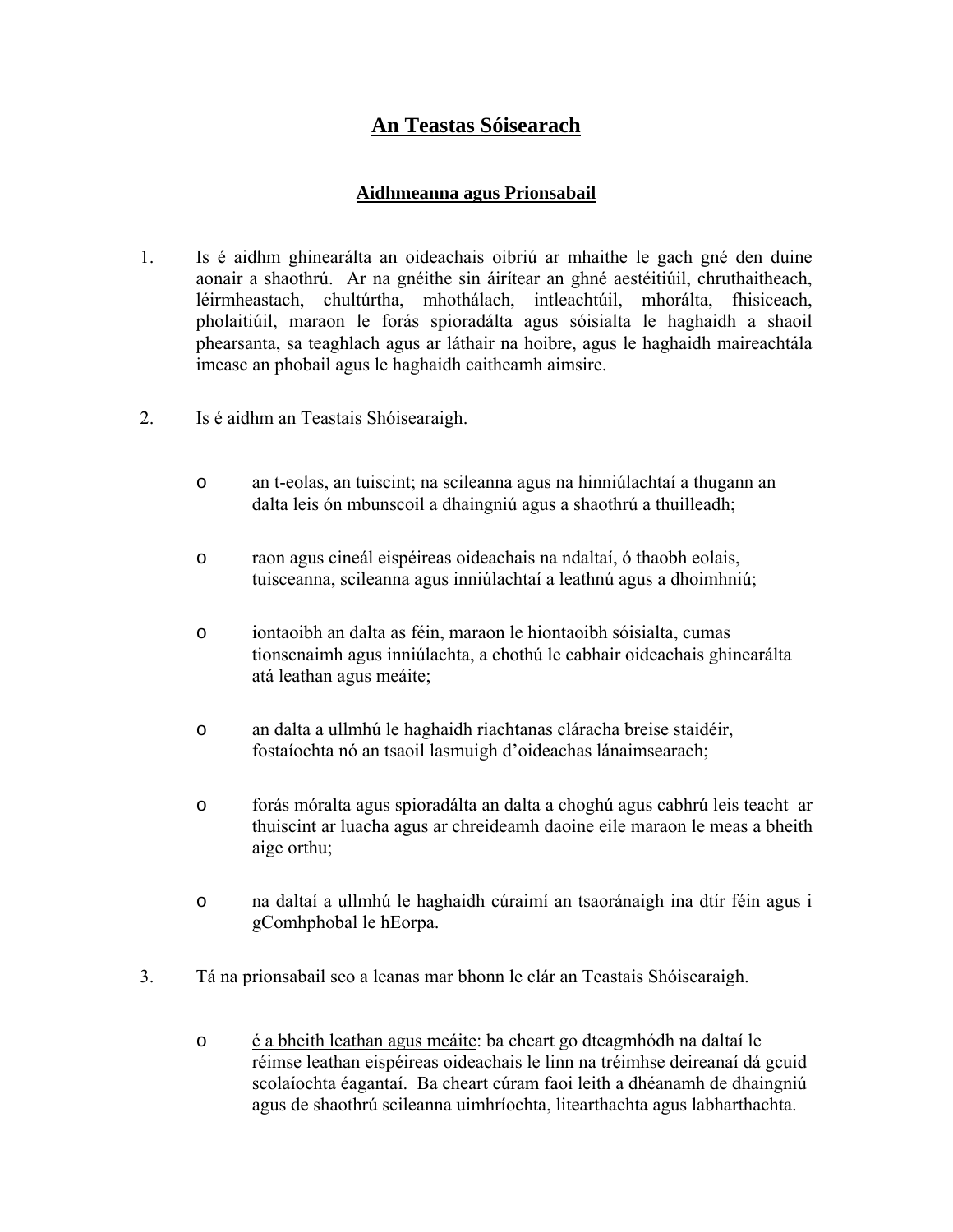Ba cheart treise faoi leith a chur le hoideachas sóisialta agus timpeallachta, le heolaíocht agus le teicneolaíocht agus le nuatheangacha.

- o ábharthacht: ba cheart go ndíreodh an curaclam ar ghar-riachtanais agus ar chianriachtanais an dalta ó thaobh na timpeallachta cultúrtha, eacnamaíche agus sóisialta.
- o fiúntas: ba cheart go n-éilofaí ar gach dalta na céimeanna feabhais is airde is féidir leis a bhaint amach, ag cur infheidhmeacht agus cumas san áireamh, maraon le caighdeáin idirnáisiúnta inchomórtais.

Ba cheart go soláthródh an curaclam réimse leathan eispéireas oideachais i dtimpeallacht a chruthaíonn cothú agus múnlú. Ba cheart go mbainfeadh sé brí astu seo a leanas: an aeistéitic, an chruthaíocht, an eitic, teangeolaíocht, matamaitic, an saol fisiceach, an eolaíocht agus an teicneolaíocht, an saol sóisialta agus polaitiúil, an imshaol agus an saol spioradálta.

4. Cuirtear gach siollabas le haghaidh an Teastais Shóisearaigh i láthair chun go ndéanfaí é a theagasc sa gcomhthéacs curaclaim atá leagtha amach thuas.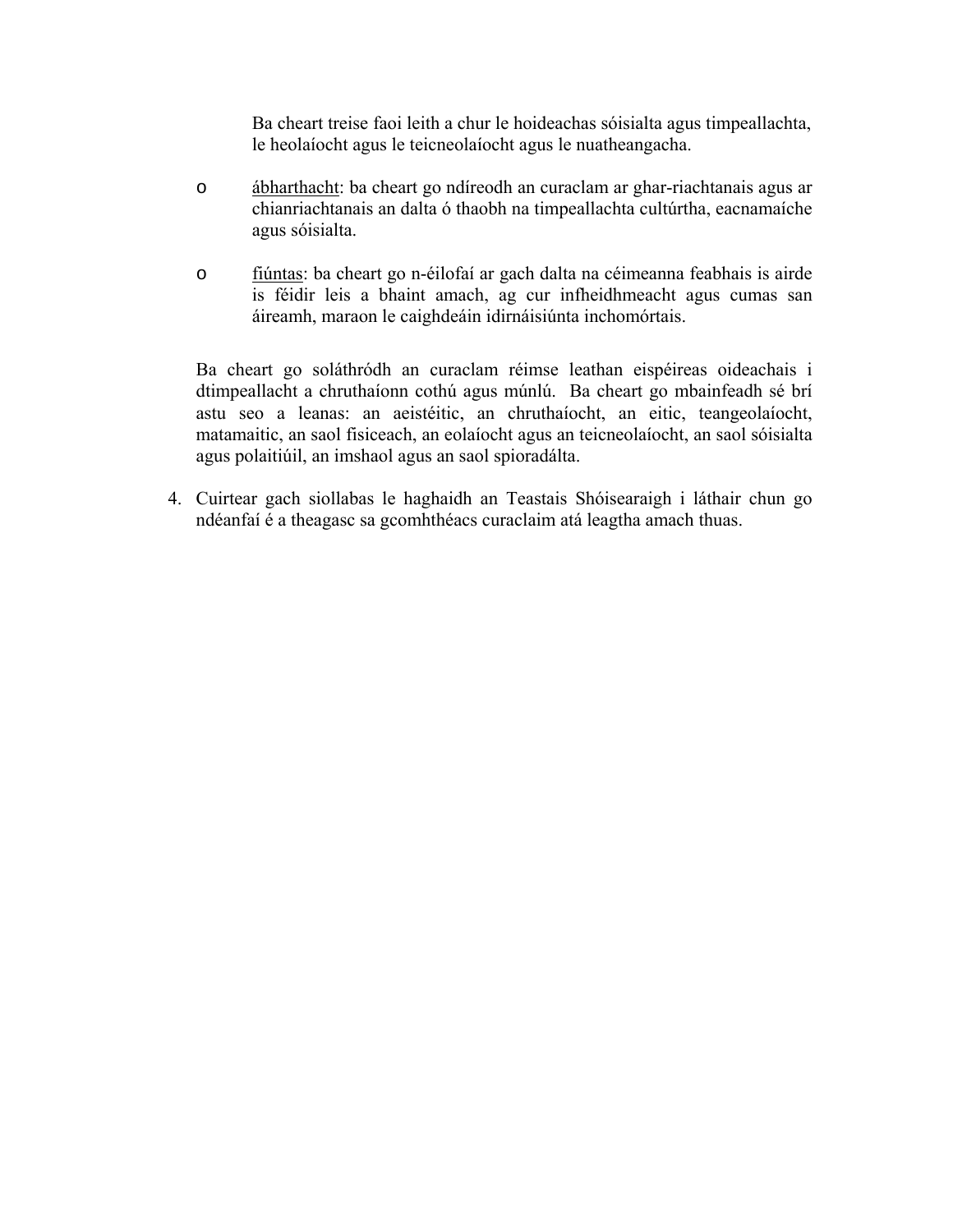# 1. **RÉAMHRÁ**

Is éard atá anseo ná siollabas tagartha do chúrsaí Gaeilge sa tsraith shóisearach san iarbhunscoil. Ba é an coiste cúrsa Gaeilge de chuid na Comhairle Náisiúnta Curaclaim agus Measúnachta d'eagraigh an doiciméad seo. Chonacthas don choiste agus don Chomhairle go raibh gá le siollabas a shainiú a thabharfadh aird faoi leith ar na ceisteanna seo:-

- (a) Staid mhúineadh na Gaeilge ins na hiar-bhunscoileanna a fheabhsú
- (b) Spriocanna a shainiú agus a chur in oiriúint do dhaltaí ag leibhéil éagsula cumais agus inniúlachta
- (c) Treoirlínte measúnaithe a cheapadh a thabharfadh saoirse do mhúinteoirí modhanna múinte éagsúla a úsáid agus a dhíreodh aird na ndaltaí ar an nGaeilge atá sa timpeallacht orthu

Is chun freastal ar na riachtanais seo a ceapadh an siollabas thíos.

Tá an siollabas bunaithe ar an tuiscint gurb é príomhaidhm na gcúrsaí ná chun a chur ar chumas na ndaltaí an Ghaeilge a úsáid.

Leagtar síos anseo na réimsí úsáide teanga ba chóir a bheith ar a gcumas ag daltaí tar éis dóibh a gcúrsa Gaeilge sa tsraith shóisearach a chríochnú agus leagtar síos an t-íosmhéid den teanga atá riachtanach dóibh chun go mbeidh said ábalta feidhmiú ins na réimsí sin.

Chomh maith leis an gcúrsa teanga féin aithnítear gnéithe eile den chultúr ar chóir go mbeadh na daltaí dulta i dtaithí orthu le linn an chúrsa. Ina measc seo tá ceol agus amhránaíocht, seanchas, logainmneacha agus dinnseanchas, agus an saol sóisialta. Is é timpeallacht an dalta an pointe tosaithe don chuid seo den chúrsa agus beidh ar gach dalta staidéar a dhéanamh trí Ghaeilge ar ghné éigin de chultúr a cheantair de réir a inniúlachta féin.

Tosaíonn an siollabas le haidhmeanna ginearálta a bhaineann le múineadh agus foghlaim na Gaeilge ag an leibhéal seo. Baineann cuid mhór de na haidhmeanna seo le caomhnú an chultúir agus le forbairt phearsanta an duine. Is í an ghné is tábhachtaí de seo ná go mbeadh an teanga féin ag na daltaí agus ar ndóigh gabhann na prionsabail fhoghlama céanna leis an nGaeilge is a ghabhann le foghlaim/sealbhú aon teanga eile.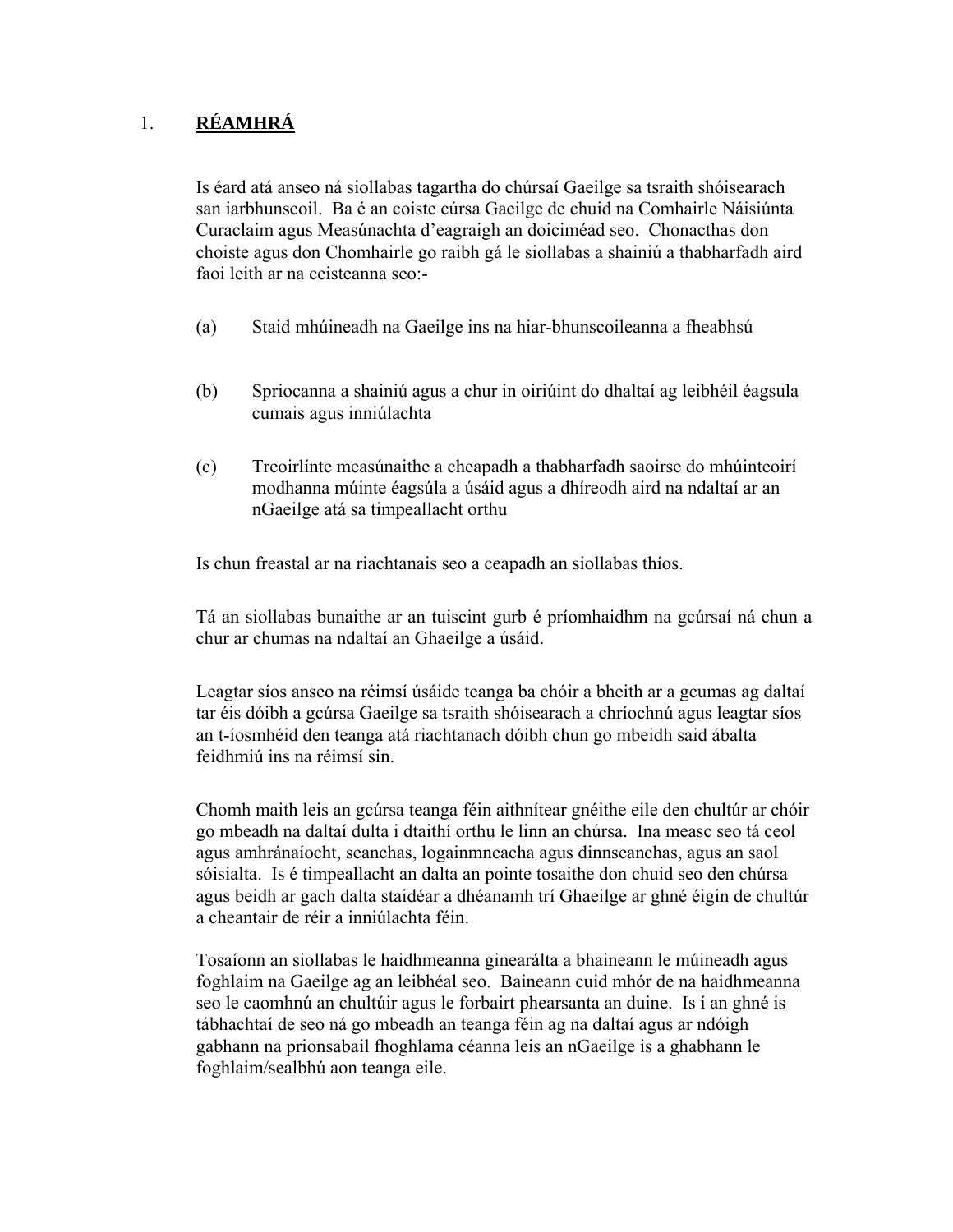Aithnítear anseo na réimsí den teanga ar chóir iad a bheith ar a gcumas ag daltaí ag na leibhéil éagsúla ar chríochnú an chúrsa dóibh. Tugtar feidhmeanna úsáide teanga ar na réimsí seo agus is de réir na bhfeidhmeanna úsáide seo atá an siollabas grádaithe agus ní de réir na struchtúr gramadaí. Tá abairt mar "Go raibh maith agat", mar shampla, casta ó thaobh catagóirí gramadaí de ach tá a feidhm úsáide an-simplí.

Déantar idirdhealú anseo idir gabhchumas (cumas an duine an teanga a thuiscint) agus ginchumas (cumas labhartha agus scríbhneoireachta an duine). Aithnítear go mbeidh réimse níos leithne den teanga ar a ngabhchumas ag daltaí ná mar a bheidh ar a nginchumas agus tá impleachtaí aige seo do ghrádú na teanga sa siollabas.

#### 1.1 **An grádú**

Toisc gur ar úsáid na teanga atá an bhéim sa siollabas seo ní féidir an grádú a dhéanamh de réir na múnlaí teanga amháin – caithfear comhthéacs na teanga a chur san áireamh. D'fhéadfadh duine focal nó múnla a thuiscint fiú mura mbeadh sé feicthe/cloiste aige riamh roimhe sin dá mbeadh an comhthéacs soiléir. Mar an gcéanna d'fhéadfadh duine páirt a ghlacadh i gcomhrá dá mbeadh ról tánaisteach aige agus duine eile chun an comhrá a choinneáil sa tsiúl. Mar sin, is ar an gcomhthéacs, ar na gníomhaíochtaí agus ar na rólanna atá an grádú déanta go príomha sa siollabas seo.

#### 1.2 **Nóta faoin téarmaíocht**

Tá téarmaí idirnáisiúnta teangeolaíochta á n-úsáid do na ranna éagsúla den siollabas. Measadh gur bhfearr cloí leo seo toisc go bhfuil sé de bhuntáiste acu go bhfuil brí bheacht leo a chabhraíonn go mór le heagar a choimeád ar an siollabas. Seo thíos nótaí gearra ar roinnt de na téarmaí sin.

| Gníomhaíocht: | Na hocáidí teanga a bheidh ag na daltaí – rud a dhíol nó a<br>cheannach, ag scaradh le cara, [r].                                                                                                                                   |
|---------------|-------------------------------------------------------------------------------------------------------------------------------------------------------------------------------------------------------------------------------------|
| Ról:          | An áit a bheidh ag an dalta sa ghníomhaíocht $-$ é ina<br>chuairteoir, ina chustaiméir, [r].                                                                                                                                        |
| Feidhm:       | An fheidhm a bhainfidh an dalta as an teanga – cead a lorg,<br>rud a aithint, rogha a chur in iúl, 7rl Feidhm shingil atá<br>i gceist anseo agus de ghnáth, bíonn meascán<br>d'fheidhmeanna in aon chomhrá nó in aon phíosa teanga. |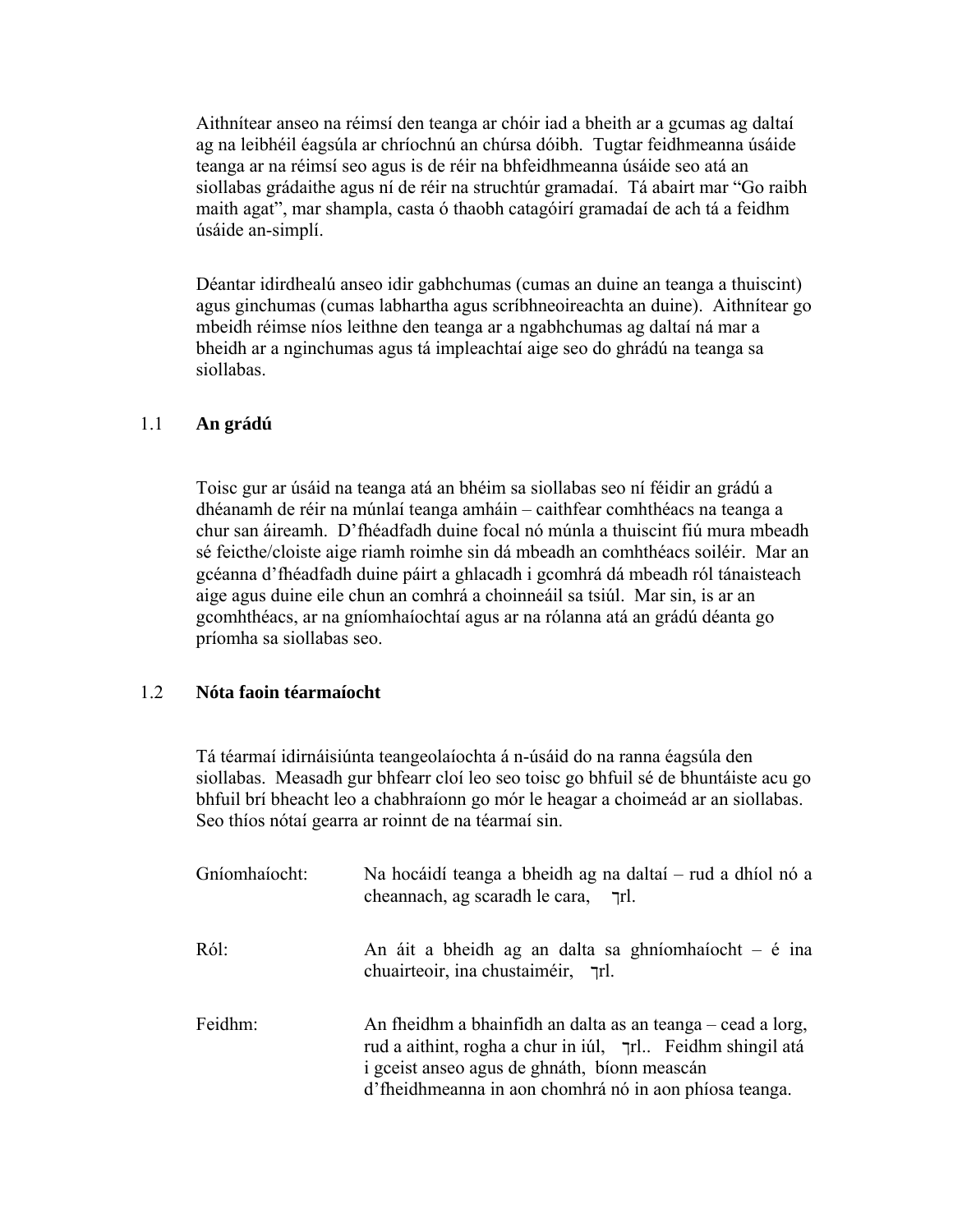| Nóisean: | An bhrí a luaitear leis an bhfeidhm. Má tá sé i gceist<br>'dearcadh a chur in iúl', mar sampla, d'fhéadfadh go<br>mbeadh an nóisean 'féidearthacht' i gceist (níl sé indéanta)<br>nó 'luach' nó 'tréithe' agus mar sin de. |
|----------|----------------------------------------------------------------------------------------------------------------------------------------------------------------------------------------------------------------------------|
| Toipic:  | Is iad na toipicí na hábhair ghinearálta atá idir chamáin – an<br>teaghlach, ceol, nósanna agus piseoga, Trl. Usáidtear go<br>leor feidhmeanna agus nóisin éagsúla chun gach aon toipic<br>a chíoradh.                     |

#### 1.3 **An siollabas**

Is éard atá i gceist le siollabas tagartha ná an fhoinse as a gcruthaítear scéimeanna oibre, téacsleabhair, leabhair shaothair, modhanna múinte 7rl. Mar sin caithfear idirdhealú a dhéanamh idir siollabas agus téacsleabhar. Tá baint indíreach idir an tslí ina ndéantar an siollabas a shainiú, agus modhanna múinte sa seomra ranga agus modhanna measúnaithe.

Sa deireadh thiar tá múineadh na Gaeilge ins na scoileanna ag brath ar scileanna agus ar dhúthracht na múinteoirí agus ní bheidh toradh fónta ar aon iarracht a dhéanfar chun cláir teanga a leasú agus a chur i bhfeidhm gan a ndea-thoil agus a gcomhoibriú siúd maraon lena gcumas féin sa teanga agus a máistreacht ar réimse scileanna múinteoireachta. Níl i siollabas ná i dtéacsleabhair ach áiseanna chun cabhrú leis an múinteoir.

Os rud é go bhfuil an oiread sin aicmí éagsúla foghlaimeoirí an caithfear saoirse a thabhairt do mhúinteoirí chun freastal ar riachtanais a ndaltaí féin taobh istigh de threoirlínte áirithe. Sa siollabas seo moltar trí chúrsa: bonnchúrsa, gnáthchúrsa agus ardchúrsa.

## 1.3.1 Bonnchúrsa

Leagtar béim anseo ar chumarsáid bhunúsach trí Ghaeilge. Tá sé dírithe ar na daltaí nach ndearna dul chun cinn suntasach i sealbhú na Gaeilge agus iad sa bhunscoil. Bheifí ag súil, áfach, go mbeadh caighdeán áirithe Gaeilge ag gach aon pháiste agus iad ag teacht isteach don iar-bhunscoil. Feictear gurb é an riachtanas is mó atá acu seo ná dul i dtaithí ar úsáid na Gaeilge atá ina dtimpeallacht. Chuige sin is é príomhchuspóir an chúrsa ná straitéisí cumarsáide oiriúnacha sa Ghaeilge a mhúineadh dóibh. 'Sé sin chun a chur ar a gcumas idirghníomhaíocht a láimhsiú agus pé méid den teanga atá acu a úsáid. Tá eilimintí den teanga labhartha agus an teanga scríofa fite fuaite tríd an gcuid seo den siollabas. Leagtar béim anseo are ghabhchumas mar tá sé seo ag leibhéal níos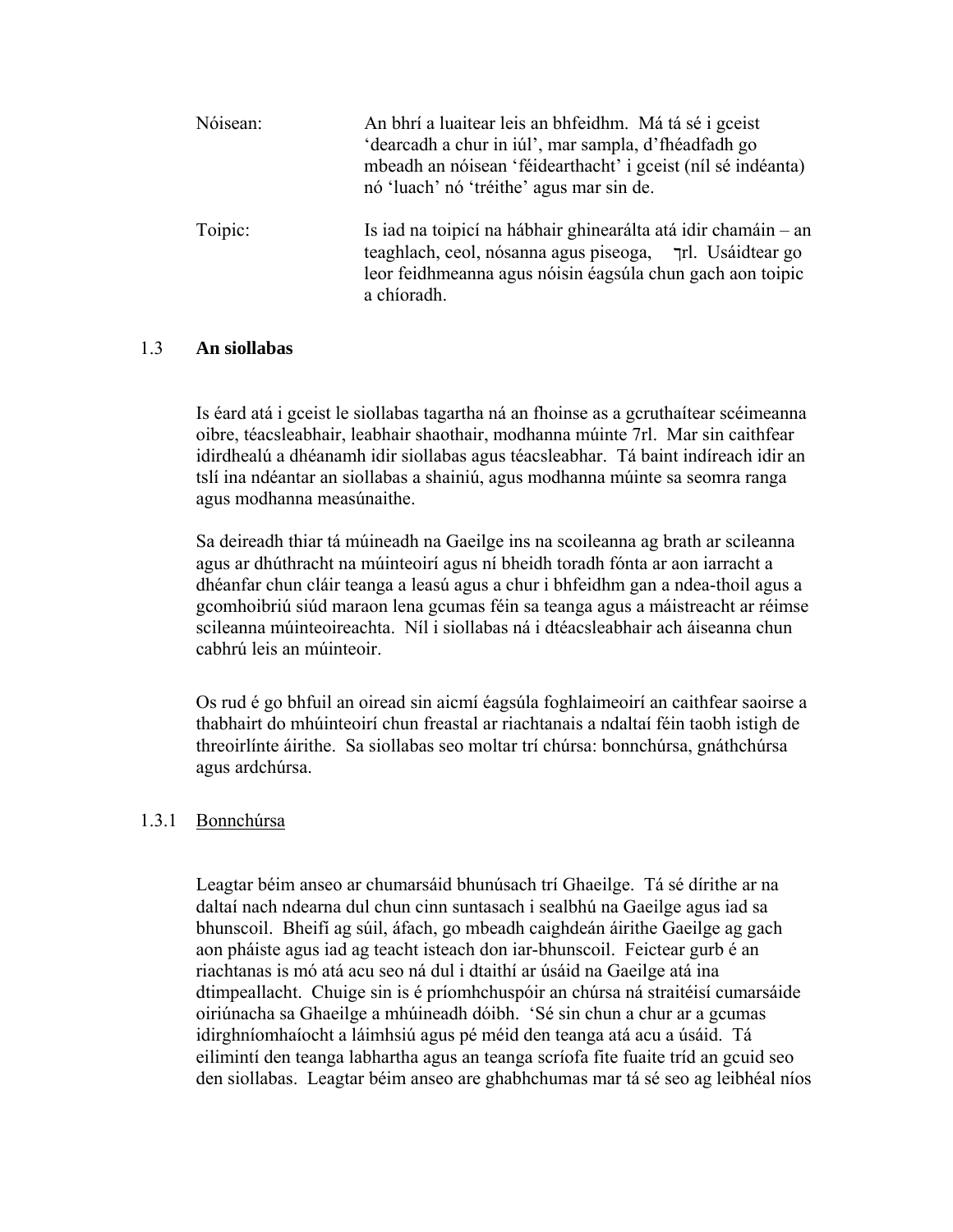bunúsaí I sealbhú na teanga ná mar atá an cumas táirgthe. Bíonn an cumas tuisceana chun tosaigh ar an gcumas labhartha agus an cumas scríbhneoireachta.

# 1.3.2 Gnáthchúrsa

Tá sé seo dírithe ar an meánghrúpa

- daltaí a bhfuil caighdéan creidiúnach sa Ghaeilge bainte amach acu agus iad ag tosú san iarbhunscoil nó iad siúd a thosaíonn ar bheagán Gaeilge ach a léiríonn cumas foghlama thar an ngnáth i rith an chúrsa
- iad siúd ón nGaeltacht nach n-oirfeadh an t-ardchúrsa dóibh ach a bhfuil scileanna áirithe teanga go maith acu

# 1.3.3 Ardchúrsa

Tá sé seo dírithe ar na grúpaí seo a leanas:

- formhór de dhaltaí na Gaeltachta
- formhór de dhaltaí ó Ghaelscoileanna lasmuigh den Ghaeltacht
- daltaí ó ghnáthscoileanna a thug an teanga leo go maith
- 1.3.4 Tá béim anseo ar chumas táirgthe an dalta ach ar ndóigh ní dhéantar faillí ar an tuiscint ach an oiread. Ba cheart, mar shampla, go ndéanfaí staidéar ar shleachta oiriúnacha a roghnófaí ó nuachtáin nó irisí ó am go chéile maraon le píosaí a roghnófaí ó chláir oiriúnacha raidio nó teilifíse a bhainfeadh le gnáthchúrsaí an lae. Beidh deis acu méid áirithe litríochta idir phrós agus fhilíocht a bhlaiseadh chomh maith.

Maidir leis an mbonnchúrsa agus leis an ngnáthchúrsa, tá tús áite tugtha sa siollabas seo do na tascanna agus do na gníomhaíochtaí is féidir a dhéanamh sa seomra ranga. Is trí na gníomhaíochtaí ranga a thiocfaidh na daltaí ar na struchtúir agus ar na nathanna cainte atá riachtanach dóibh féin. Ar an gcuma seo beidh orthu a stráitéisí cumarsáide féin a fhorbairt agus cur lena gcumas teanga ar a luas féin.

## 1.4 **Aidhmeanna**

Is iad seo thíos na haidhmeanna ginearálta a bhaineann le múineadh na Gaeilge do dhaltaí ag an leibhéal sóisearach san iar-bhunscoil. Tá siad seo mar bhonnchloch don chuid eile den siollabas mar is uathu siúd eascraíonn an t-ábhar atá ar fáil ins na catagóirí eile a luaitear thíos. Feictear an Ghaeilge.

- mar theanga phobail sna limistéir Ghaeltachta agus mar theanga mhuinteartha ag móráin daoine.
- mar theanga shinseartha a léiríonn formhór mhuintir na hÉireann dílseacht di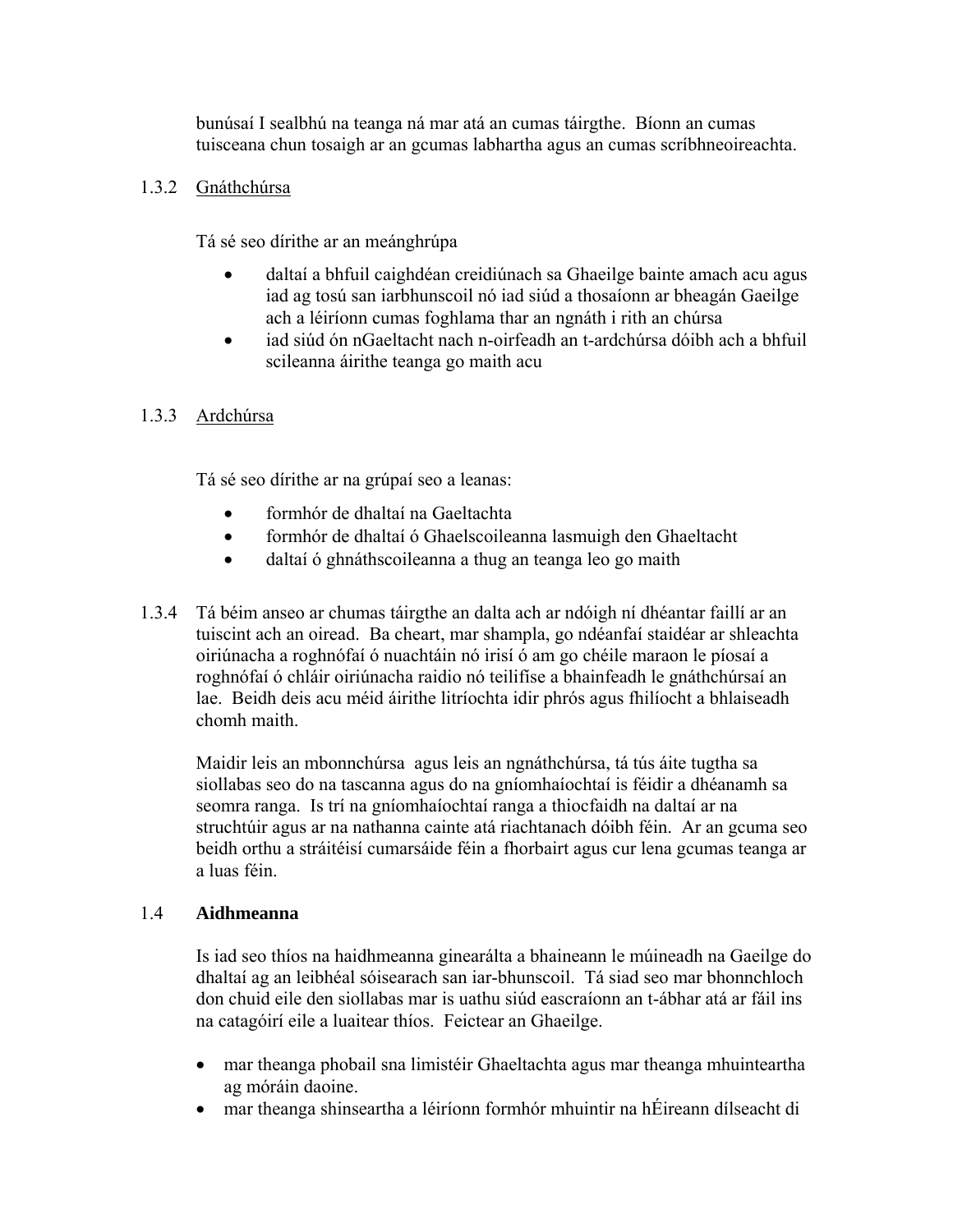• mar theanga náisiúnta

Aidhmeanna i leith múineadh na Gaeilge sa tsraith shóisearach.

#### 1.4.1 Aidhmeanna ginearálta

- (a) Deis ar chumas cuí sa Ghaeilge a dheimhniú do gach dalta de réir a acmhainne den chineál a chuirfidh ar a chumas páirt ghníomhach a ghlacadh sa saol dátheangach atá mar aidhm náisiúnta ag an rialtas anois.
- (b) Féinmheas agus féinmhuinín na mac léinn a chothú trí thuiscint a thabhairt dóibh ar a bhféiniúlacht agus ar a n-oidhreacht mar Éireannaigh
- (c) Féinmhuinín chultúrtha neamhspléach a chothú den chinéal a spreagann cruthaitheacht, fiontraíocht, núálacht a rachaidh chun tairbhe an dalta agus a phobail ar ball.
- (d) Tuiscint a chothú ar an teanga agus ar chultúr na Gaeilge mar dhlúthchuid leanúnach de stair phobal na tíre chomh maith le dearcadh dearfach ina leith.
- (e) Chun ár bhféiniúlacht a chosaint agus a chaomhnú i gcomhthéacs an dul chun cinn atá déanta i gcúrsaí cumarsáide agus gluaiseachtaí idirnáisiúnta. Is gá polasaí an dátheangachais a chur i gcríoch chun gur féidir linn an dá thrá a fhreastal – cumarsáid leis an saol lasmuigh agus fós ár ndúchas náisiúnta a neartú.
- (f) Ár n-oidhreacht teanga a chaomhnú agus a thabhairt slán do na glúnta atá le teacht

## 1.4.2 An Ghaeilge agus forbairt an duine

- (a) Chun cabhrú leis an dalta leas a bhaint as na buntáistí a bhaineann le bheith dátheangach ó thaobh na cognaíochta de
- (b) Chun cabhrú le daltaí tuiscint a fháil ar nádúr teangacha agus ar nádúr próiseas foghlama teanga
- (c) Forbairt phearsanta agus forbairt shóisialta na ndaltaí a chur chun cinn mar ghné dá n-iomlánú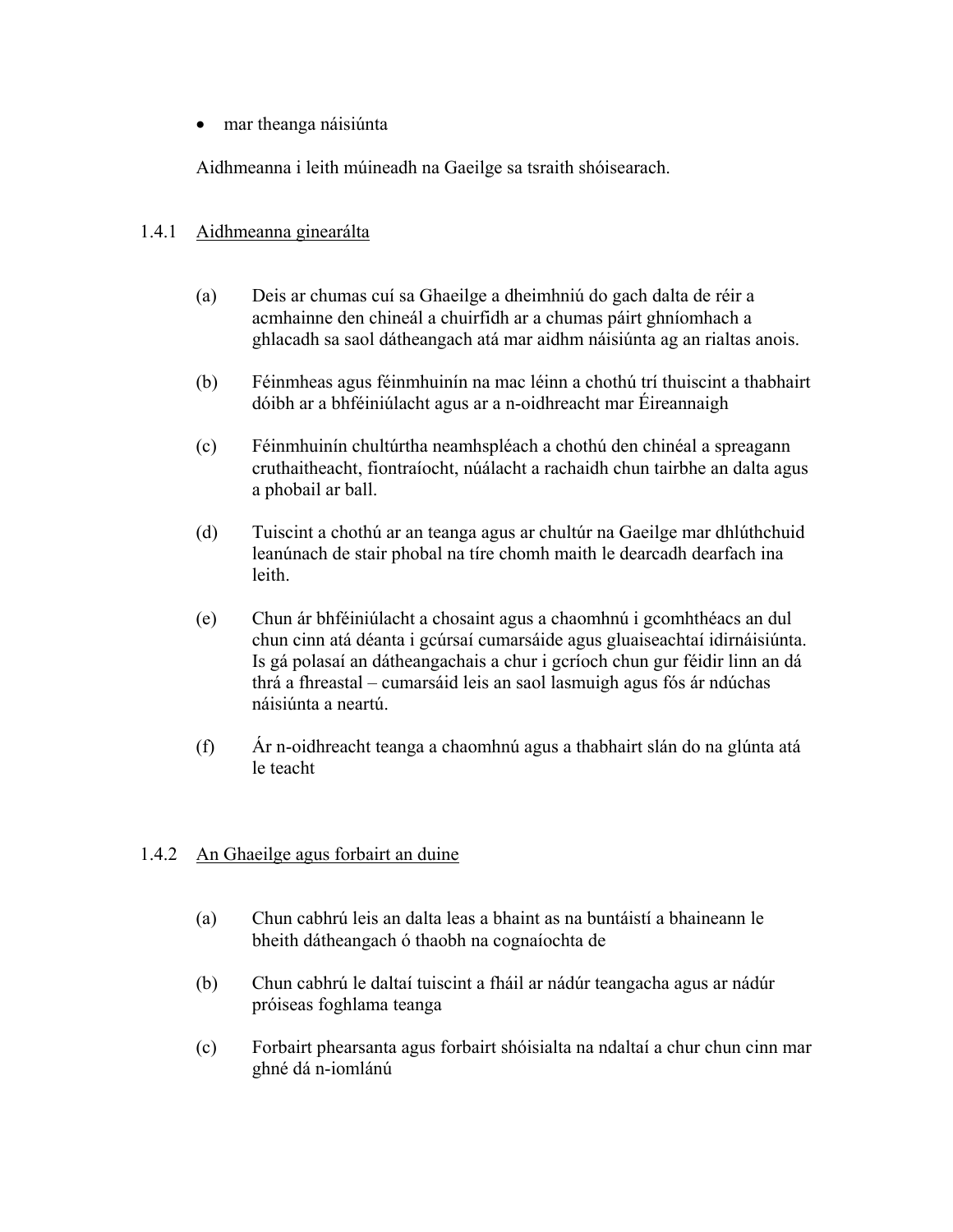- (d) Tuiscint a chothú ar ghnásanna na Gaeilge mar theanga agus ar nádúr na cumarsáide i gcoitinne
- (e) Chun cabhrú le daltaí teacht ar shaíocht na Gaeilge chomh maith le hamhráin dhúchasacha na tire
- (f) Samhlaíocht agus cumas cruthaitheachta an dalta a fhorbairt trí réimse oiriúnach d'ábhair éagsúla léinn a chur ina láthair
- (g) Chun cur an chumas an dalta leanúint ar aghaidh go cúrsa sinsearach Gaeilge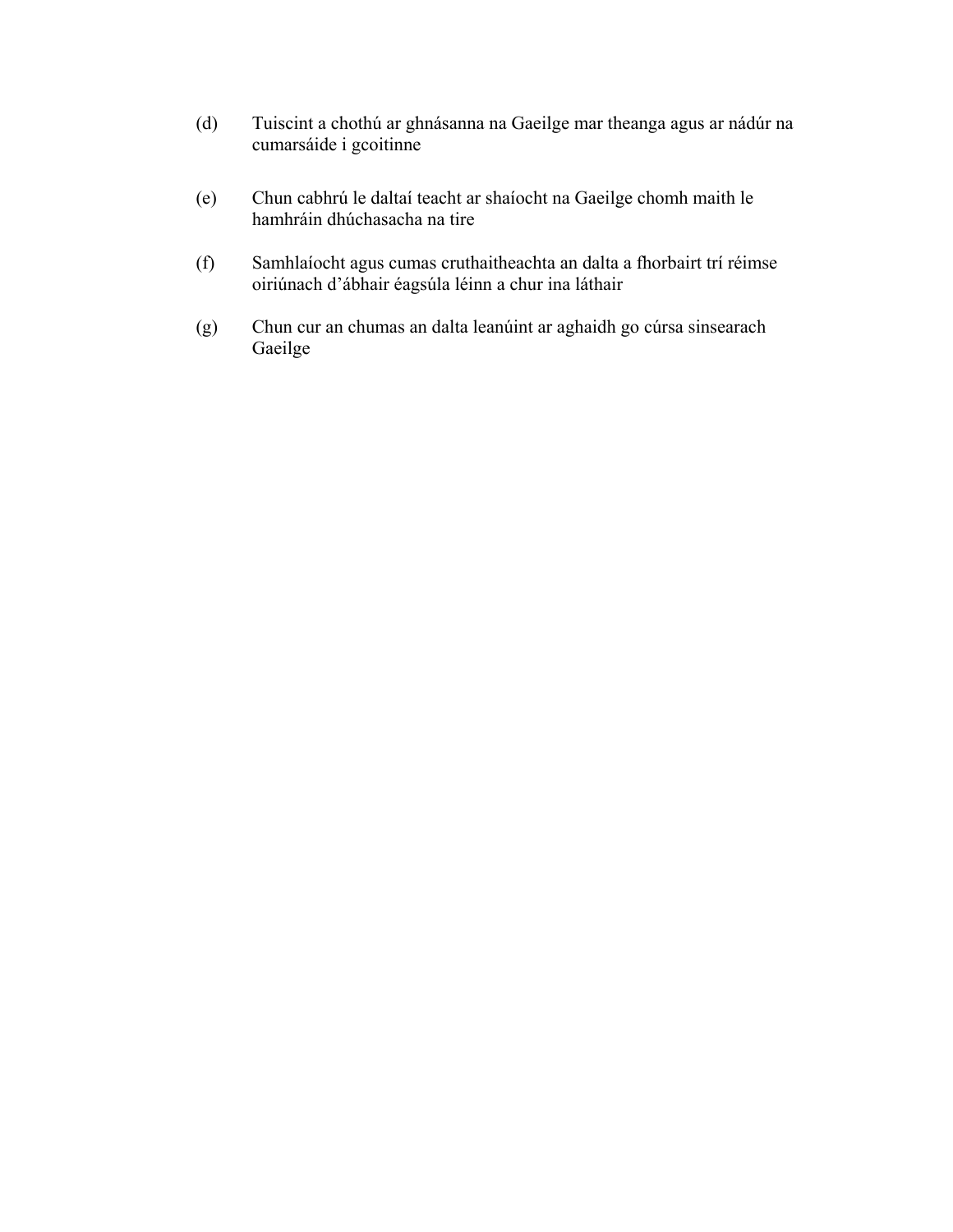# 2. **CUSPÓIRÍ MÚINTEOIREACHTA**

Seo thíos liosta de na torthaí, a mbeifí ag súil leo ar chríochnú an chúrsa don dalta. Níor ghá in aon chor gur san ord seo a bhainfí na torthaí amach agus níl sé i gceist ach an oiread go múinfí na scileanna éagsúla neamhspleách ar a chéile. Tá béim anseo ar thuiscint, labhairt agus úsáid na Gaeilge atá sa timpeallacht ar fud an Stáit. Glactar le nuachtáin agus le cláir raidio agus teilifíse mar áiseanna a bhfuil fáil orthu gan dua in aon cheantar sa Stát. Bíonn breis áiseanna, mar shampla, comharthaí, bolscaireacht, fógraíocht  $\tau$ rl. ar fáil go minic freisin ach iad a lorg. Táthar ag súil go n-úsáidfidh múinteoirí na hábhair aiceanta atá ar fáil ó na réimsí éagsúla mar áiseanna múinteoireachta chomh fada agus is féidir é.

## 2.1 **Bonnchúrsa**

# 2.1.1 Tuiscint: teanga labhartha

- (a) Go mbeidh daltaí cleachtaithe ar an meitetheanga a ghabhann le hobair ranga agus leis an scrúdú sa chaoi is nach mbeidh gá le dul i dtuilleamaí an Bhéarla sa seomra ranga ná le linn scrúduithe
- (b) Go mbainfidh na daltaí tuiscint bhunúsach as cláir theilifíse agus raidio, i.e. go dtuigfidh said an téama agus mórphointí na scéalta:
	- príomhscéalta na nuachta
	- réamháisnéis na haimsire
	- cláir spóirt cinnlínte
	- fógraí de gach saghas a bhfuil teachtaireacht shoiléir dhíreach iontu
- (c) Tuiscint bhunúsach a bhaint as píosa de chomhrá simplí.

## 2.1.2 Tuiscint: téacsanna scríofa

- (a) Go dtuigfidh na daltaí téacsanna den chineál seo thíos:
	- fógraí ginearálta (scríofa)
	- comharthaí agus bolscaireacht
	- foirmeacha iarratais
	- biachláir
	- fógraí scoile  $7$ rl.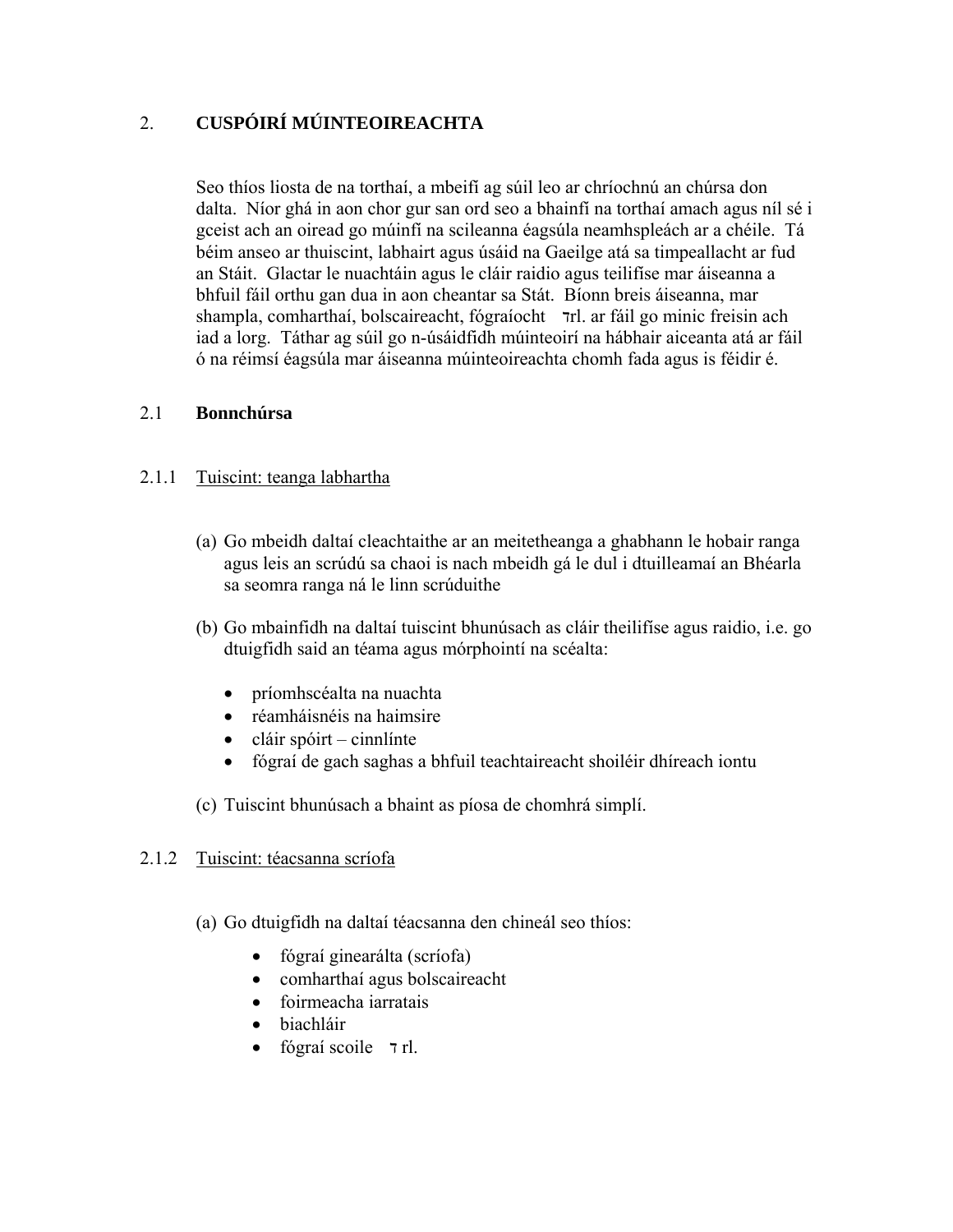- (b) Go mbainfidh na daltaí tuiscint as cur síos (scríofa) a bhaineann le gnáthchúrsaí an lae nó le hábhair atá dírithe ar dhéagóirí agus é seo scríofa le stíl dhíreach shimplí:
	- Go dtuigfidh siad téama an phíosa
	- Go dtuigfidh siad creatlach an scéil nó na pointí is tábhachtaí atá ann

# 2.1.3 Labhairt

Comhrá idirghníomhach

- bheith in ann labhairt faoi na toipicí (Roinn 5) agus tacaíocht láidir á fháil acu ó chomhchainteoir
- bheith in ann rólanna tánaisteacha éagsúla a ghlacadh i gcomhráite
- bheith in ann ceisteanna a chur

## 2.1.4 Scríbhneoireacht

Go mbeidh sé ar chumas na ndaltaí na cineálacha téacsanna seo thíos a scríobh

Téacsanna gearra m.sh.

- cuireadh a thabhairt
- glacadh le cuireadh
- leithscéal a ghabháil
- fógra a scríobh
- freagra a thabhairt ar iarratas
- teachtaireacht a fhágáil (nóta gearr)

# 2.2 **Gnáthchúrsa**

Glactar leis go mbeidh gach a bhfuil ar an mbonnchúrsa ar a gcumas acu siúd a thógfaidh an gnáthchúrsa. Seo thíos an méid sa bhreis ar sin atá ar an ngnáthchúrsa.

## 2.2.1 Tuiscint

- (a) Téacsanna scríofa: Maidir le hiriseoireacht táthar ag súil go rachaidh daltaí i dtaithí ar phíosaí a bhfuil stíl scríbhneoireachta iontu atá díreach agus simplí. Beifear ag súil freisin go mbainfidh siad tuiscint ghinearálta as na píosaí sin.
- (b) Teanga labhartha: Cur síos gonta soiléir ar eachtra nó ar staid a thuiscint.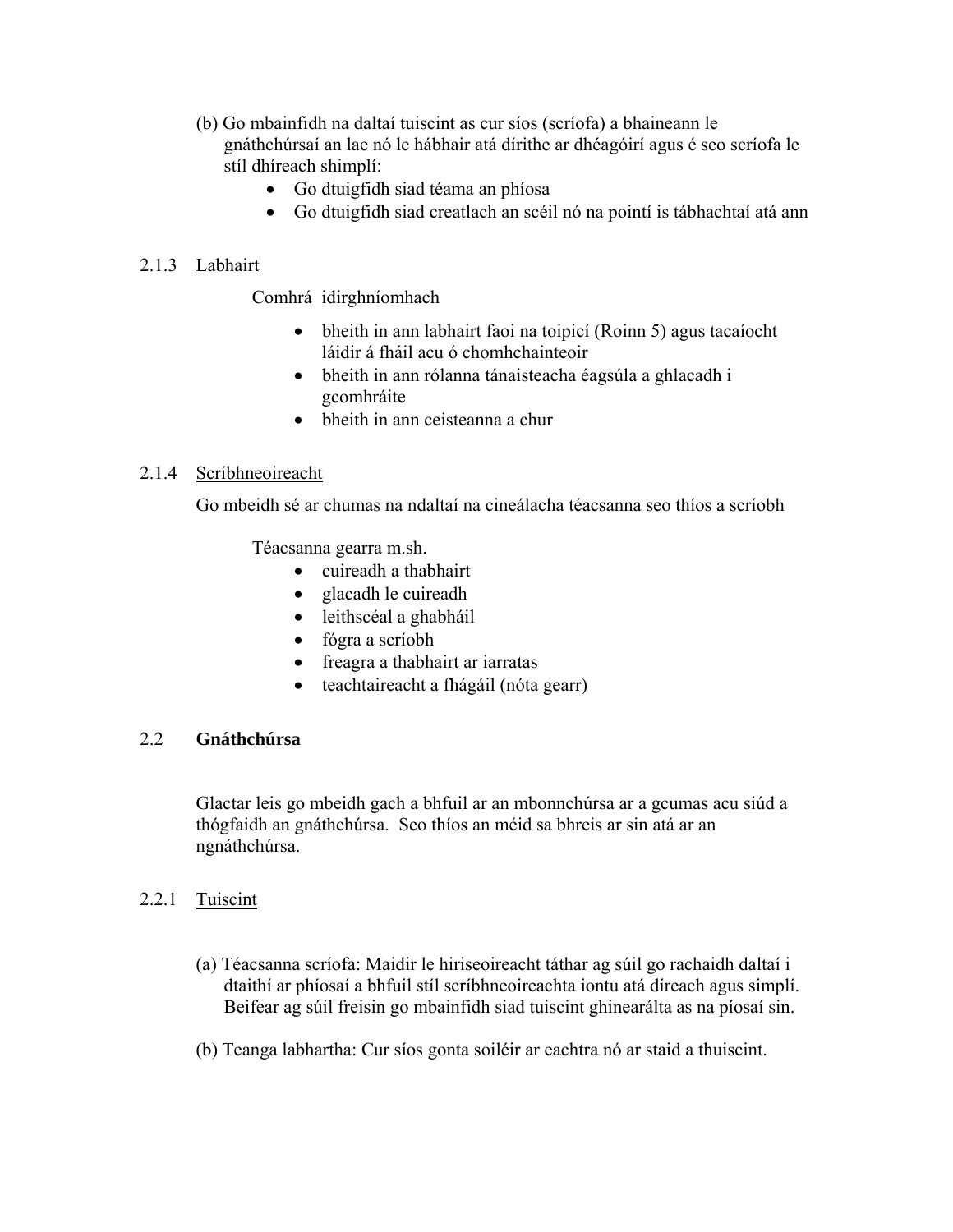# 2.2.2 Labhairt

# Comhrá

- Bheith in ann labhairt faoi na toipicí thíos agus funcsin/nóisin nua a tharraingt isteach sa chomhrá as a stuaim féin.
- Bheith in ann rólanna éagsúla a ghlacadh agus a bheith ar comhchéim leis an gcomhchainteoir (i.e. nach mbeadh stiúradh an chomhrá go hiomlán faoi dhuine eile)

# 2.2.3 Scríbhneoireacht

- Bheith in ann achoimre a dhéanamh le ghiota scríofa
- Bheith in ann litir ghearr a scríobh

# 2.3 **Ardchúrsa**

Tá sé i gceist go mbeidh gach a bhfuil ar an mbonnchúrsa agus ar an ngnáthchúrsa ag lucht an ardchúrsa. Seo thíos an méid sa bhreis ar sin atá ar an gcúrsa seo.

## 2.3.1 Tuiscint

(a) Téacsanna scríofa

- Go dtuigfidh said píosaí iriseoireachta a bhfuil téamaí coitianta acu ina niomlán. Cé gur píosaí le stíl ghonta atá i gceist beidh réimse maith foclóra iontu.
- Go mbeidh siad in ann teacht ar na conclúid agus ar na himpleachtaí atá le tuiscint go hindíreach ón bpíosa
- Litríocht nua-aimseartha a bhlaiseadh idir phrós agus fhilíocht (Beidh saoirse ag múinteoirí a dtéacsanna féin a roghnú.)

# (b) Teanga labhartha

• Go mbeidh said in ann comhrá nó cur síos, a bhaineann le gnáthchúrsaí an lae, a thuiscint agus na cainteoirí ag labhairt ag gnáthluas cainte.

# 2.3.2 Labhairt

- Bheith is ann labhairt go nádúrtha faoi na toipicí thíos
- Bheith in ann comhrá a stiúradh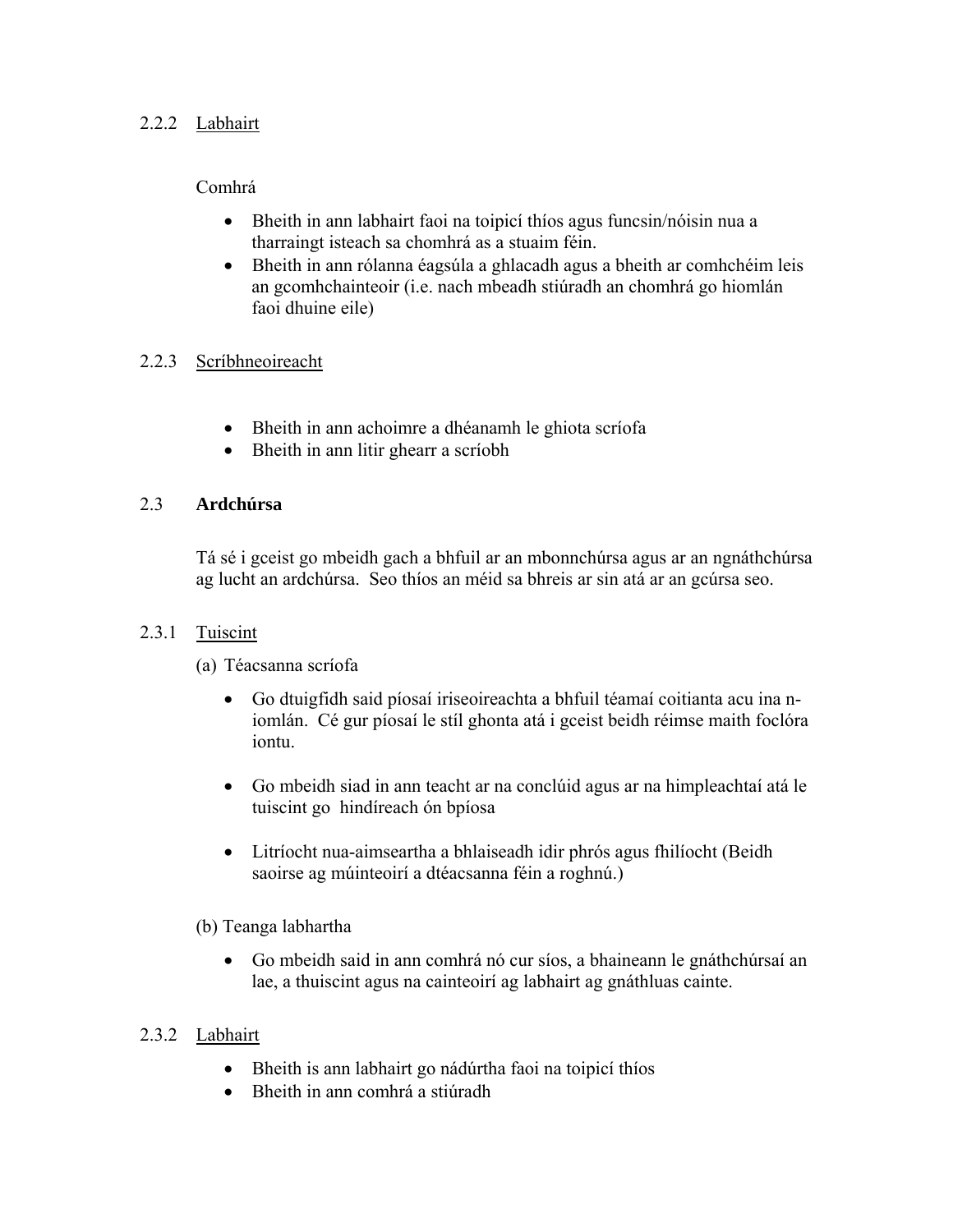# 2.3.3 Scríbhneoireacht

Go mbeidh siad ábalta cumadóireacht níos leithne a dhéanamh

- scéal a chumadh
- cur síos a dhéanamh
- eachtra a ríomh (eachtra atá réadúil / greannmhar / bunaithe ar a samhlaíocht nó eile)
- críoch oiriúnach a chur le scéal
- tuairimí a nochtadh i dtaobh ruda éigin
- comhrá struchtúrtha a scríobh
- litir fhoirmealta / litir phearsanta a scríobh

Ní mór cúram ar leith a dhéanamh de chruinneas scríbhneoireachta.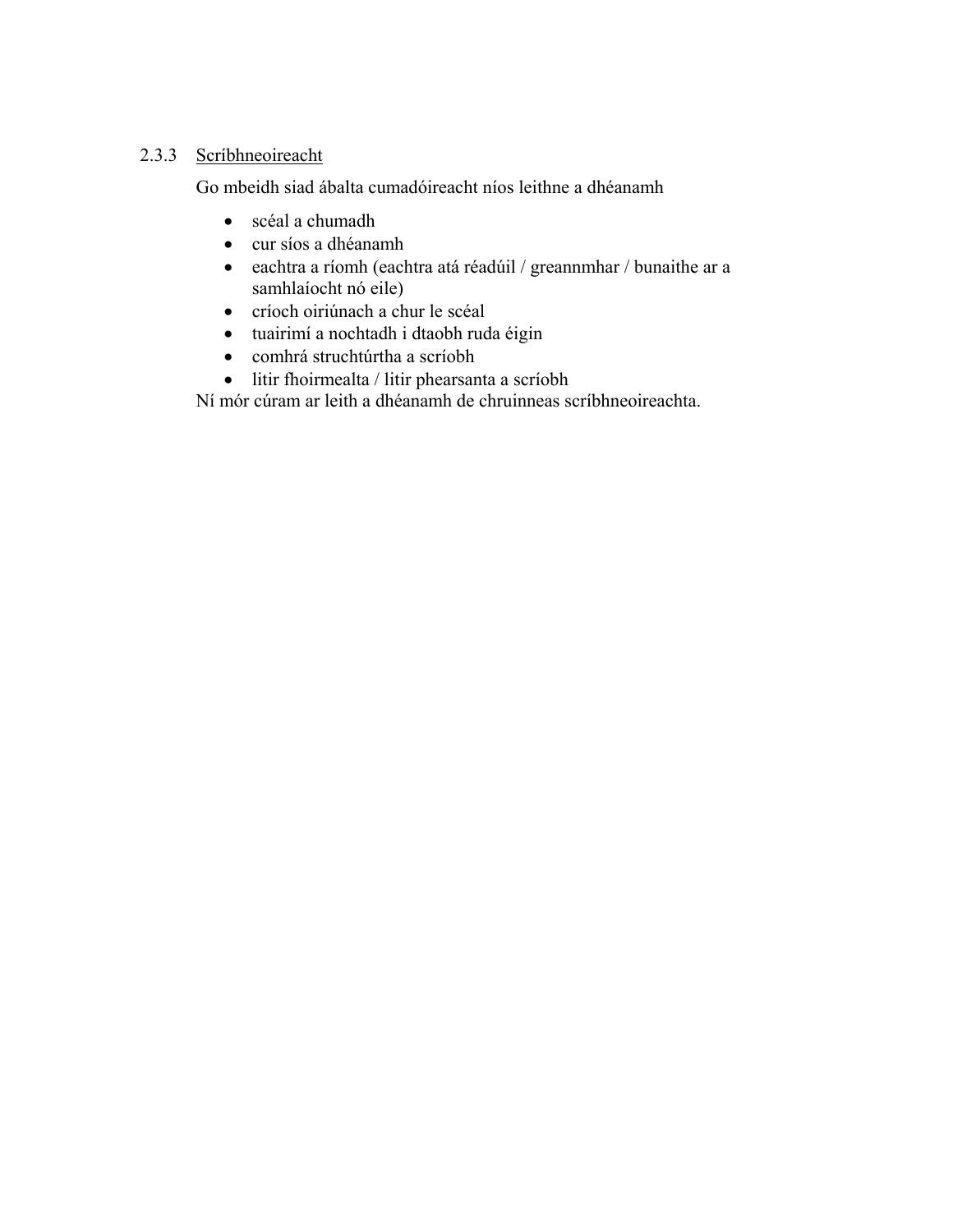# 3. **GNÍOMHAÍOCHT**

Seo thíos liosta de na gníomhaíochtaí ar chóir a bheith ar chumas na ndaltaí iad a dhéanamh trí Ghaeilge faoi dheireadh na sraithe sóisearaí. Is ar an nGaeilge labhartha atá an bhéim anseo agus cé go liostáiltear na gníomhaíochtaí neamhspleách ar a chéile beifear ag súil go múinfear iad de réir mar a thagann siad isteach go nádúrtha ins na suíomhanna múinteoireachta a chruthófar sa seomra ranga. Is é príomhghnó an mhúinteora ná inchur oiriúnach den teanga a chur ar fáil dóibh trí théacsleabhair, áiseanna chlosamhairc, ábhair aiceanta ך rl agus na daltaí a chur ag gníomhú trí mheán na Gaeilge a luaithe agus is féidir é. Is trí theagmháil ghníomhach a dhéanamh leis an nGaeilge a éireoidh leis na daltaí na múnlaí agus an foclóir a shealbhú. Ní cóir faillí a dhéanamh, áfach, ar phointí gramadaí agus b'fhéidir go gcaithfí iad seo a mhúineadh go foirmealta ó am go chéile de réir a dtábhacht do na gníomhaíochtaí atá ar bun sa rang. Fágann sé sin, go mbeidh gá le hobair bheirte, obair ghrúpa agus obair aonair chomh maith le hobair ranga.

Tá liosta teoranta gníomhaíochtaí anseo thíos do pháistí a bheadh ag tabhairt faoin mbonnleibhéal agus tá leathnú déanta air sin don ghnáthleibhéal. Maidir leis an ardleibhéal, tá sé i gceist go mbeadh na gníomhaíochtaí seo ar fad ar a gcumas ag daltaí agus go mbeidis in ann

- an príomhról a ghlacadh sa chomhrá
- a bheith ábalta an comhrá a stiúradh go nádúrtha
- é seo a dhéanamh le cruinneas foghraíochta agus comhréire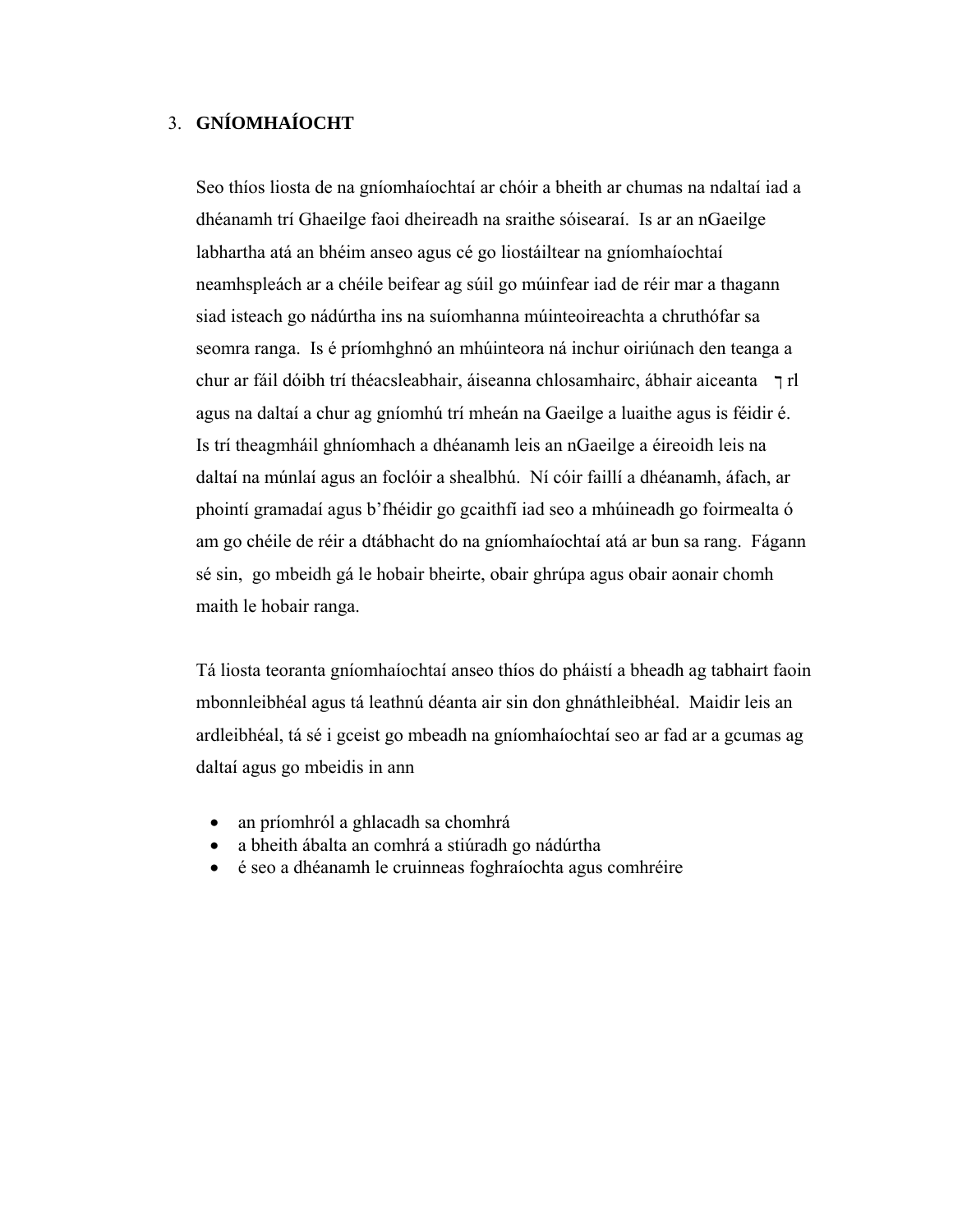|                | <b>GNÍOMHAÍOCHT</b>                              | <b>RÓL</b>                                                                    | <b>SUÍOMH</b>                                               | <b>LEIBHÉAL</b> |                |
|----------------|--------------------------------------------------|-------------------------------------------------------------------------------|-------------------------------------------------------------|-----------------|----------------|
| $\mathbf{1}$   | Daoine ag bualadh<br>lena chéile/ag scaradh      | cara i measc<br>strainséirí comharsa<br>nua scoil nua                         | ocáid shóisialta<br>comharsanacht                           | $1*$            | $2**$          |
| $\overline{2}$ | Cur síos a dhéanamh /<br>tuilleadh eolais a lorg | ceisteoir freagróir                                                           | oscailte                                                    | 1               | $\overline{2}$ |
| 3              | Ag fiosrú/ag ríomh<br>eachtra                    | múinteoir páiste garda<br>/ dlíodóir tuismitheoir<br>iriseoir cara            | oscailte                                                    | 1               | $\overline{2}$ |
| $\overline{4}$ | Rudaí dhíol is a<br>cheannach                    | díoltóir ceannaitheoir                                                        | síopaí de gach saghas<br>nó margadh                         | 1               | $\overline{2}$ |
| 5              | Ag lorg/ag tabhairt<br>eolas na slí              | strainséir duine de<br>mhuintir na háite                                      | oscailte                                                    | 1               | $\overline{2}$ |
| 6              | Ag cócaireacht                                   | duine atá i gceannas<br>duine atá ag cabhrú                                   | sa bhaile/ar scoil<br>ag láthair campála<br>ag ullmhú béile | 1               | $\overline{2}$ |
| $\overline{7}$ | Ag glanadh/ag maisiú<br>an tí                    | tuismitheoir, déagóir<br>ag ullmhú do chóisir                                 | an teach                                                    | 1               | $\overline{2}$ |
| 8              | Ag tabhairt cuairte                              | cuairteoir; fáilteoir;<br>othar; príosúnach;<br>páiste; dochtúir;<br>fiaclóir | ospidéal<br>príosún<br>scoil chónaí<br>otharlann            | 1               | $\overline{2}$ |
| 9              | Ag filleadh abhaile                              | tuismitheoir<br>mac/iníon<br>deartháir/deirfiúr<br>imirceach                  | an teach                                                    | 1               | $\overline{2}$ |
| 10             | Ag obair sa ghairdín                             | oibrí                                                                         | gáirdín beag sa<br>chathair<br>gort faoin tuath             | 1               | 2              |
|                | <b>Bonnleibhéal</b><br>∗<br>**<br>Gnáthleibhéal  |                                                                               |                                                             |                 |                |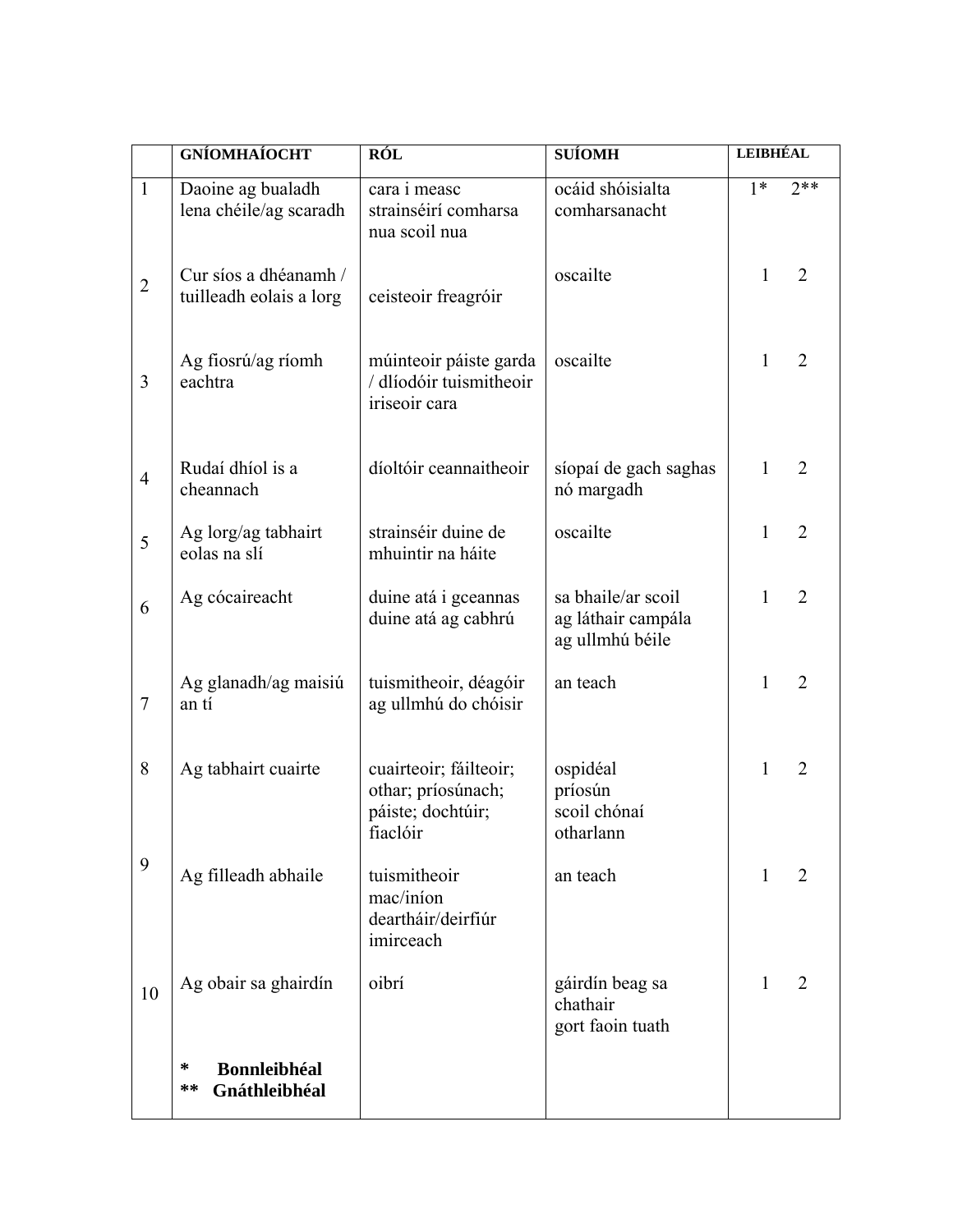|    | <b>GNÍOMHAÍOCHT</b>                                                 | <u>RÓL</u>                                                                                                                           | <b>SUÍOMH</b>                                   | <u>LEIBHÉAL</u>     |
|----|---------------------------------------------------------------------|--------------------------------------------------------------------------------------------------------------------------------------|-------------------------------------------------|---------------------|
| 11 | Ag siopadóireacht                                                   | cairde gaolta                                                                                                                        | ollmhargadh nó siopa<br>eile                    | $\overline{2}$<br>1 |
| 12 | Ag lorg ruda atá<br>caillte                                         | déagóir agus é ag lorg<br>rudaí: m.sh.<br>airgead; madra; páiste<br>beag; leabhar; fearas<br>cluichí;<br>cara/tuismitheoir;<br>bróga | sa bhaile ar an tsráid<br>ar scoil i measc slua | $\overline{2}$<br>1 |
| 13 | Ag lorg airgid/déirce                                               | déagóir/tuismitheoir<br>custaiméir/oifigeach<br>bainc díoltóir /<br>ceannaitheoir                                                    | teach<br>banc                                   | $\mathbf{1}$<br>2   |
| 14 | Ag gabháil leithscéil                                               | múinteoir/páiste<br>tuismitheoir/páiste                                                                                              | scoil<br>teach                                  | $\overline{2}$<br>1 |
| 15 | Ag tabhairt aire do<br>pháistí                                      | déagóir                                                                                                                              | sa teach<br>ar thuras                           | $\overline{2}$<br>1 |
| 16 | Rud a chur in áirithe<br>(suíochán, ticéad,<br>faiche imeartha 7rl. | custaiméir                                                                                                                           | ar an bhfón<br>san amharclann<br>ת ך $\ln$      | $\overline{2}$      |
| 17 | Coinne a dhéanamh                                                   | cara/othar cliant /<br>custaiméir fad-<br>téarmach gearr-<br>théarmach                                                               | ar an bhfón<br>in otharlann<br>ócáid shóisialta | $\overline{2}$      |
| 18 | Ag plé ceoil/cluichí                                                | cairde                                                                                                                               | oscailte, garáiste                              | 2                   |
| 19 | Gearán a dhéanamh                                                   | custaiméir<br>tuismitheoir múinteoir                                                                                                 | siopa<br>oifig stáit                            | $\overline{2}$      |
| 20 | Ag socrú do laethanta                                               | déagóir<br>tuismitheoir/déagóir                                                                                                      | scoil                                           | $\overline{2}$      |
|    | saoirse                                                             | cairde                                                                                                                               | oscailte                                        |                     |
| 21 | Ag déanamh réidh do<br>chluiche                                     | imreoir bainisteoir                                                                                                                  | páirc imeartha                                  | 2                   |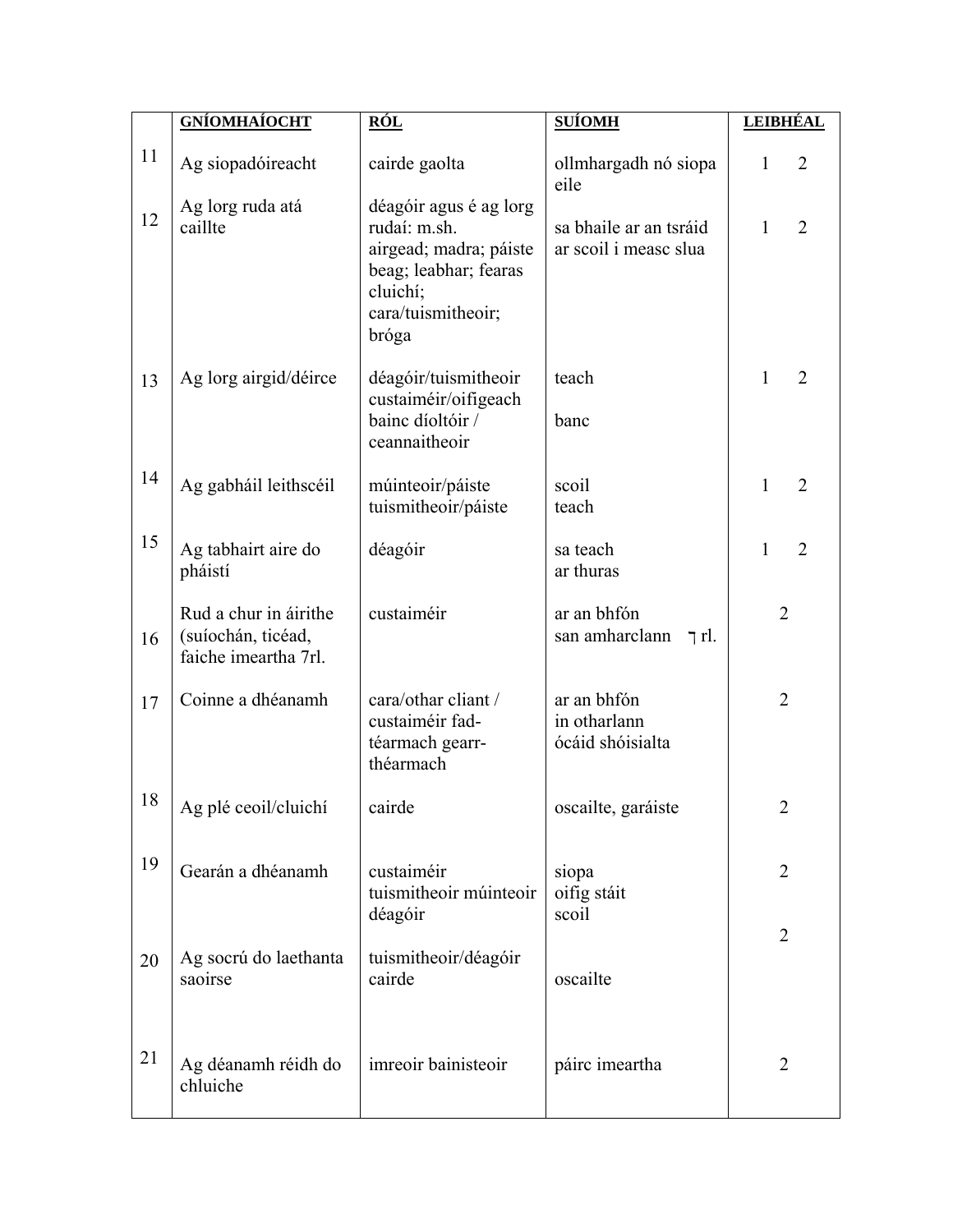|    | <b>GNÍOMHAÍOCHT</b>                                                   | <u>RÓL</u>                                                                                             | <b>SUÍOMH</b>                            | <u>LEIBHÉAL</u>                  |
|----|-----------------------------------------------------------------------|--------------------------------------------------------------------------------------------------------|------------------------------------------|----------------------------------|
| 22 | Ag lorg lóistín                                                       | cuairteoir                                                                                             | óstán                                    |                                  |
| 23 | Ag tógáil campa                                                       | cairde                                                                                                 | láthair champála                         | $\overline{2}$                   |
| 24 | Ag déanamh<br>comhghairdis /<br>comhbhróin le duine                   | cara                                                                                                   | oscailte                                 | $\overline{2}$<br>$\overline{2}$ |
| 25 | Ag gearán/míshástacht<br>a chur in iúl                                | custaiméir; siopadóir;<br>ag gearán faoi<br>sheirbhís; múinteoir;<br>páiste; tuismitheoir;<br>comharsa | siopa<br>oifig<br>scoil<br>comharsanacht | $\overline{2}$                   |
| 26 | Cuireadh a thabhairt,<br>glacadh/diúltú, maidir<br>leisi an gcuireadh | cara                                                                                                   | oscailte                                 | $\overline{2}$                   |
| 27 | Ag moladh do dhuine<br>rud a dhéanamh                                 | cara múinteoir<br>tuismitheoir<br>bainisteoir foirne<br>saineolaí                                      | oscailte                                 | $\overline{2}$                   |
| 28 | Ag iarraidh ar dhuine<br>gar a dhéanamh                               | cara                                                                                                   | oscailte                                 | $\overline{2}$                   |
| 29 | Coinne a chur ar ceal                                                 | othar, cliant                                                                                          | ar an bhfón                              | $\overline{2}$                   |
| 30 | Eolas a lorg/thabhairt<br>faoi am-chlár                               | oibrí le comhlacht<br>taistil taistealaí dalta<br>scoile                                               | aerphort<br>oifig thaistil scoil         | $\overline{2}$<br>1              |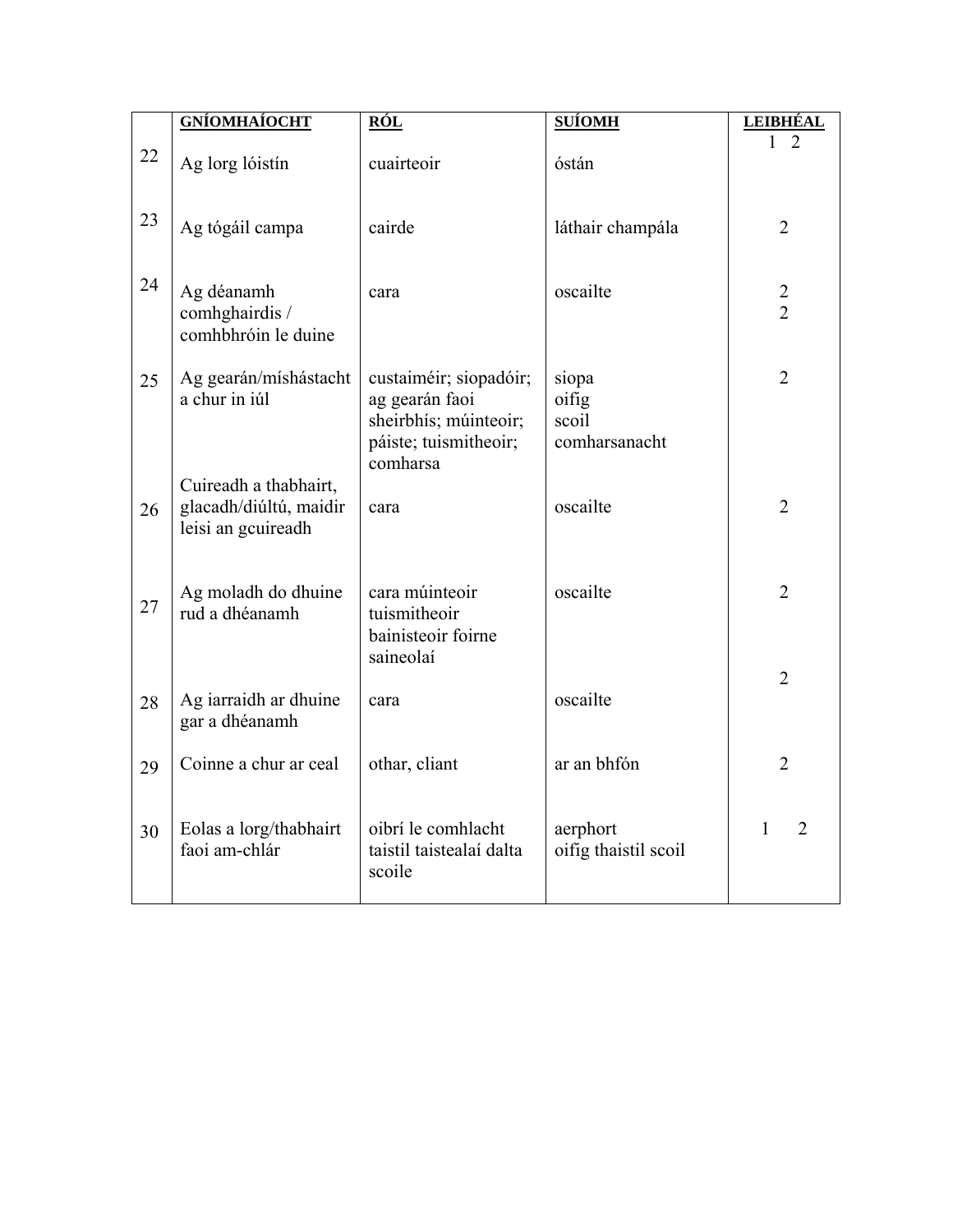## **4. FEIDHMEANNA**

Seo thíos na feidhmeanna úsáide teanga a mbeadh gá leo chun na cuspóirí múinteoireachta a chomhlíonadh agus chun a bheith páirteach ins na gníomhaíochtaí. Tá samplaí de na múnlaí cainte a d'fhéadfaí a úsáid chun na feidhmeanna a chomhlíonadh tugtha freisin. Ní liostaí iomlána samplaí atá anseo agus níl aon bhac ar mhúinteoirí ná ar lucht scríofa téacsleabhar cinn eile nach iad a úsáid.

D'fhonn treoir a thabhairt do mhúinteoirí agus do lucht scríofa téacsleabhar roinneadh na múnlaí seo ina dtrí chuid – A, B agus C. Ba chóir go mbeadh múnlaí 'A' ar a ngabhchumas agus ar a nginchumas ag gach aon dalta. Ba chóir go dtuigfeadh lucht an bhonnleibhéil a leithéid múnlaí 'B' agus iad in úsáid i gcomhthéacs soiléir. Ba chóir go mbeadh na múnlaí seo ar a nginchumas ag lucht an ghnáthleibhéil agus iad ag fáil roinnt spreagtha. Maidir le múnlaí 'C' ba chóir go dtuigfeadh lucht an ghnáthleibhéil iad i gcomhthéacs soiléir agus go mbeidís ar a gcumas go hiomlán ag lucht an ardleibhéil.

| <b>Bonnleibhéal</b> |           |                        | Gnáthleibhéal          |                        | Ardleibhéal |       |
|---------------------|-----------|------------------------|------------------------|------------------------|-------------|-------|
|                     |           |                        |                        |                        |             |       |
| Munlaí              | Ginchumas | Gabhchumas             | Ginch.                 | Gabhchumas             | Ginch.      | Gabh. |
| A                   |           |                        |                        |                        |             |       |
| B                   |           | gcomhthéacs<br>soiléir | le roinnt<br>spreagtha |                        |             |       |
| $\subset$           |           |                        |                        | gcomhthéacs<br>soiléir |             |       |

- 1. Daoine a chur in aithne
- 2. Bualadh le daoine
- 3. Scaradh
- 4. Coinne a dhéanamh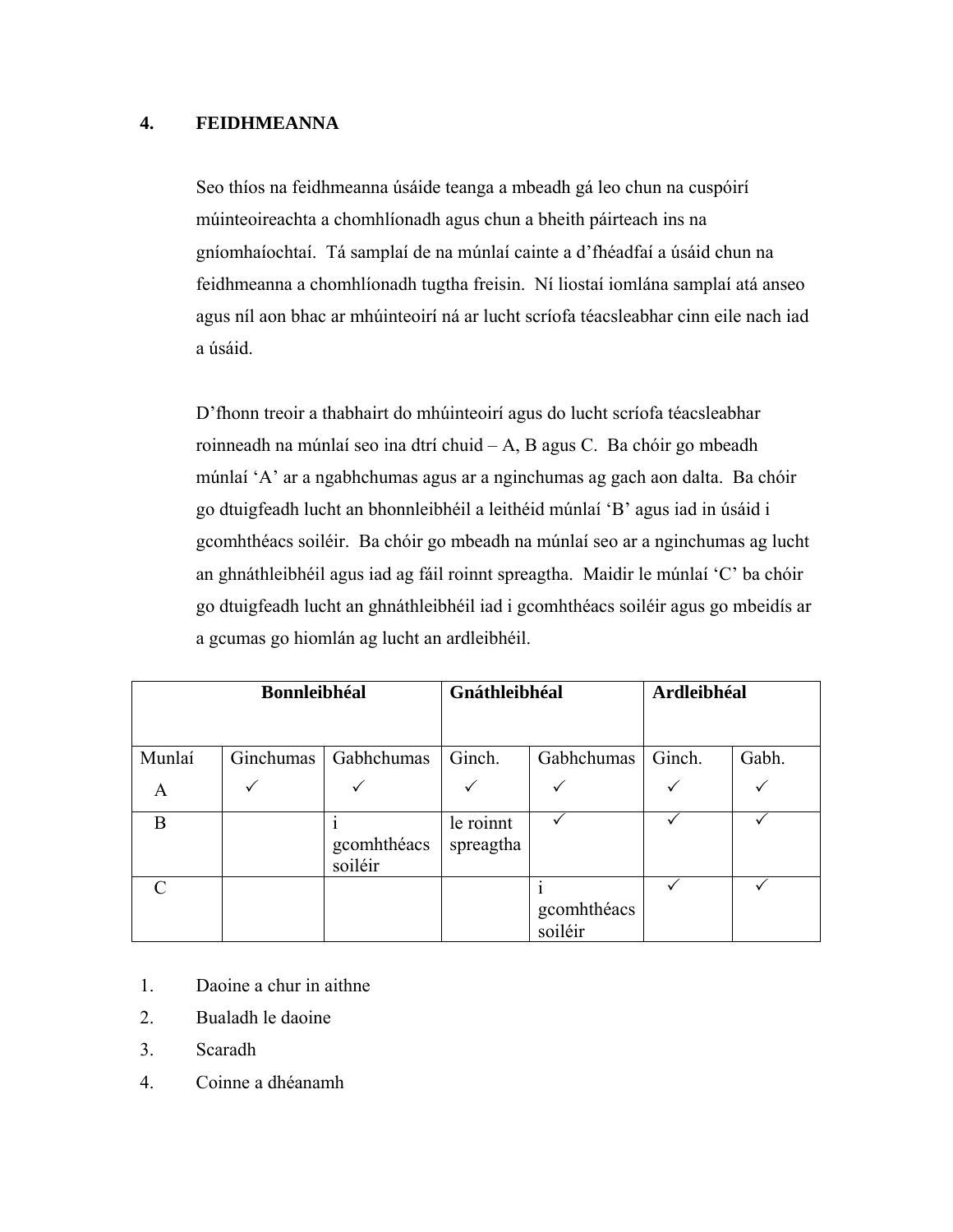- 5. Duine/rud a aithint
- 6. Ag iarraidh go n-aithneofaí duine nó rud
- 7. Cur síos a dhéanamh
- 8. A fháil amach an cuimhin leat rud/duine éigin
- 9. A rá go bhfuil/nach bhfuil rud éigin ar eolas agat
- 10. A rá go gcaithfidh/nach gcaithfidh tú rud a dhéanamh
- 11. Dearcadh duine a lorg
- 12. Dearcadh a chur in iúl
- 13. A rá go n-aontaíonn /nach n-aontaíonn tú le rud
- 14. Tuairim a thabhairt/a lorg
- 15. Rogha a chur in iúl/iarraidh ar dhuine rogha a dhéanamh
- 16. A rá go bhfuil/nach bhfuil rud ag teastáil
- 17. Comhairle a lorg/a thabhairt
- 18. A chur in iúl go bhfuil/nach bhfuil tú sásta le rud éigin
- 19. Buairt a chur in iúl
- 20. Mothúcháin eile a chur in iúl
- 21. Rud a iarraidh/a thairiscint/a dhiúltú
- 22. Fáil amach/a rá go bhfuil tú in ann/nach bhfuil tú in ann rud a dhéanamh
- 23. Cead a lorg
- 24. Leithscéal a ghabháil/a ghlacadh
- 25. Cabhair a lorg/a thabhairt
- 26. Orduithe a thabhairt
- 27. A rá go bhfuil súil agat …
- 28. Iarraidh ar dhuine rud a shoiléiriú
- 29. Míniú a lorg/a thabhairt

# 4.1 Daoine a chur in aithne dá chéile

| Seo Nóra                                  |  |
|-------------------------------------------|--|
| Seo i mo dheirfiúr, Máire                 |  |
| An bhfuil aithne agat ar Phádraig? $\Box$ |  |
| Ar bhfuil tú le Micheál cheana?           |  |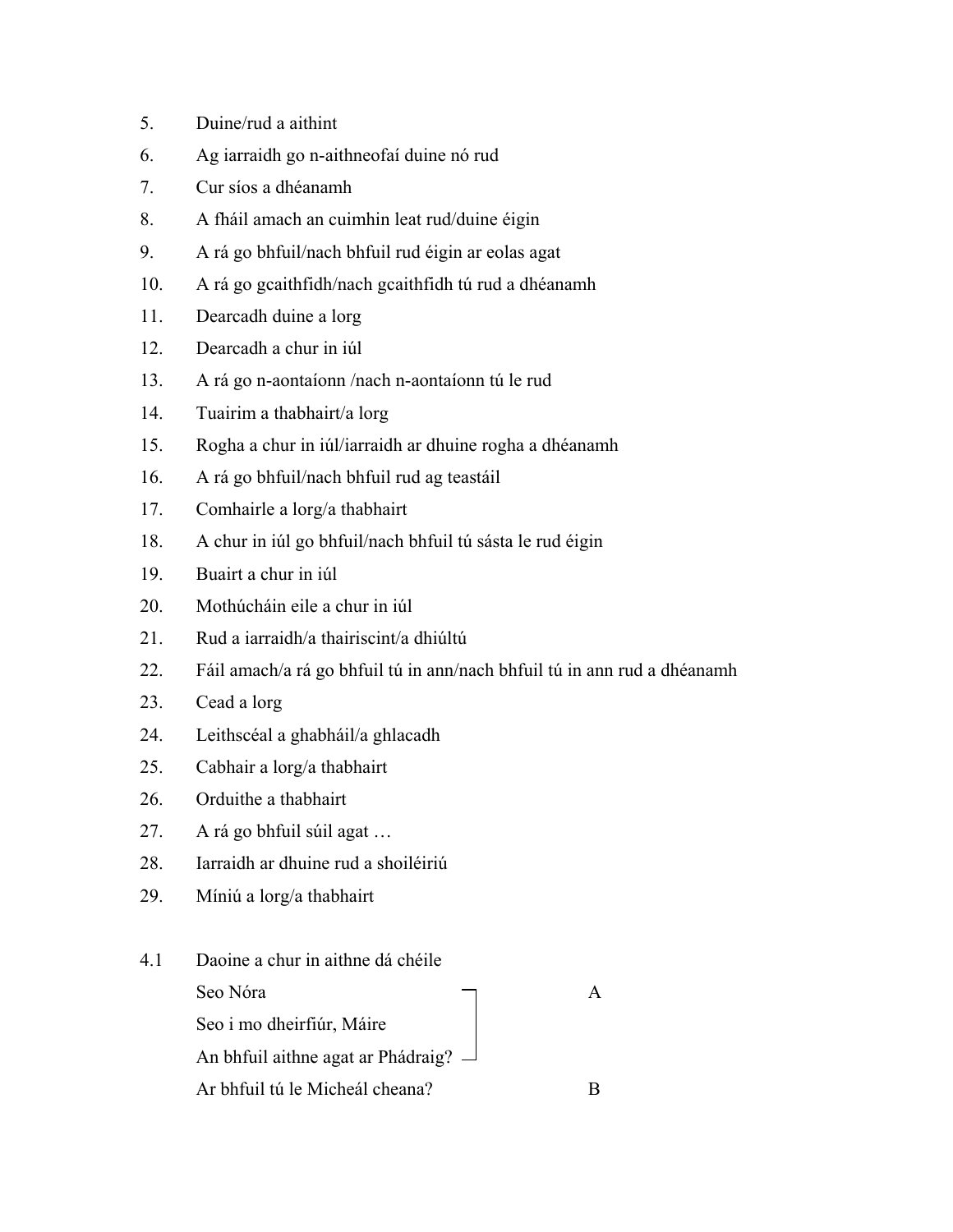4.2 Bualadh le duine Dia duit and  $\Box$  A Dia is Muire duit Go mbeannaí Dia duit  $\Box$ Bail ó Dhia ort Dé do bheatha

| Maidin                    |                    |              |
|---------------------------|--------------------|--------------|
| Tráthnóna                 | $m(h)$ aith (agat) | $\mathsf{A}$ |
| $\vert$ Oíche             |                    |              |
| Lá                        |                    |              |
|                           |                    |              |
| [Conas atá tú?            |                    |              |
| [Cén chaoi a bhfuil tú?   |                    | A            |
| [Goidé mar atá tú         |                    |              |
|                           |                    |              |
| [Go breá                  |                    | A            |
| [ Go maith, agus tú féin? |                    |              |
| [ Ar fheabhas             |                    | В            |
| [Ní gearánta dom          |                    |              |

# 4.3 Ag scaradh

| Slán agat (go fóill)     |  |
|--------------------------|--|
| Slán leat                |  |
| Go n-éirí an bóthar leat |  |
| Feicfidh mé arís tú      |  |
| Go dté tú slán           |  |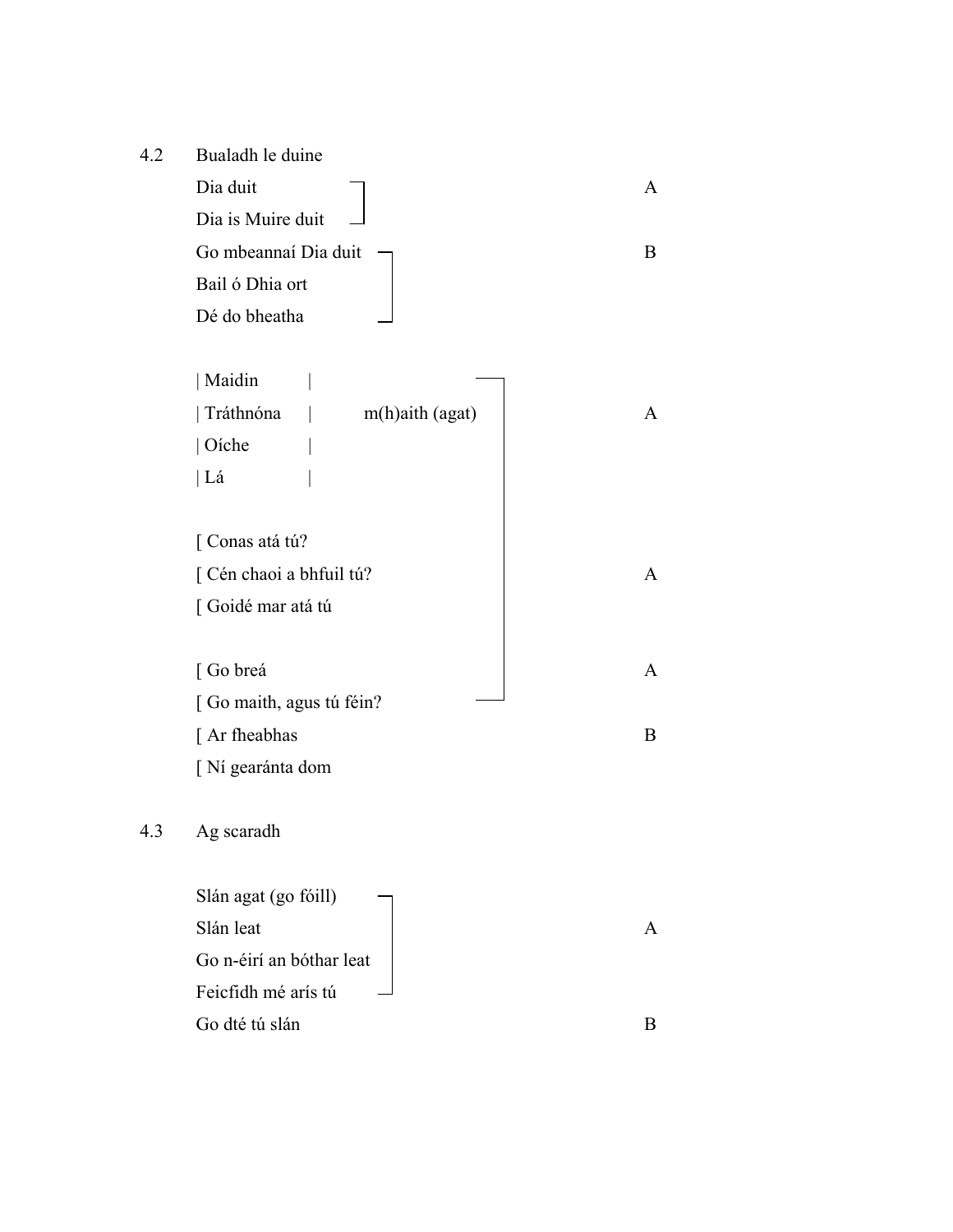# 4.4 Coinne a dhéanamh

| Samplaí | Buailfidh mé leat tar éis lóin          |   |
|---------|-----------------------------------------|---|
|         | Feicfidh mé tú ag a hocht               | B |
|         | Cathain a bheidh tú saor                |   |
|         | An mbuailfidh tú liom san óstán         |   |
|         | Ba mhaith liom coinne a dhéanamh        |   |
|         | leis an dochtúir                        |   |
|         | An bhféadfá bualadh liom ag an deireadh |   |
|         | seachtaine                              |   |

# 4.5 Duine nó rud a aithint

| Samplaí | Seo/sin/siúd mála          |   |
|---------|----------------------------|---|
|         | Seo é mo chara             |   |
|         | Nóra an t-ainm atá uirthi  |   |
|         | Liam is ainm dó            | A |
|         | Déirdre atá uirthi         |   |
|         | Cara liom is ea é          |   |
|         | Peann atá ann              |   |
|         | Tá aithne agam orthu       |   |
|         | Is í seo mo dheirfiúr      |   |
|         | Tugtar cruinneagán ar sin  | B |
|         | Ní doras atá ann ach geata |   |
|         |                            |   |

# 4.6 Ag iarraidh go n-aithneofaí duine nó rud

| Samplaí | Cad is ainm dó?        |  |
|---------|------------------------|--|
|         | Cén t-ainm atá uirthi? |  |
|         | Cad atá ann?           |  |
|         | Cé hé sin?             |  |
|         | Céard atá ann?         |  |
|         | Céard é sin?           |  |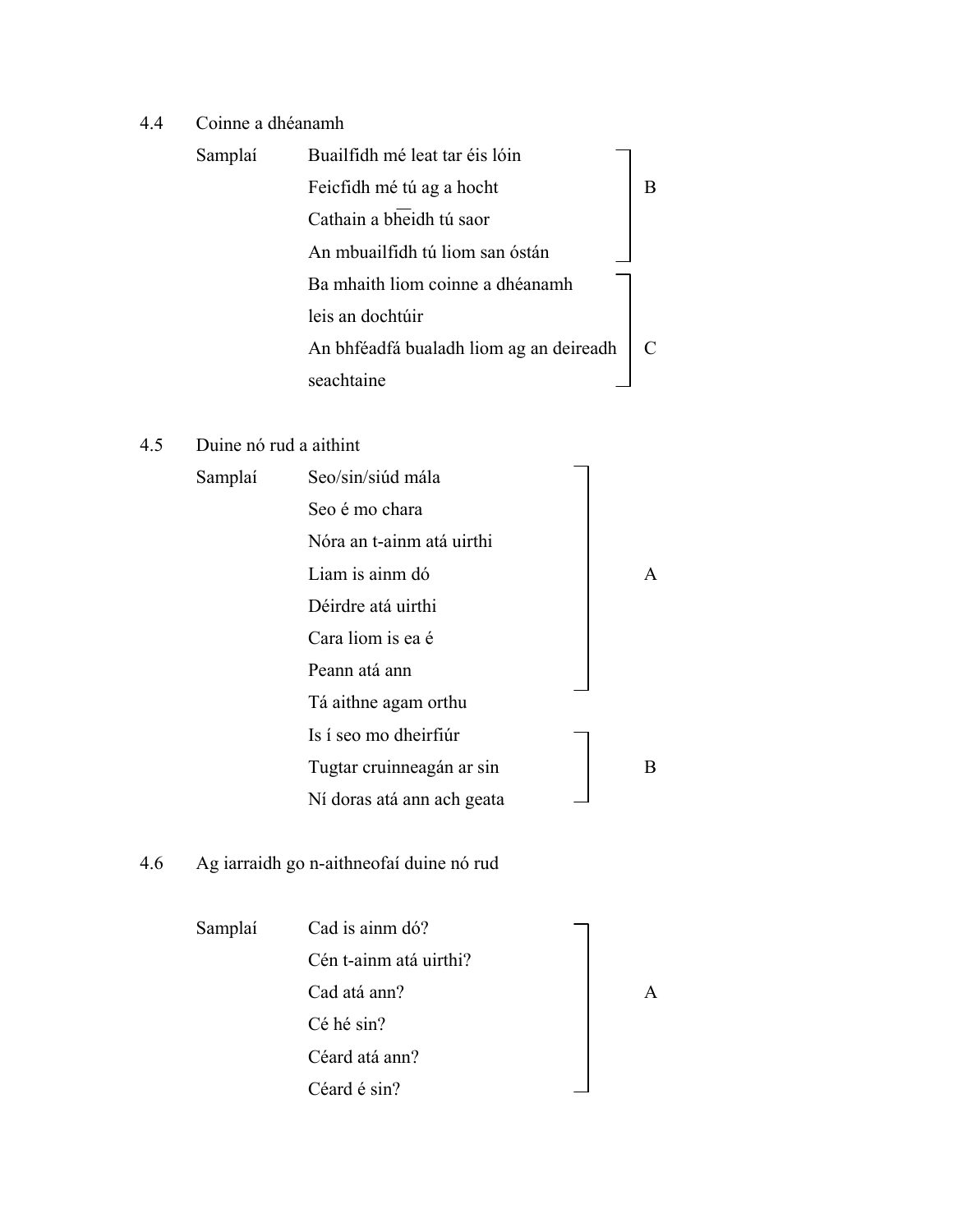|             | An asal atá ann (nó miúil)?          |                                                                                                                         |
|-------------|--------------------------------------|-------------------------------------------------------------------------------------------------------------------------|
|             | An é sin do chóta nua?               | B                                                                                                                       |
|             | Ull atá ann, an ea?                  |                                                                                                                         |
|             | Feirmeoirí atá iontu, nach ea?       |                                                                                                                         |
|             | Céard a thugtar orthu?               |                                                                                                                         |
|             | Nach é sin an gadaí?                 |                                                                                                                         |
|             | Tiarnaí talún a bhí iontu, nárbh ea? | C                                                                                                                       |
|             |                                      |                                                                                                                         |
| Samplaí (a) | Briathar + ainmní + cuspóir          |                                                                                                                         |
|             | Dhún<br>Seán<br>an doras             | A                                                                                                                       |
| (b)         | Ainmbriathra                         | A                                                                                                                       |
|             | Tá Nóra ag ithe a dinnéir            |                                                                                                                         |
| (c)         | Dobhriathra                          |                                                                                                                         |
|             | Tá na daltaí ag obair go dian        | A                                                                                                                       |
|             |                                      |                                                                                                                         |
|             | Is peileadoir maith é                | A                                                                                                                       |
| (e)         | Réamhfhocail                         |                                                                                                                         |
|             | Tá sí ina múinteoir anois            | A                                                                                                                       |
|             | Fochásal réamhfhoclach               |                                                                                                                         |
|             |                                      |                                                                                                                         |
|             | lena huncail                         | A                                                                                                                       |
|             |                                      |                                                                                                                         |
|             |                                      | A                                                                                                                       |
|             | (d)<br>(f)<br>(g)                    | Cur síos a dhéanamh<br>Copail<br>Seo í an cailín a tháinig i dteannta<br>Aidiacht (bhriathra)<br>Tá an fhuinneog briste |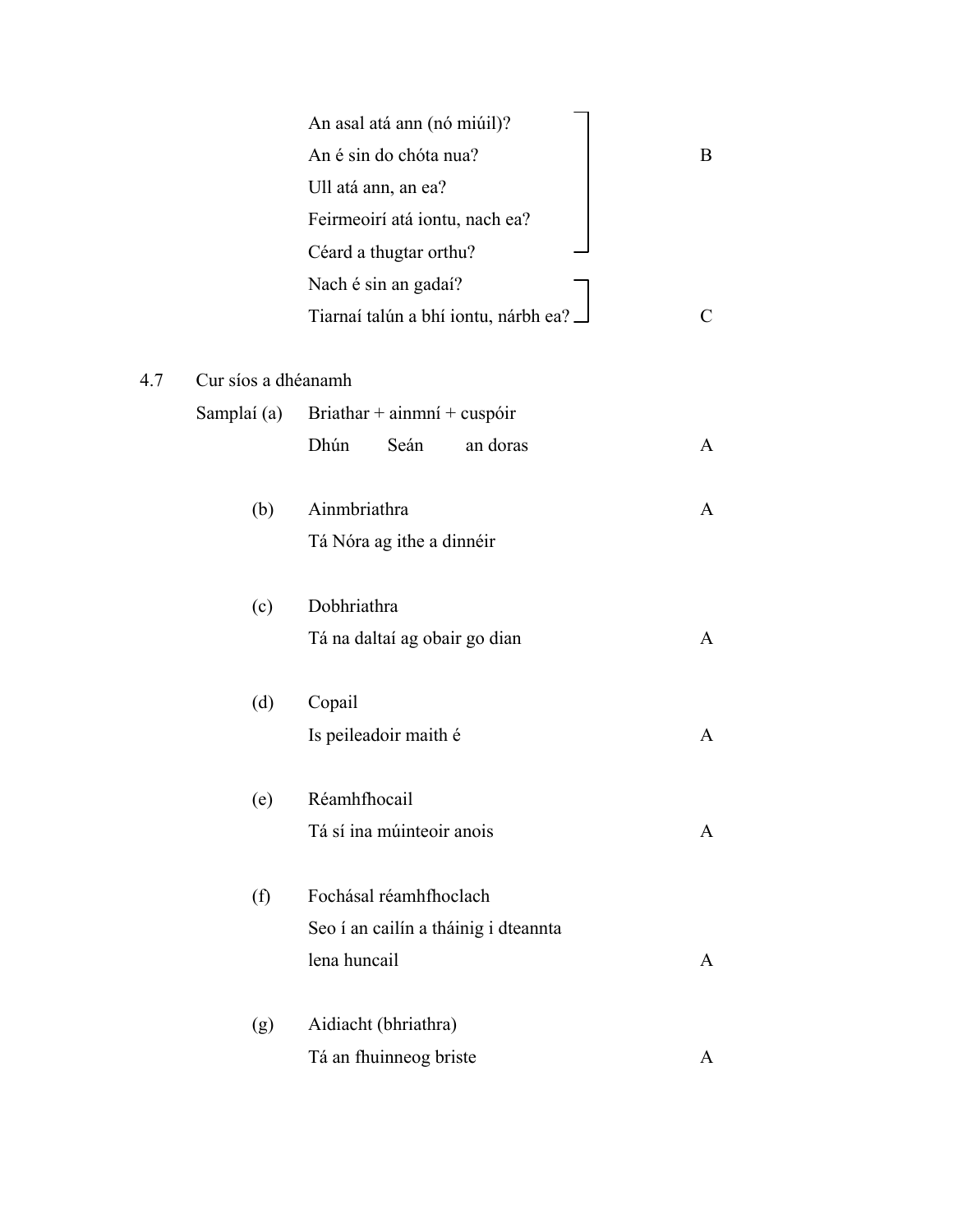4.8 A fháil amach an cuimhin leat rud/duine éigin agus a rá gur cuimhin/nach cuimhin.

| Samplaí | An cuimhin leat an oíche sin?      |  |
|---------|------------------------------------|--|
|         | Bhí sé dearmadta agam              |  |
|         | An bhfuil sé dearmadta agat?       |  |
|         | Ní thiocfaidh sé chugam anois      |  |
|         | Is cuimhin liom go maith é         |  |
|         | Chuimhnigh mé air tamaillín ó shin |  |
|         | An é go ndearna tú dearmad?        |  |

# 4.9 A rá go bhfuil/nach bhfuil rud éigin ar eolas agat.

|      | Samplaí | Tá a fhios agam                                      | A |
|------|---------|------------------------------------------------------|---|
|      |         | Tá an scéal ar fad agam                              |   |
|      |         | Tá na figiúirí ar eolas agam                         | B |
|      |         | Tá a fhios sin agam                                  |   |
|      |         | Tá roinnt eolais agam   mar gheall air               | C |
|      |         | ina thaobh                                           |   |
|      |         | Tá fios a gnó aici                                   |   |
| 4.10 |         | A rá go gcaithfidh/nach gcaithfidh tú rud a dhéanamh |   |
|      | Samplaí | Caithfidh tú é a chríochnú anois                     |   |
|      |         | Is/ní gá duit é a dhéanamh                           |   |
|      |         | Ní mór duit é a dhéanamh                             | B |
|      |         | An gcaithfidh mé é a dhéanamh?                       |   |
|      |         | Nach gá dom é a chríochnú?                           |   |
|      |         | Tá sé de dhualgas ort (gan) é a dhéanamh             |   |
|      |         | Is den riachtanas é go/nach ndéanfá é                | C |
|      |         | Níl an dara rogha agat ach é a dhéanamh              |   |
|      |         | An bhfuil sé sin mar dhualgas orm?                   |   |
|      |         | Tá sé tábhachtach go ndéanfaí láithreach é           |   |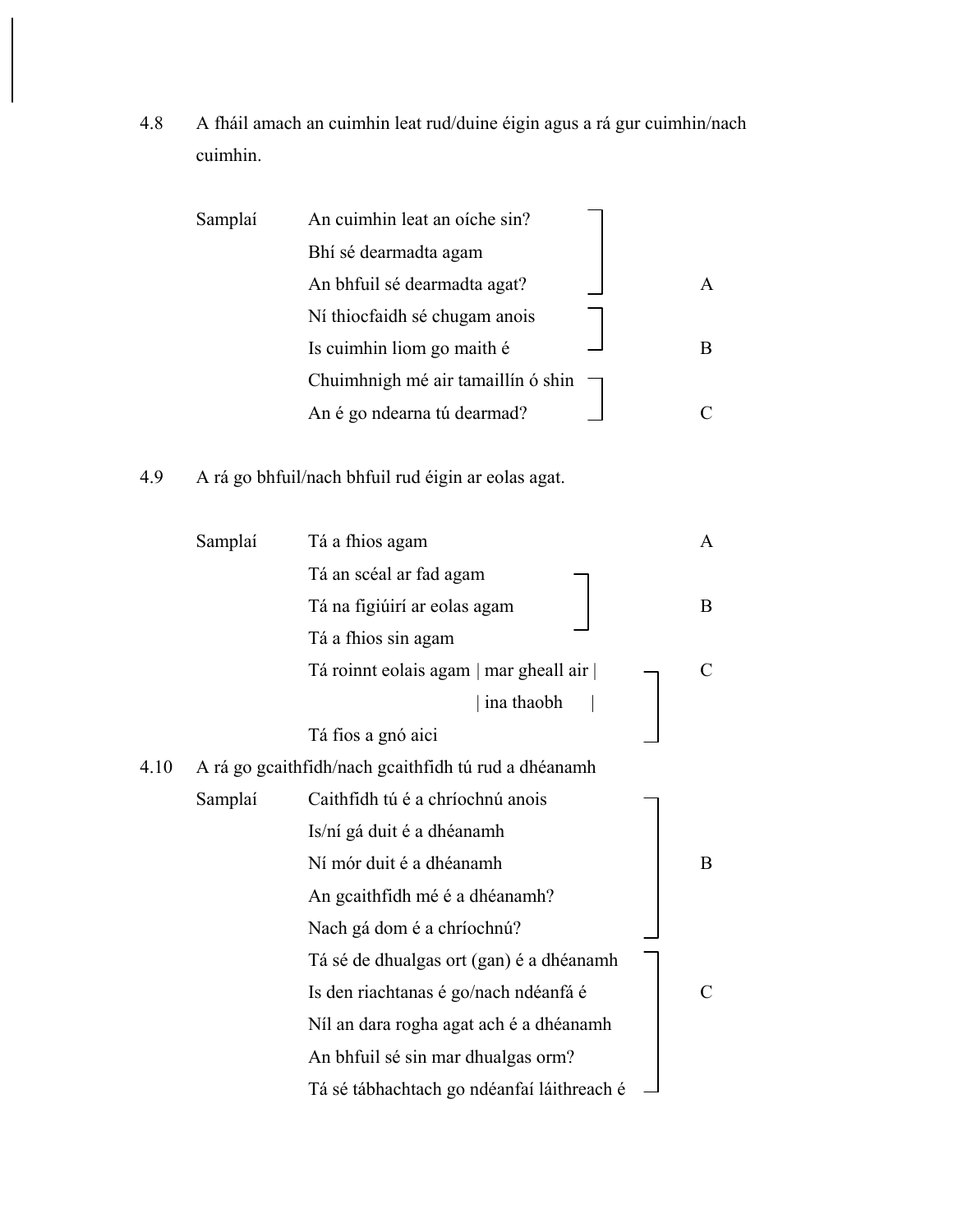# 4.11 Dearcadh duine a lorg

| Samplaí | Céard (Cad) a cheapann tú?                      | A |
|---------|-------------------------------------------------|---|
|         | Cad é do mheas (do thuairim, do bharúil)?       | B |
|         |                                                 |   |
|         | An maith leat é?                                | A |
|         | An dtaitníonn sé leat?                          |   |
|         | An aontaíonn tú liom?                           | B |
|         | An gcuireann tú speis i gcúrsaí polaitíochta? — |   |
|         | An é do thuairim go bhfuil sé dainséarach?      |   |
|         | An é nach dtaitníonn sé leat?                   |   |

# 4.12 Dearcadh a chur in iúl

| Samplaí | Ní/is maith liom glasraí                 |   |
|---------|------------------------------------------|---|
|         | Is breá liom an samhradh                 |   |
|         | Is fuath/gráin liom feoil                |   |
|         | Taitníonn/ní thaitníonn snagcheol liom   |   |
|         | Is a oibhinn liom an fharraige           | A |
|         | Tá sé go maith (olc)                     |   |
|         | Tá sé spéisiúil/leadránach 7rl           |   |
|         | Tá sé ceart go leor                      |   |
|         | Cuirim suas leis                         |   |
|         | Níl aon mhaith ann                       |   |
|         | Is geal léi a saothar féin               |   |
|         | Cuireann sé déistean orm                 |   |
|         | Tá ard-mheas agam air                    | B |
|         | Ní/is dóigh liom go bhfuil sé go maith   |   |
|         | Ceapaim gur fiú é                        |   |
|         | Is é mo thuairim go bhfuil deireadh leis |   |
|         | Taim den tuairim nach mairfidh sé        |   |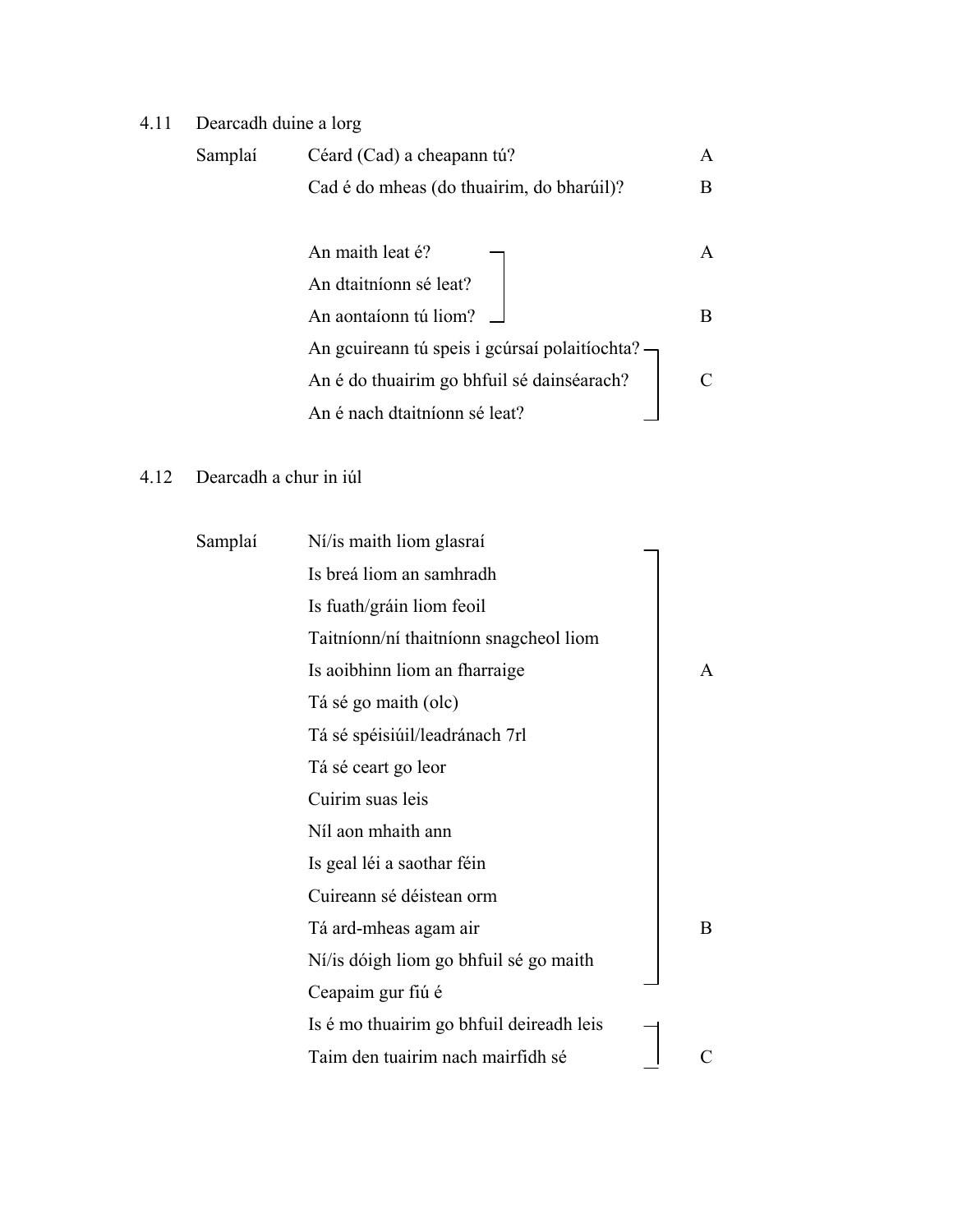# 4.13 A rá go n-aontaíonn/nach n-aontaíonn tú le rud

| Samplaí | Tá/Níl sé sin fíor                   |   |
|---------|--------------------------------------|---|
|         | Níl aon dabht faoi                   | A |
|         | Ceart go leor                        |   |
|         | Aontaim leat (go hiomlán)/ní aontaim |   |
|         | (Is) fior duit                       | B |
|         | Táim ina fhábhar/ina choinne         |   |
|         | Ní hea in aon chor                   |   |
|         | Ní dóigh liom gur mar sin atá        |   |
|         | Tagaim leat sa mhéid sin             |   |
|         | Sin é/ní hé sin é ach oiread         |   |
|         | A mhalairt atá fíor                  |   |
|         | Ní hamhlaidh atá                     |   |
|         | Gan amhras                           |   |
|         | An fhírinne ghlan ansin agat         |   |

# 4.14 Tuairim a thabhairt/a lorg

| Samplaí | Sílim/ceapaim go bhfuil sé ceart go leor |   |
|---------|------------------------------------------|---|
|         | Beidh tú ann, is dócha                   | A |
|         | An bhfuil tú cinnte de sin?              |   |
|         | Sin mar atá sé, go bhfios dom            |   |
|         | Is dócha gur chuala tú é                 |   |
|         | Táim cinnte go mbeidh sí ann             |   |
|         | Níl aon dabht   ach   gur mar sin atá    |   |
|         | ná                                       |   |
|         | Sin mar atá sé go bhfios dom             |   |
|         | Go bhfios dom(sa), níl aon athrú air     | В |
|         | Ní dóigh liom go bhfuil sé ceart         |   |
|         | Cad é do thuairim?                       |   |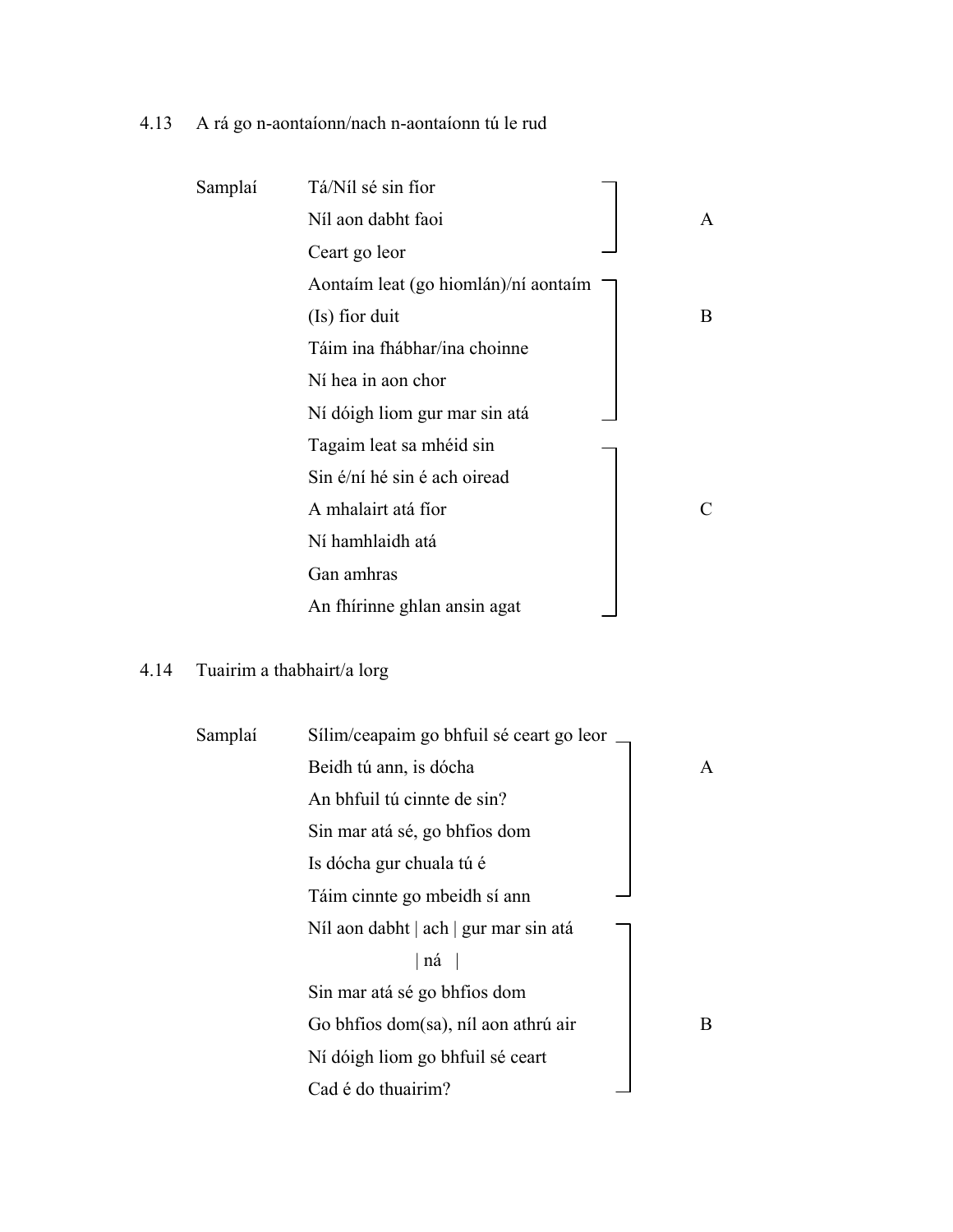An dóigh leat go bhfuil sé ceart go leor? Feictear domsa nach fiú a bheith ag féachaint air Go bhfios duit(se) an ndearna sé é? An gceapann (síleann) tú go bhfuil sé ceart C go leor? An bhfuil tú den tuairim gur fiú é?

# 4.15 Rogha a chur in iúl/iarraidh ar dhuine rogha a dhéanamh

| Samplaí | Is fearr liom an ceann sin                                      |  |
|---------|-----------------------------------------------------------------|--|
|         | Cé acu is fearr leat tae nó caifé?                              |  |
|         | Tá an ceann seo níos fearr ná an ceann eile                     |  |
|         | B'fhearr liom fanacht liom féin                                 |  |
|         | Cé acu ab fhearr leat dul amach nó fanacht istigh $\rightarrow$ |  |
|         | Arbh fhearr leat é a chríochnú anois?                           |  |

# 4.16 A rá go bhfuil/nach bhfuil rud ag teastáil

| Samplaí | Tá peann nua   ag teastáil uaim     |  |
|---------|-------------------------------------|--|
|         | de dhith orm                        |  |
|         | Táim ag lorg píosa adhmaid          |  |
|         | Ba mhaith liom é a thógáil anois    |  |
|         | Tá post nua á lorg agam             |  |
|         | Táim ag iarraidh ceann eile a fháil |  |
|         | Is mian liom é a thógáil anois      |  |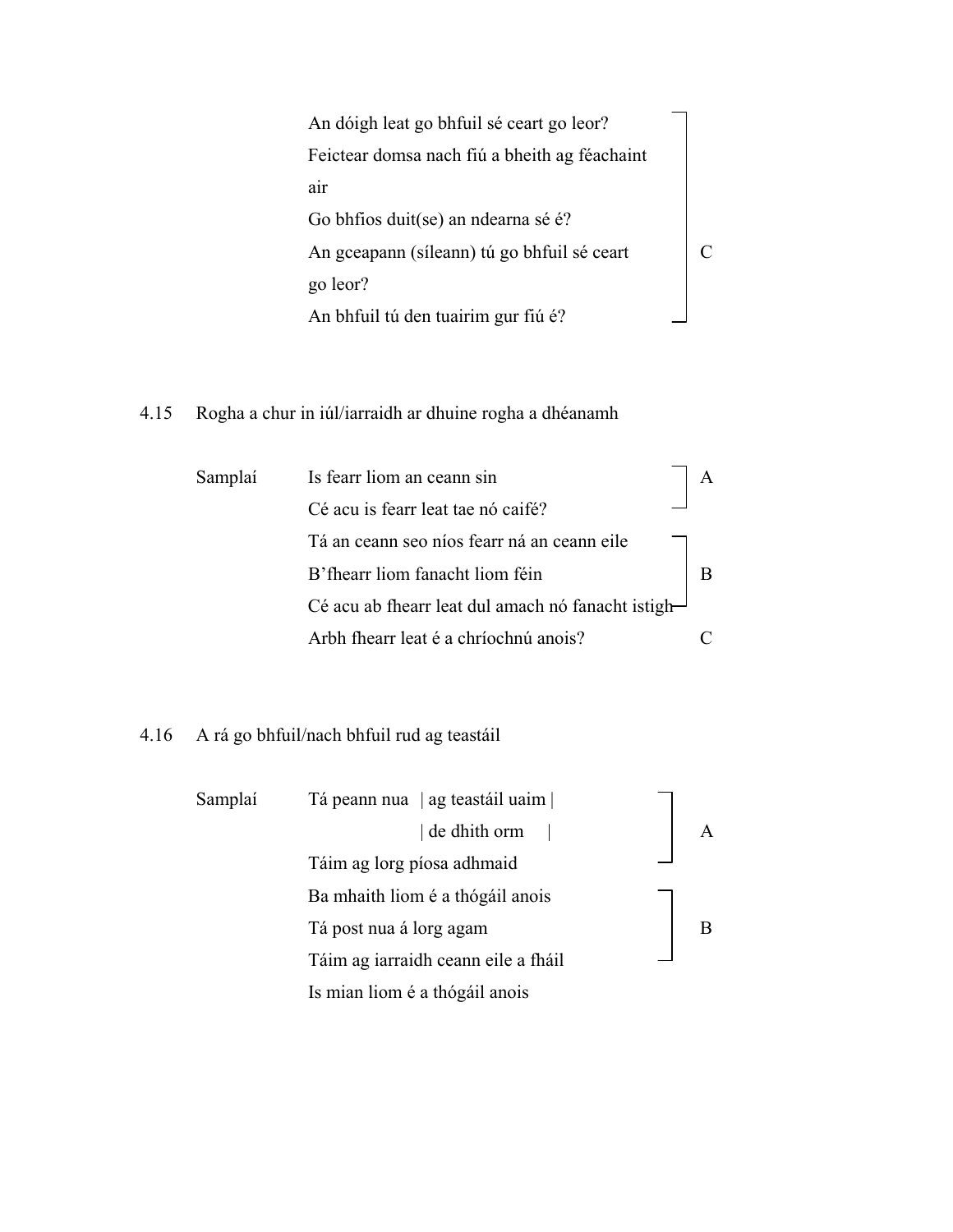| 4.17 | Comhairle a lorg/a thabhairt               |              |
|------|--------------------------------------------|--------------|
|      | Céard   ba chóir dom a dhéanamh?           |              |
|      | Cad                                        |              |
|      | Cad é an rud is fearr le déanamh anois?    |              |
|      | Ar $ $ cheart $ $ dom éirí as?             |              |
|      | chóir                                      | <sub>B</sub> |
|      | $Ba \mid chóir \mid duit$                  |              |
|      | cheart                                     |              |
|      | B'fhearr duit fanacht sa bhaile            |              |
|      | Bíodh ciall agat agus coinnigh amach uaidh |              |
|      | Arbh fhearr dom é a fhágáil?               |              |
|      | Céard   a mholfása dom a dhéanamh?         |              |
|      | Cad                                        | $\subset$    |
|      | Mholfainn féin duit é a chríochnú          |              |

# 4.18 A chur in iúl go bhfuil/nach bhfuil tú sásta le rud éigin

|      | Nílim/Táim (lán) sásta leis |                                       |              |
|------|-----------------------------|---------------------------------------|--------------|
|      | Tá/Níl sé sin sásúil        |                                       |              |
|      | Tá sé sin   go maith        |                                       |              |
|      | go breá                     |                                       | $\mathsf{A}$ |
|      |                             | ar fheabhas                           |              |
|      | An bhfuil tú sásta leis?    |                                       |              |
|      |                             |                                       |              |
|      | Nár laga Dia   thú          |                                       |              |
|      |                             | do lámh                               | B            |
|      | Tá sé sin náireach          |                                       |              |
|      |                             |                                       |              |
| 4.19 | Buairt a chur in iúl        |                                       |              |
|      | Samplaí                     | Tá eagla orm                          | $\mathsf{A}$ |
|      |                             | Táim imníoch/buartha faoin gceann sin |              |
|      |                             |                                       |              |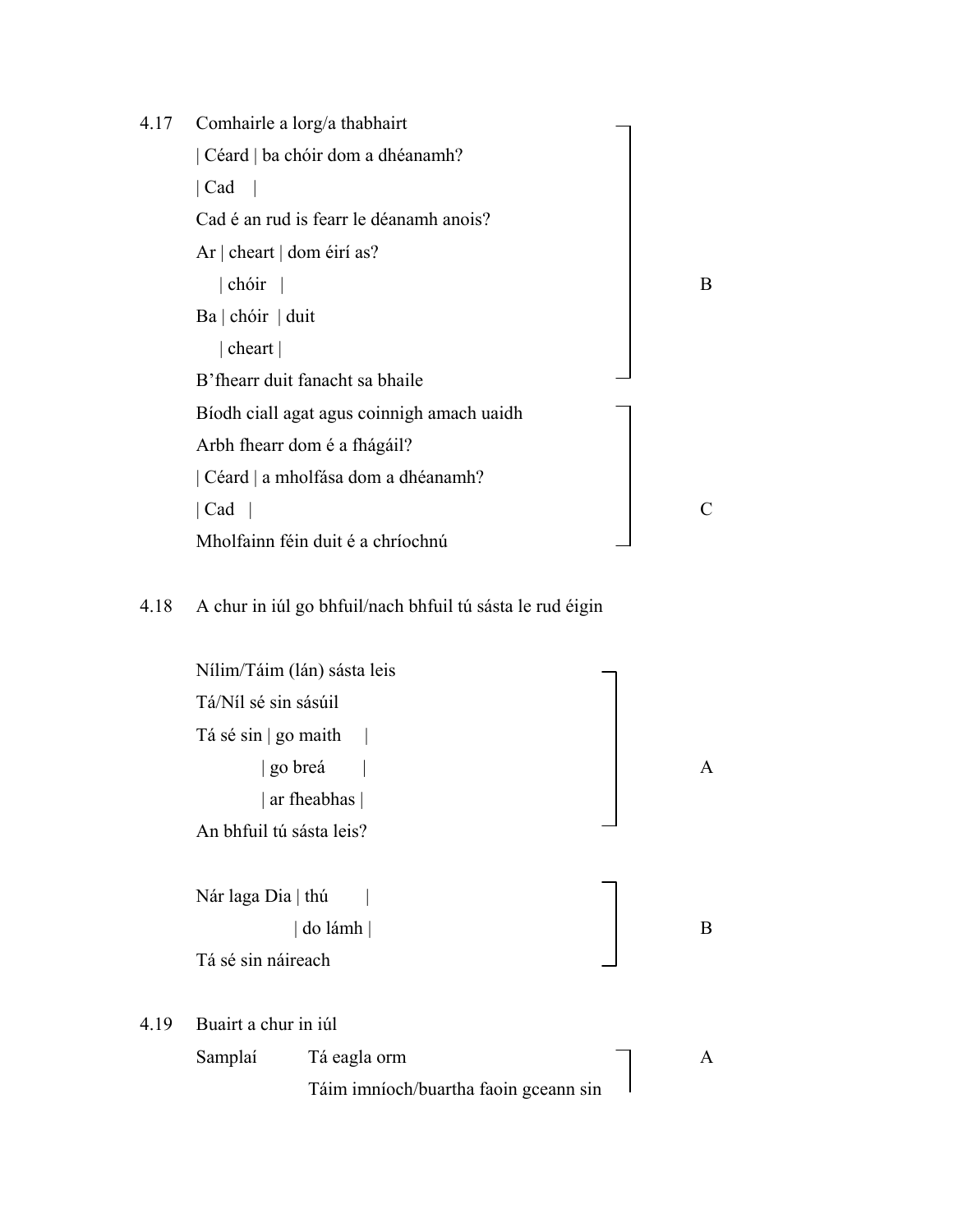|      |         | Cuireann sé sin imní orm                   | B |
|------|---------|--------------------------------------------|---|
|      |         | Chuir sé sin as dom                        |   |
|      |         | Tá an baol ann nach mairfidh sé            |   |
|      |         | Is baolach nach dtiocfaidh biseach air     |   |
|      |         |                                            |   |
| 4.20 |         | Mothúcháin eile a chur in iúl              |   |
|      | Samplaí | Cuireann sé sin   ionadh   orm             |   |
|      |         | iontas                                     | A |
|      |         | Tá áthas orm é sin a chloisteáil           |   |
|      |         | Cuireann sé ionadh orm go bhfuil sí tagtha | B |
|      |         | Is breá liom é sin a chloisteáil           |   |
|      |         | Is mór an t-ionadh é nach bhfuil sí ann    |   |
|      |         | Is ionadh liom é sin                       |   |
|      |         | Cuireann sé alltacht orm                   |   |

# 4.21 Rud a iarraidh/a thairiscint/a dhiúltú

| Samplaí | An mbeidh milseán agat?                     |   |
|---------|---------------------------------------------|---|
|         | Déanfaidh mé duit é, más maith (mian) leat  |   |
|         | An dtógfaidh tú ceann?                      | A |
|         | An féidir liom cabhrú leat?                 |   |
|         | Ní dhéanfaidh mé é                          |   |
|         | Ní bheidh aon bhaint agam leis              |   |
|         | An bhfuil peann le spáráil agat?            |   |
|         | An dtabharfaidh tú dom é?                   |   |
|         | Ní féidir liom aon rud a dhéanamh duit      |   |
|         | Nílim chun é a dhéanamh                     |   |
|         | An dtabharfá iasacht (rothair) dom más é do |   |
|         | thoil é?                                    | B |
|         | An bhféadfá ceann a thabhairt dom?          |   |
|         |                                             |   |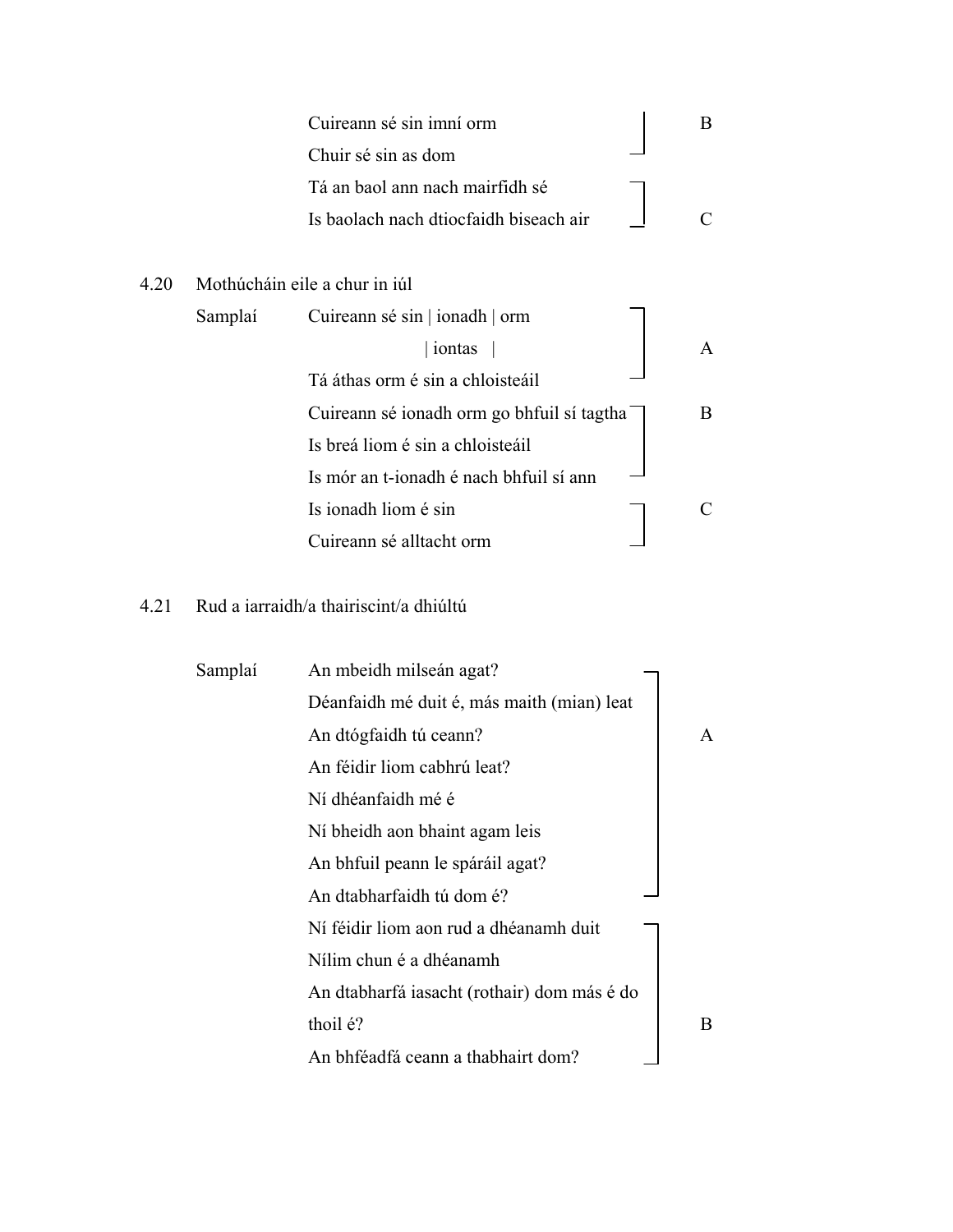# 4.22 Fáil amach/a rá go bhfuil tú in ann/nach bhfuil tú in ann rud a dhéanamh

| Samplaí | Is féidir liom/Ní féidir liom   |  |
|---------|---------------------------------|--|
|         | Theip orm é a dhéanamh          |  |
|         | Táim ábalta/in ann é a dhéanamh |  |
|         | An féidir é a dhéanamh?         |  |
|         | Tá/Níl sé ar mo chumas          |  |
|         | Tá snámh aige                   |  |
|         | Chuaigh sé tharam               |  |

# 4.23 Cead a lorg

| Samplaí | An bhfuil cead agam dul ann?               |  |
|---------|--------------------------------------------|--|
|         | An bhfuil sé ceart go leor má thógaim é?   |  |
|         | An ligfidh tú dom triail a bhaint as?      |  |
|         | An dtabharfaidh tú cead dom é a dhéanamh - |  |

# 4.24 Leithscéal a ghabháil/ a ghlacadh

| Samplaí | Gabh mo leithscéal    |   | A |
|---------|-----------------------|---|---|
|         | Tá brón orm           |   |   |
|         | Tá cathú orm faoi sin |   |   |
|         | Tá sé ceart go leor   |   |   |
|         |                       |   |   |
|         | Maith dom é           |   |   |
|         | Ná bac leis           | B |   |
|         | Deán dearmad de       |   |   |
|         | Maithim duit é        |   |   |
|         | Tá aiféala orm        |   |   |
|         |                       |   |   |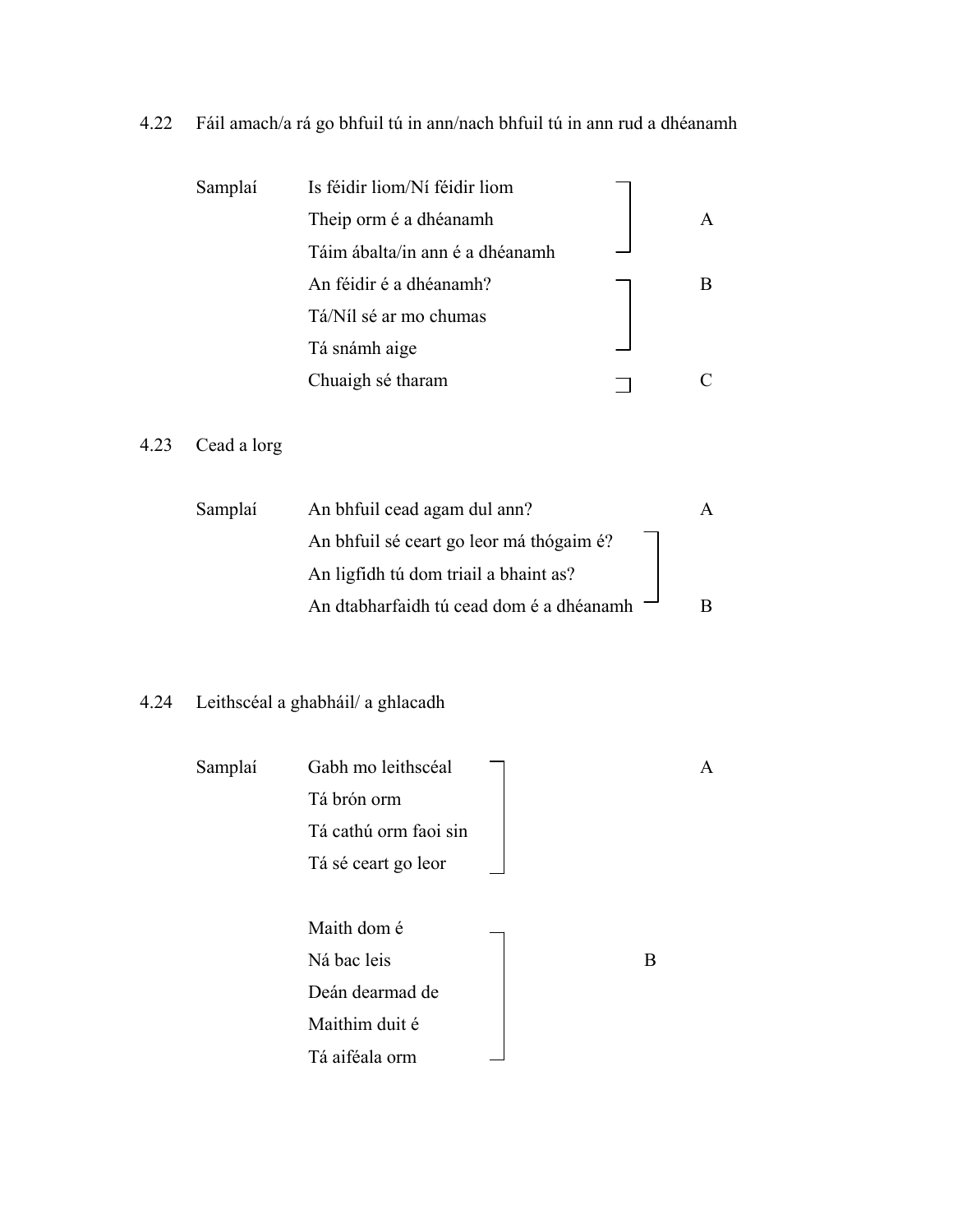# 4.25 Cabhair a lorg/a thabhairt

| Samplaí | cabhrú   liom?<br>An bhféadfá       |   |
|---------|-------------------------------------|---|
|         | cuidiú $ $                          |   |
|         | Táim i bponc                        | B |
|         | An gcabhróidh tú liom?              |   |
|         | Déanfaidh mise é, más maith leat    |   |
|         | An bhféadfainn cabhrú leat?         |   |
|         | An ndéanfaidh tú rud orm?           |   |
|         | Ba mhór agam dá ndéanfá dom é       |   |
|         | Bheinn go mór faoi chomaoin agat dá |   |
|         | dtabharfá dom é                     |   |
|         |                                     |   |

# 4.26 Orduithe a thabhairt

| Samplaí | Oscail do mhála          |  |
|---------|--------------------------|--|
|         | Ná bí ag féachaint amach |  |
|         | Ná habair tada           |  |
|         | Ná caitear tobac         |  |

# 4.27 A rá go bhfuil súil agat

Samplaí Tá súil agam nach dtiocfaidh aon rud as B

# 4.28 Iarraidh ar dhuine rud a shoiléiriú

| Samplaí | Gabh mo leithscéal!      |  |
|---------|--------------------------|--|
|         | Céard a dúirt tú?        |  |
|         | Níor chuala mé tú        |  |
|         | Abair arís é, led' thoil |  |
|         | Ní thuigim (é sin)       |  |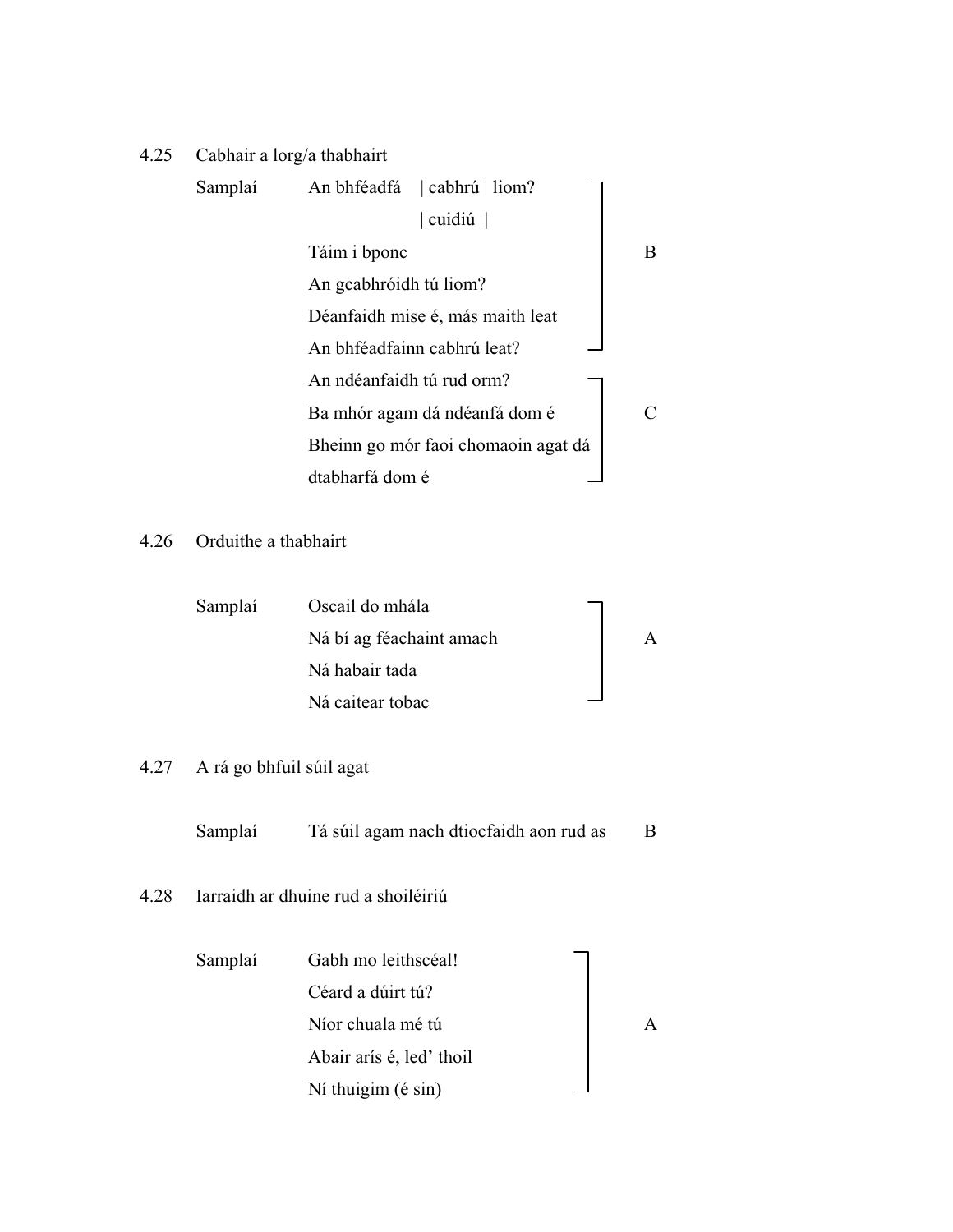| An ndúradh go raibh sé ann?              |   |
|------------------------------------------|---|
| Tá sí ar a bealach. An é sin a dúirt tú? | R |
| An é sin atá i gceist agat?              |   |
| An amhlaidh atá amhras ort faoi?         |   |

4.29 Míniú a lorg/a thabhairt

| Samplaí | Cén fath?                          |   |
|---------|------------------------------------|---|
|         | Tuige?                             |   |
|         | Cad ina thaobh?                    |   |
|         | $\vert$ Conas a $\vert$ tharla sé? |   |
|         | Cén chaoi ar                       |   |
|         | Cén dóigh ar                       |   |
|         |                                    |   |
|         | Cá bhfágann sé sin muid?           |   |
|         | Céard atá i gceist agat?           |   |
|         | An míneoidh tú dom é?              |   |
|         | Cad a chiallaíonn sé seo?          | B |
|         | Cén chiall atá ag an bhfocal sin?  |   |
|         | Toisc go bhfuil sé briste          |   |
|         | Mar tá píosa beag ar iarraidh      |   |
|         |                                    |   |
|         | Cad   atá le tuiscint uaidh sin    |   |
|         | Céard                              |   |
|         | Caidé                              |   |
|         | Ar mhiste leat é seo a shoiléiriú? |   |
|         | Ar mhiste leat é sin a mhíniú?     |   |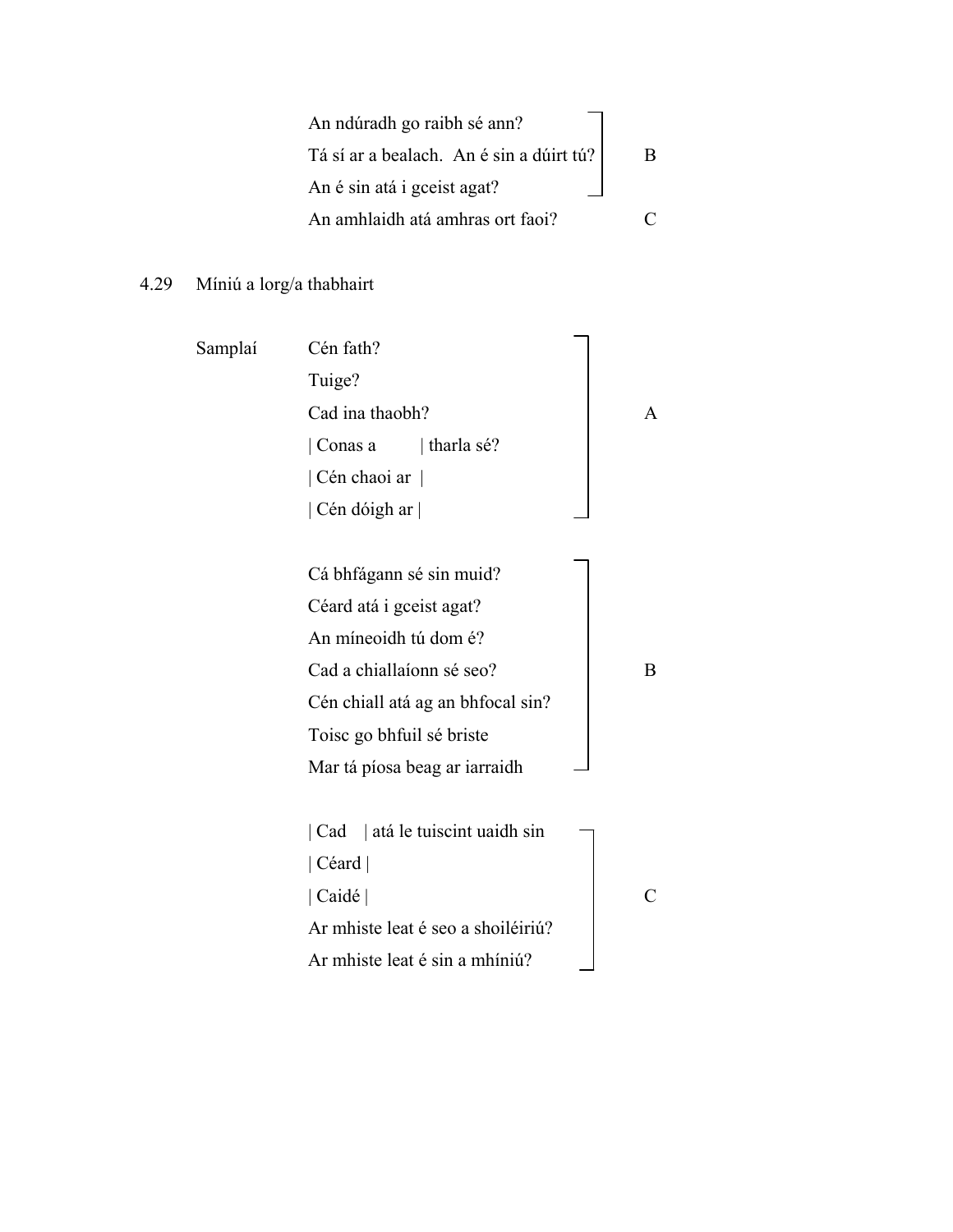# 5 **NÓISIN**

Seo thíos na réimsí brí a mbeidh gá ag na daltaí leo chun déileáil leis na gníomhaíochtaí agus na toipicí atá luaite sa siollabas seo.

## 5.1 **Bonnchúrsa**

Ba chóir go mbeadh na daltaí ábalta na réimsí brí anseo thíos a thuiscint agus a chur in iúl de réir mar a oireann said do na gníomhaíochtaí, toipicí, ך rl. atá luaite.

- 1. Go bhfuil/nach bhfuil rud ann
- 2. Gur féidir/nach féidir rud a dhéanamh
- 3. Gur tharla/nár tharla rud éigin na bunaimsirí acu
- 4. Cá bhfuil rud
- 5. Go bhfuil gluaiseacht i gceist
- 6. Cén méid no toirt atá ag rud
- 7. An t-am, laethanta na seachtaine, míonna agus dátaí
	- Minicíocht cé chomh minic is a tharlaíonn rudaí Uimhearthacht bunuimhreacha, uimhreacha pearsanta agus orduimhreacha
- 8. Cruth díreach cothrom ךrl.
- 9. Méachan
- 10. Teocht te fuar  $\pi$ rl.
- 11. Taise fliuch/tirim
- 12. Dath
- 13. Aois
- 14. Luach saor/daor ך rl.
- 15. Tréithe aidiachtaí

## 5.2 **Gnáthchúrsa**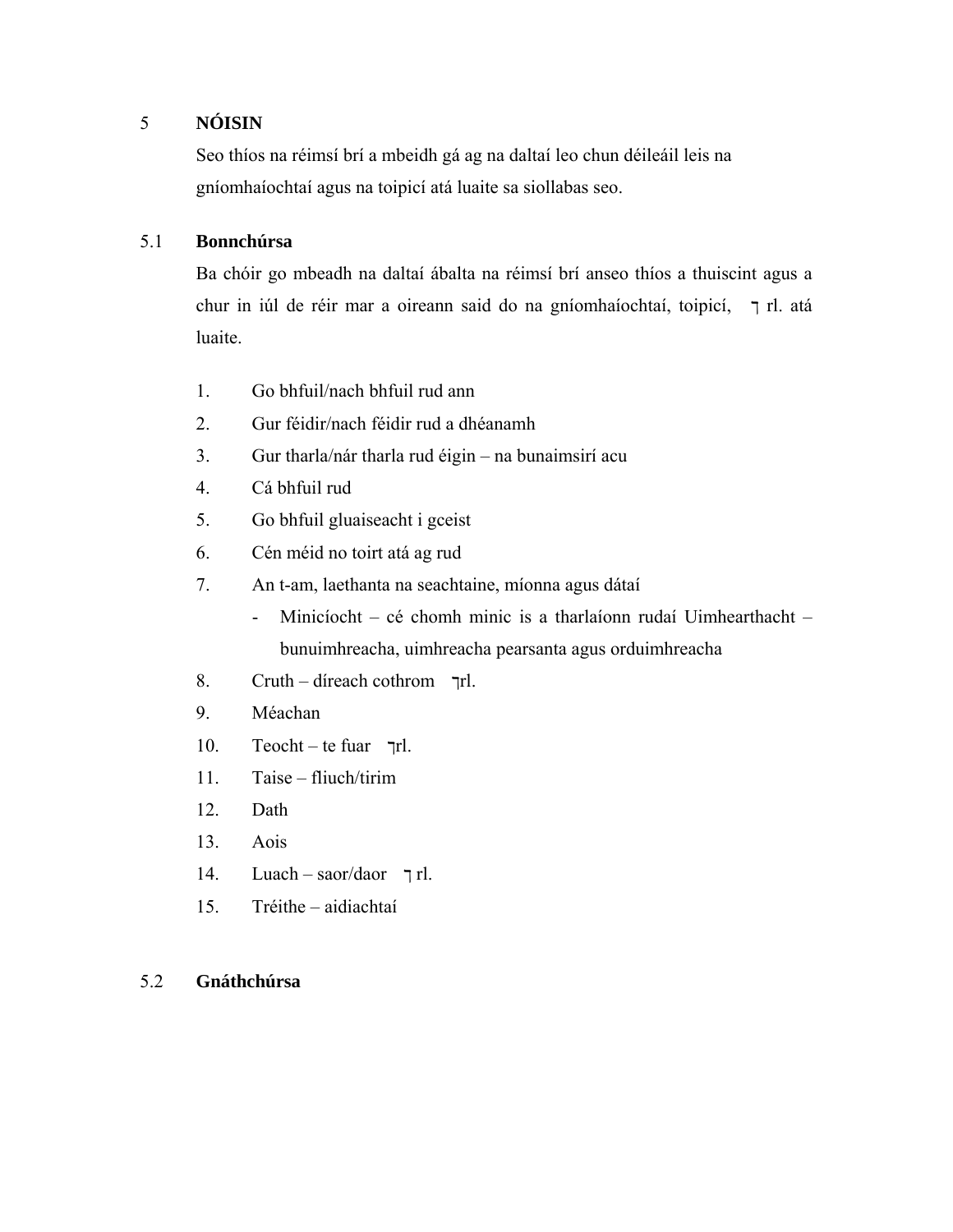Ba choir go dtuigfeadh na daltaí na réimsí teanga anseo thíos agus go mbeidís ábalta an réimse brí seo a chur in iúl ar bhealach atá intuigthe don ghnáth-Ghaeilgeoir.

### 5.3 **Ardchúrsa**

Ba chóir go mba seo an t-íosmhéid den teanga a bheadh acu idir ghabhchumas agus ghinchumas.

### 5.3.1 Rud a bheith i láthair/as láthair

- Tá sé ann (anseo, ansin, ansiúd, i láthair, as láthair, as baile, ar shiúl)
- Tá sé imithe | glanta (as an áit)

| bailithe (as an áit)

- Tá/Níl sé ar fáil
- Tá/Níl fáil air
- Tá/Níl sé le fáil
- Níl tásc ná tuairisc air
- Níl teacht air faoi láthair

## 5.3.2 Féidearthacht

- ábalta (Níl sí ábalta é a dhéanamh)
- in ann (Níl sí in ann teacht)
- féidir (Is féidir liom)
- indéanta (Tá/Níl sé indéanta)
- dodhéanta (Tá/Níl sé dodhéanta)
- cumas (Tá sé thar a cumas)
- seans (Níl seans dá laghad aici)

## 5.3.3 Tarlú

- tarlaigh (Tharla a leithéid go minic dom)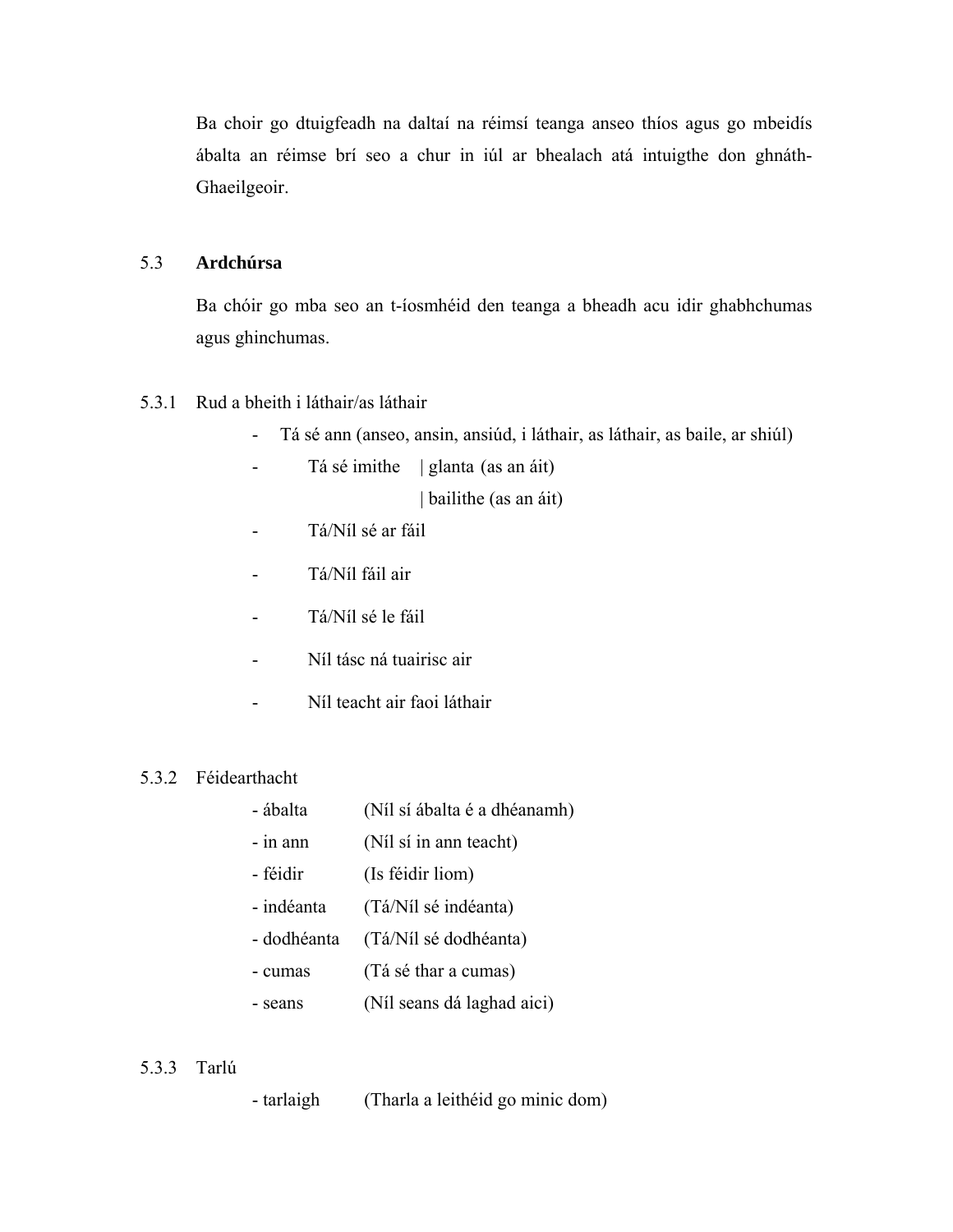|         | - tit amach (B'shin mar a thit sé amach)     |
|---------|----------------------------------------------|
| - tarlú | (Ní bhíonn tarlú mar sin ann ach go hannamh) |

#### 5.3.4 Suíomh

- áit, ionad, suíomh
- bun, barr
- lár, ceartlár, croí
- taobh, tosach, cúl, aghaidh
- tuaisceart, deisceart, iarthar, oirthear
- an t-íochtar, an t-uachtar
- deas, clé, uachtarach, íochtarach, cóngarach
- ann, anseo, ansin, ansiúd
- amuigh, istigh, lasmuigh, laistigh
- thuas, thíos, lastuas, laistíos
- thall, abhus
- thuaidh, thoir, thiar, theas
- i lár baill, sa lár, ar an imeall
- in airde
- ar (ar bord, ar aghaidh, ar chúl, ar bharr, ar mhullach, ar thaobh)
- faoi (faoin staighre, faoin tuath)
- i (i lár, i gcian, i gcóngar, i ngar, ina suí)
- idir (idir Sligeach agus Gaillimh)
	- le (le taobh, le hais)
- ag (ag an bhfuinneog)
- os (os cionn, os comhair)
- ó (mile ón gcathair)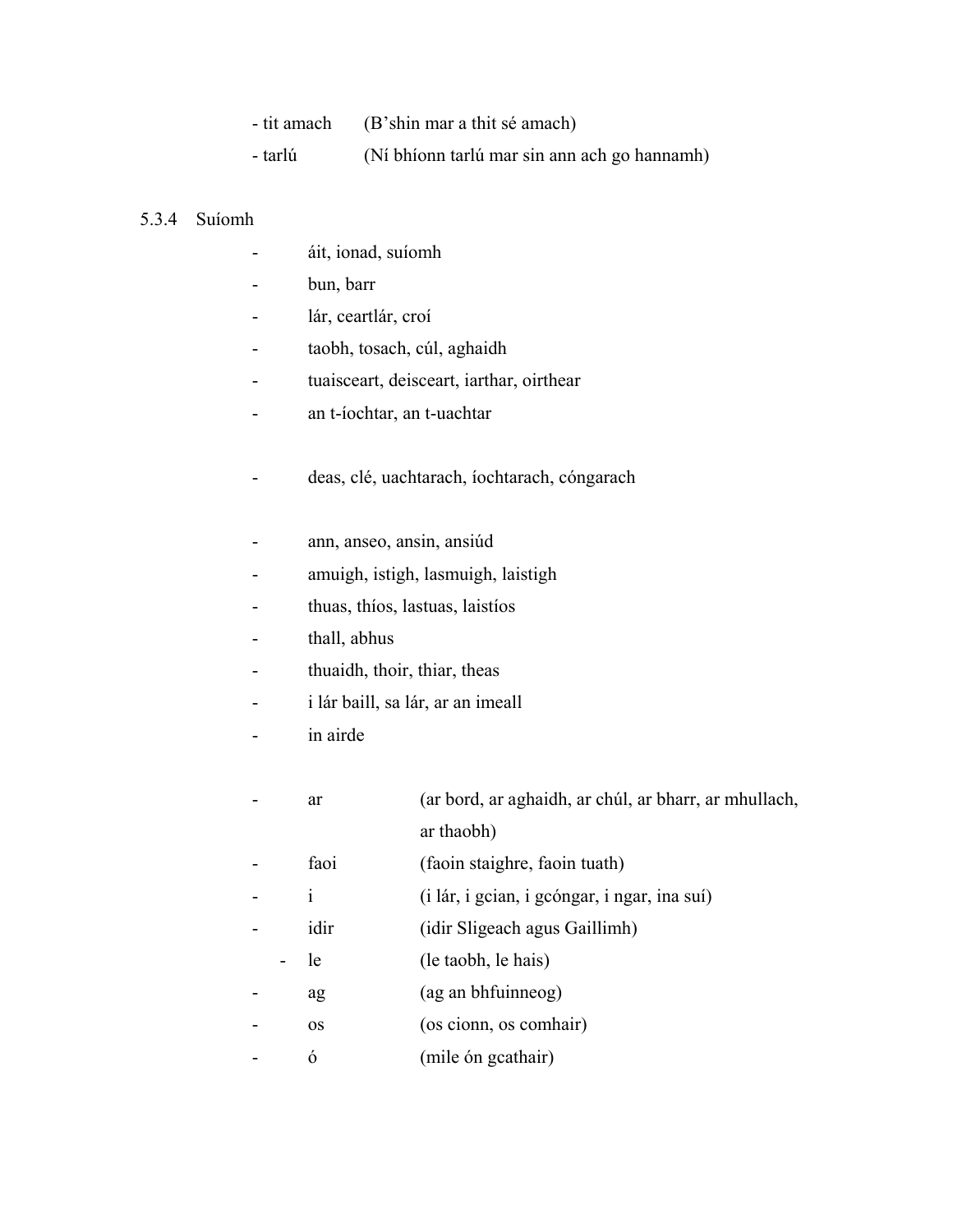#### 5.3.5 Gluaiseacht

- luas, moille, gluaiseacht, treo, ceann scribe, fad, achar
- mall, tapaidh
- isteach, amach
- suas, anuas, síos, aníos, anonn, anall, abhus
- siar, aniar, soir, anoir
- ó thuaidh, aduaidh, ó dheas, aneas
- faoi dheis, faoi chlé, ón taobh
- i leith
	- go, do, ar, faoi, de, chuig, trí, as, thar
- tar, téigh, siúil, tiomáin, rith, fan, seas, suigh, imigh, gabh, druid, stad, glan, gread, sroich, bog, cas, trasnaigh
- $\text{teigh}$  | i bhfoisceacht | | i ngiorracht |

#### 5.3.6 Méid

- méid, fad, leithead, tomhas
- galún, líotar
- méadar, orlach, troigh, slat, acra, míle
- mór, beag/mion
- leathan, caol, tanaí, ramhar
- fada, gearr
- ard, íseal
- domhain, éadomhain
- méadaigh, laghdaigh, suimigh, dealaigh, tomhas, giorraigh
- bain ….. de, cuir …….le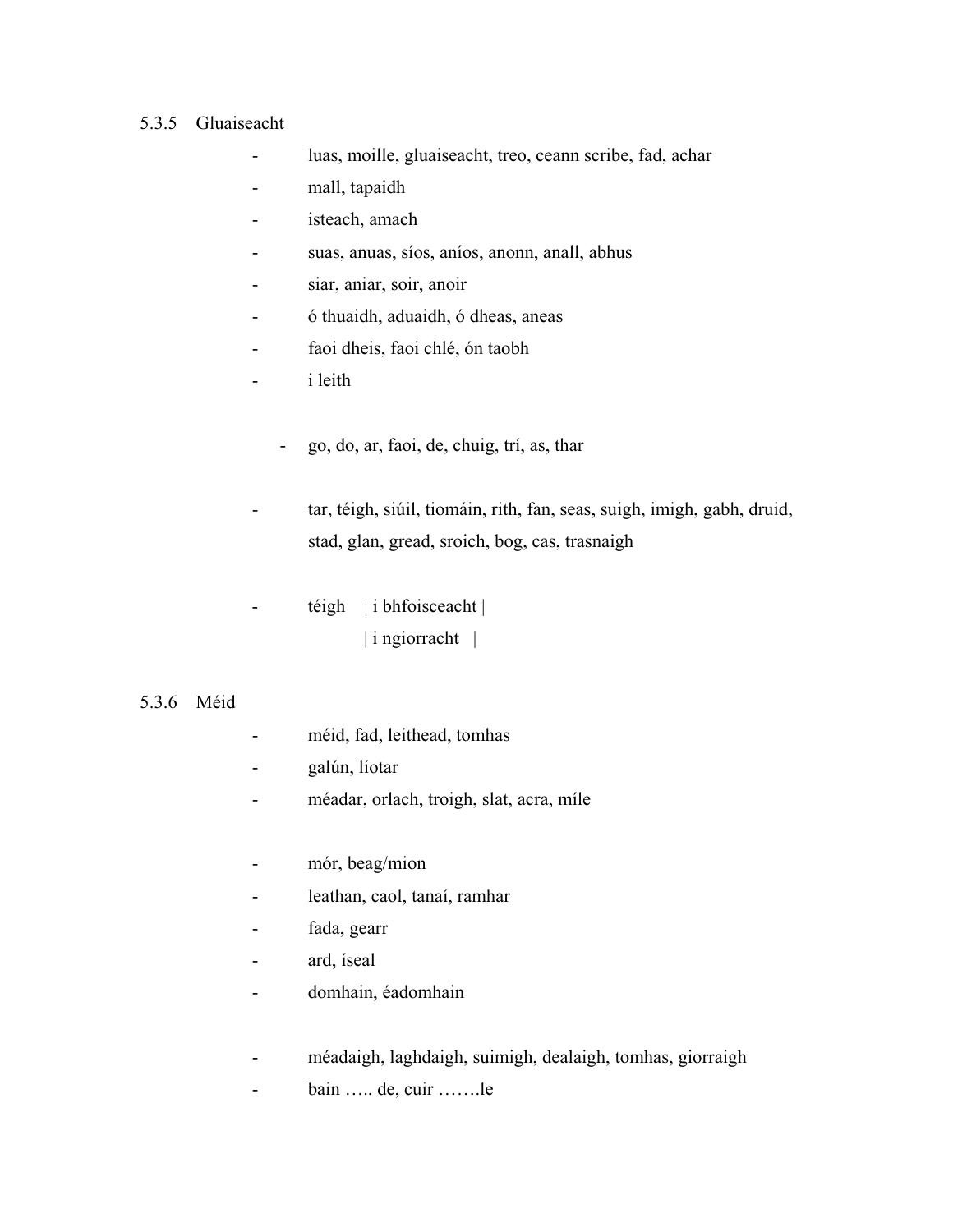- téigh i méid (i laghad)

#### 5.3.7 Am

- an Féilire (míonna agus laethanta na seachtaine)
- an lá (maidin, nóin, iarnóin, tráthnóna, oíche, mean oíche)
- an clog agus an t-am
	- anois, anocht, ךrl.
	- ansin, uair éigin, tamall ó shin, taobh istigh de sheachtain, tar éis tamaill, ar ball (beag), ar tí, dhá bhliain is an lá inniu
	- méid ama
	- tréimhse, deireadh seachtaine
	- i gcaitheamh na hoíche, idir an dá linn ar feadh seachtaine, go ceann i bhfad ó inniú go dtí amárach le seachtain (anuas)

#### 5.3.8 Minicíocht

- gach lá (bliain, seachtain דrl.)
- go rialta (neamhrialta), go hannamh, go minic
- go leanúnach, go hannamh, de shíor, gan staonadh gan stop, an tam ar fad (go léir)
- anois is arís
- riamh ná choíche
- uair sa ló
- go laethúil, go seachtainiúil, go míosúil, go bliantúil
- de gnáth

#### 5.3.9 Buaine agus athrú

- (buan) seasmhacht
- seasmhach, daingean, docht
- athrú, (athraigh, athraitheach)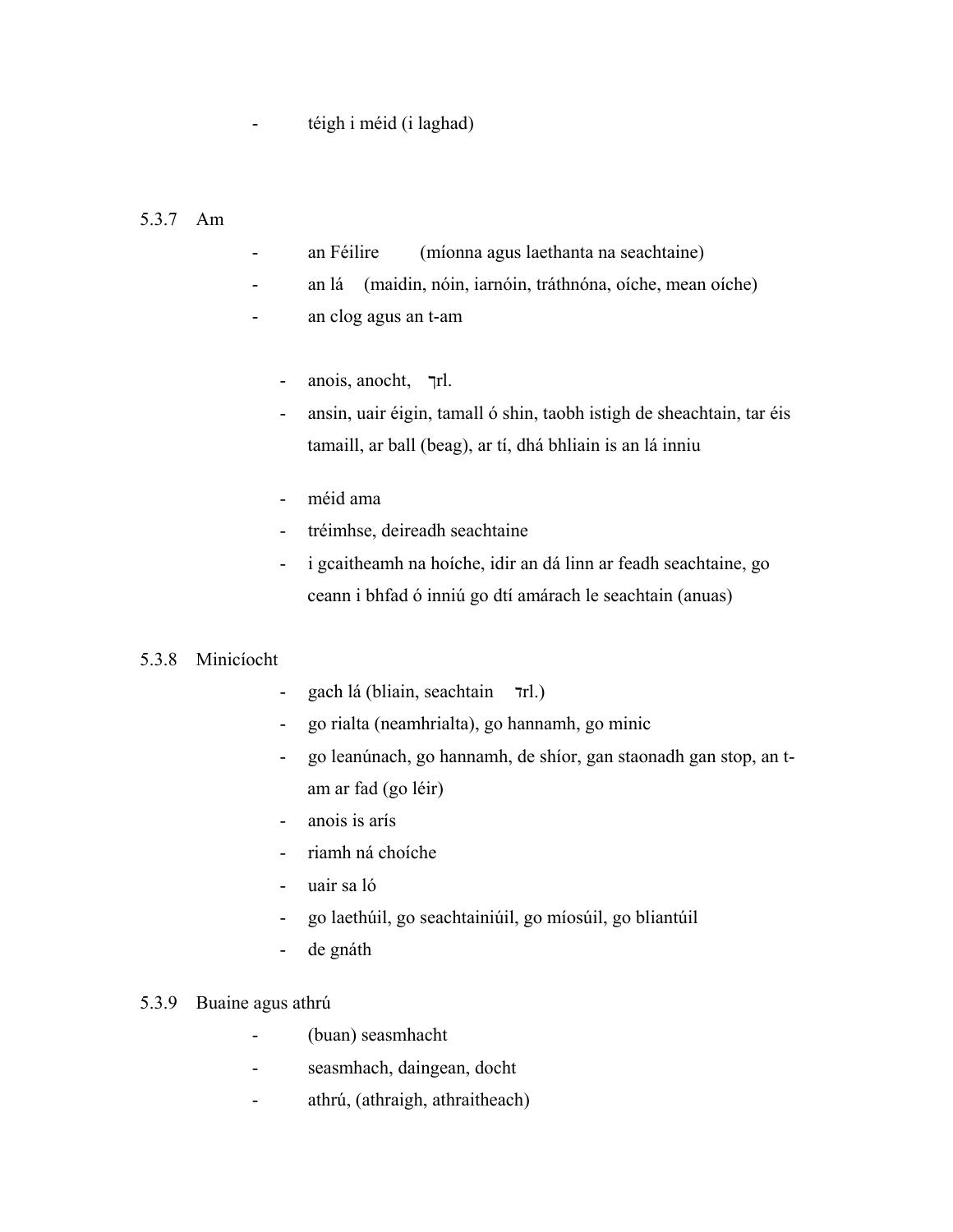- malartú (malartaigh, malartach)
- téigh in aois
- éirigh níos fearr

### 5.3.10 Uimhearthacht

- bunuimhreacha
- uimhreacha pearsanta
- orduimhreacha
- uimhir + ainmfhocal (+ aidiacht) (dhá bhád, seacht gcapall)
- codáin
- ar dtús, sa chéad áit, ina dhiaidh sin, chomh maith le sin, ina theannta sin, níos mó, níos lú, roinnt (mhaith), beagán, cuid (mhór), go leor, a dhóthain
- 5.3.11 Cruth
- cuma/cruth/déanamh
- cearnóg, ciorcal, triantán, dronuilleog
- cam, díreach, lúbtha, cothrom (cothromaigh)

#### 5.3.12 Meáchan

- gram, cíleagram, punt, cloch, tonna
- trom, éadrom
- meáigh, cuir suas (caill) meáchan

### 5.3.13 Teocht

- teocht, fuacht, teas, céim (teochta, seaca)
- te, fuar, fionnuar, bog, aoibhinn

#### 5.3.14 Taise

- tirim, tais, fliuch

# 5.3.15 Dath

- dubh, bán, ך rl..
- dathaigh, cuir dath air

#### 5.3.16 Aois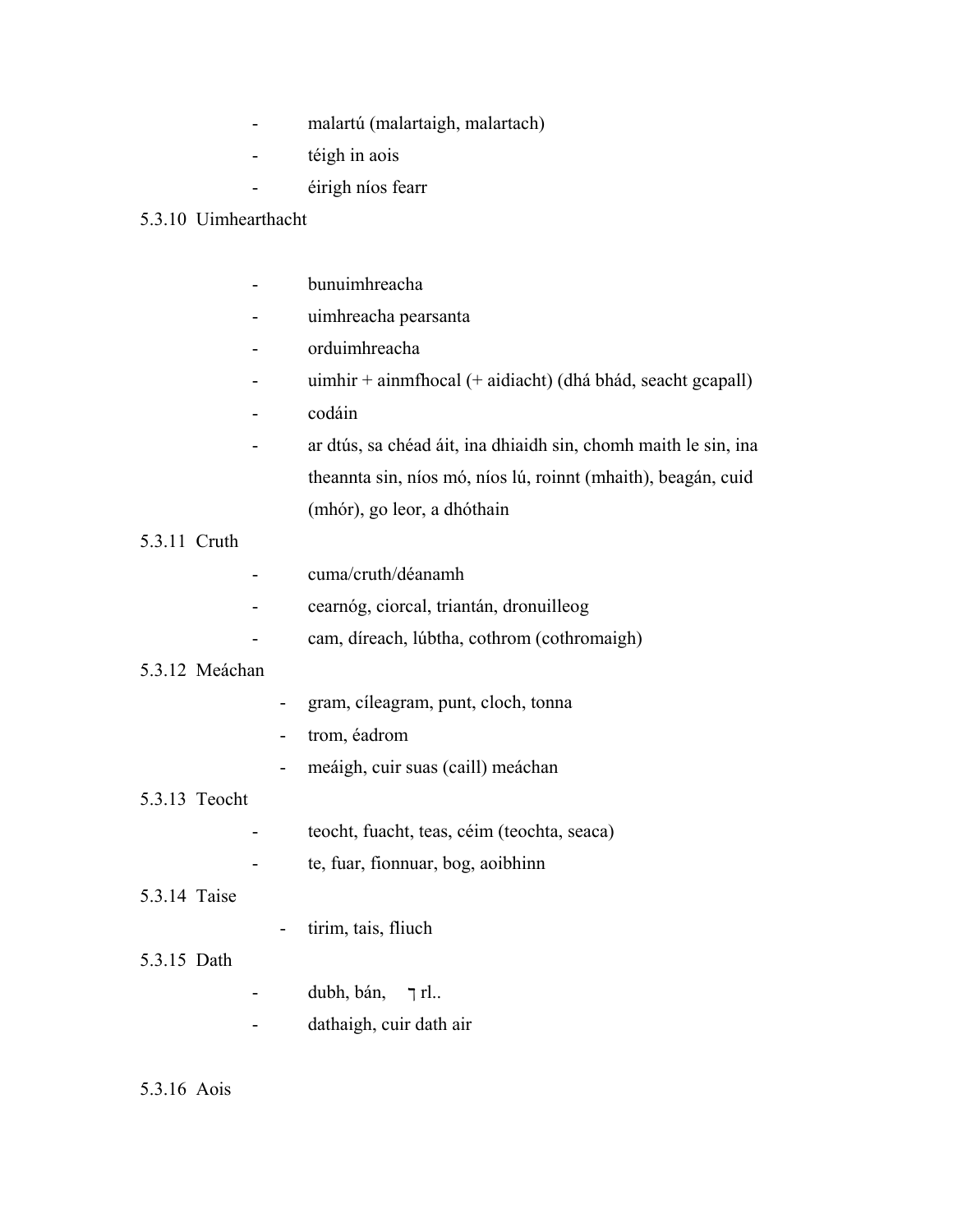- sean, óg, aosta, ársa, úr, nua
- seanaimseartha, nua-aimseartha
- téigh in aois (in óige)

## 5.3.17 Luach

- saor, daor, luachmhar, gan mhaitheas, fiúntach, costasach, neamhfhiúntach, ina mhargadh
- airgead, malartú
- téigh ó mhaith
- ní fiú faic (tráithnín) é
- íoc as, díol (as), ceannaigh

## 5.3.18 Ábhar

- miotal, adhmad, éadach, plaisteach, gloine, coincréit, iarann, copar, stán, ór, airgead, cloch, cré, cré-umha, láib, cadás, olann, níolón

#### 5.3.19 Tréithe

- maith, olc, measartha, droch-, an-mhaith, sármhaith, uafásach, déistineach
- bog, crua, lofa, den scoth, sásúil, míshásúil
- níos fearr, níos measa
- ceart (go leor), oiriúnach, cruinn

#### 5.3.20 Gaolta

- Gaol loighiciúil
	- cúis, fáth, aidhm, toradh
	- toisc, mar, ós rud é, chun, ionas, do
	- chun, i gcomhair, mar gheall ar, de bharr, de dheasca, de thoradh, d'fhonn
	- agus, chomh maith, freisin, ach amháin
	- dá bhrí sin, mar sin, ar an ábhar sin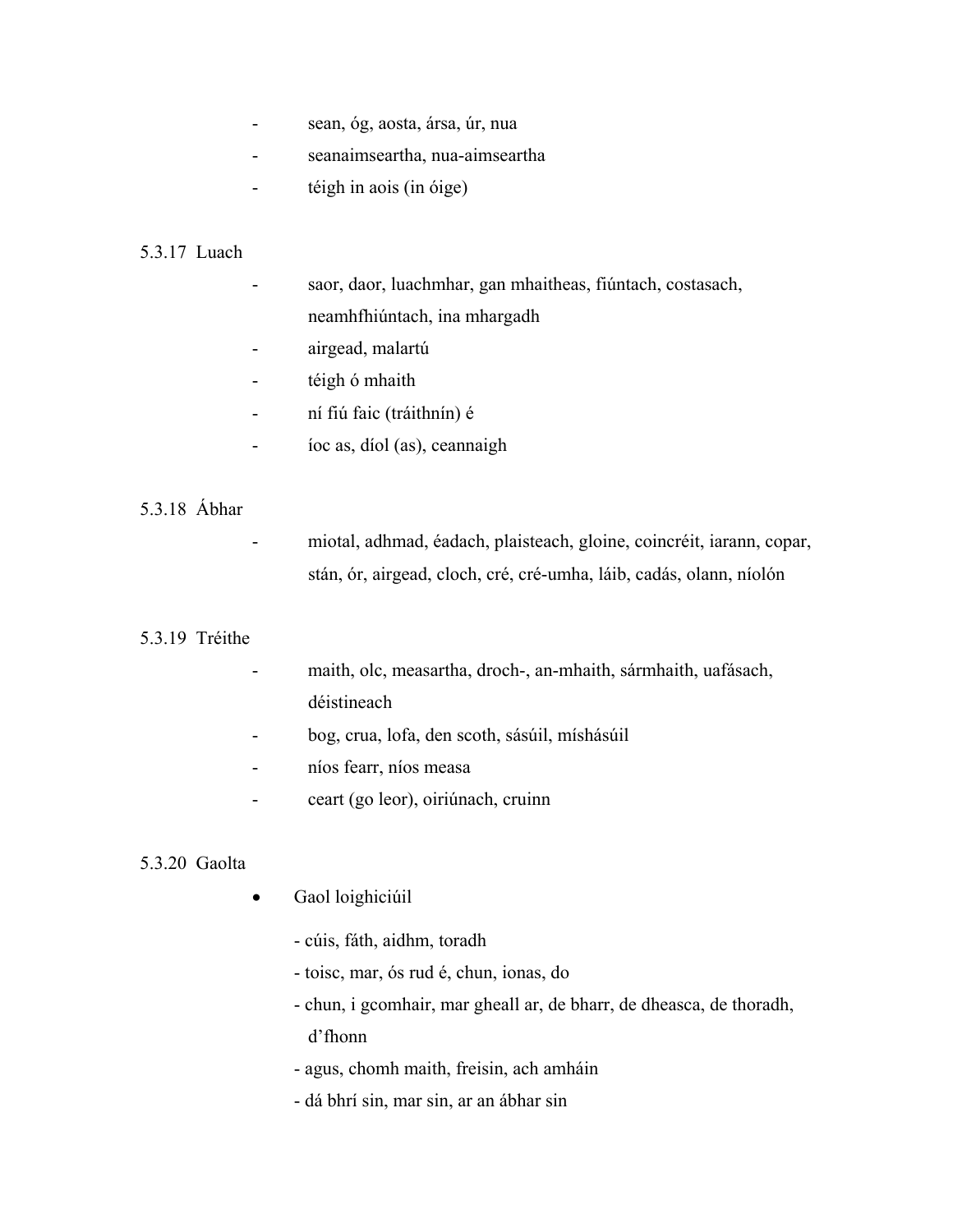- ag éirí as sin, fágann sé sin

- Gaol ama
	- na haimsirí
	- cheana, roimhe sin, fós, roimh re, ina dhiaidh sin, in ann, luath, déanach, níos luaithe, níos déanaí
	- (díreach) anois, ansin, láithreach, faoi dheireadh, ag an am céanna, le chéile
- Aimsir chaite
	- Inné, arú inné, an tseachtain seo caite, anuraidh, le tamall anuas, le déanaí, le gairid, ar na mallaibh, anois beag, anois díreach, ar maidin, aréir, sa tseanaois, san am a chuaigh thart, san am atá caite, ré na págántachta
- Aimsir ghnáthláithreach
	- Go minic, ó am go céile, anois is arís, go míosúil, go bliantúil
- Aimsir fháistineach
	- anocht, amarach, an mhí seo chugainn, i gceann tamaill, sar i bhfad.

# 5.3.21 Gnéithe eile

- úsáideach, áisiúil, gan mhaith, diomhaoin, furasta, deacair, go héasca, tábhachtach, coitianta, gnách, aisteach, corr, sabháilte, baolach, contúirteach, dainséarach.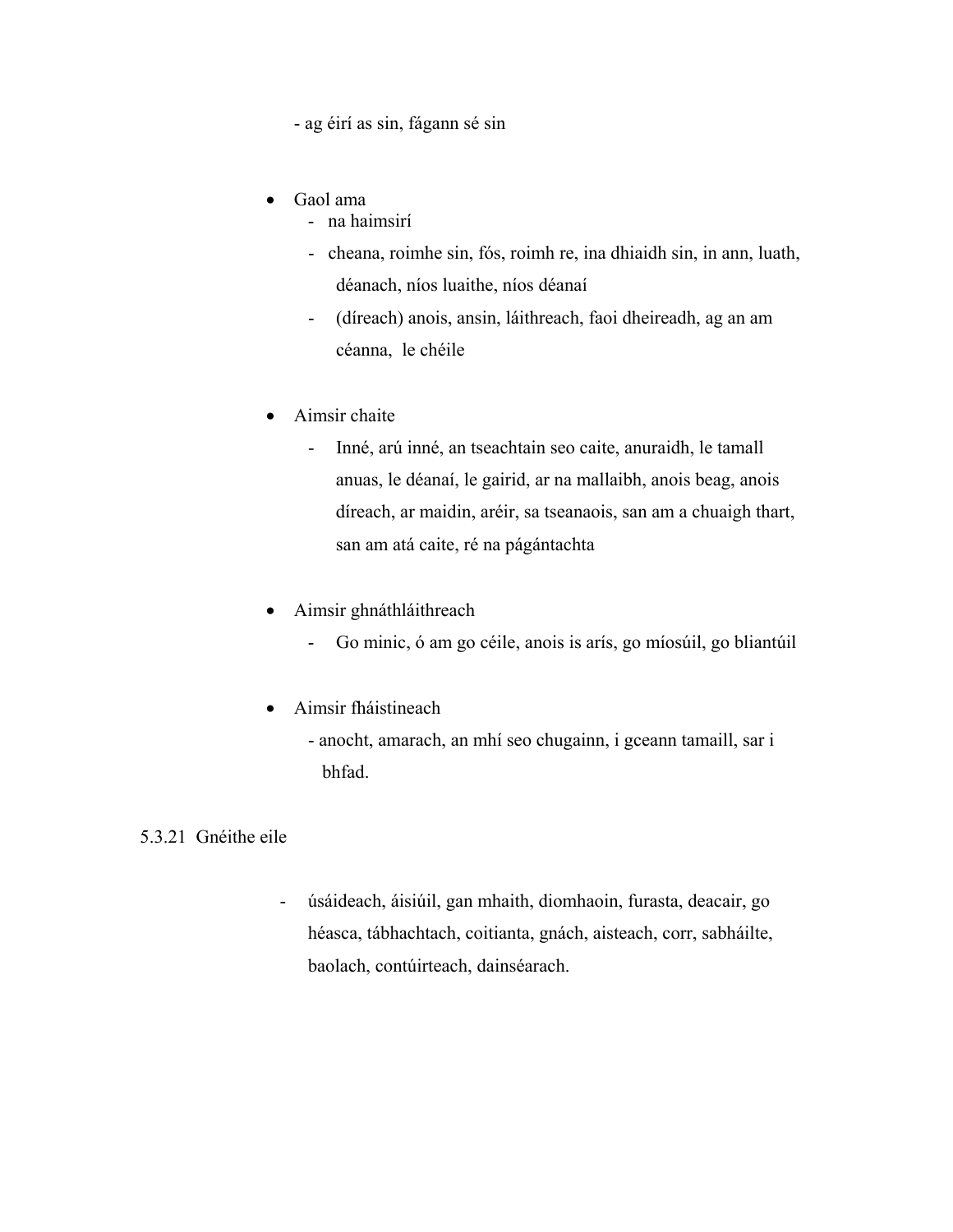# 6. **TOIPICÍ**

- 6.1 An dalta féin
	- ainm, áit chónaithe
	- an teaghlach
	- aois
- 6.2 An scoil agus ábhair staidéir
	- cineálacha scoileanna
	- múinteoirí agus ábhair staidéir
	- an fearas a úsáideann said ar scoil
	- amchláir

# 6.3 Caitheamh aimsire

- cúrsaí spóirt
- ceol agust damhsa
- léitheoireacht
- amharclann agus scannáin
- an telefís agus raidio
- féilte nó fleánna áitiúla
- 6.4 An teach
	- na seomraí
	- troscán
	- an chistin agus uirlisí cistine
	- an gairdín agus obair an ghairdín
- 6.5 Bia agus deoch
	- béilí sa bhaile
	- cócaireacht
	- saghsanna glasraí, torthaí agus feola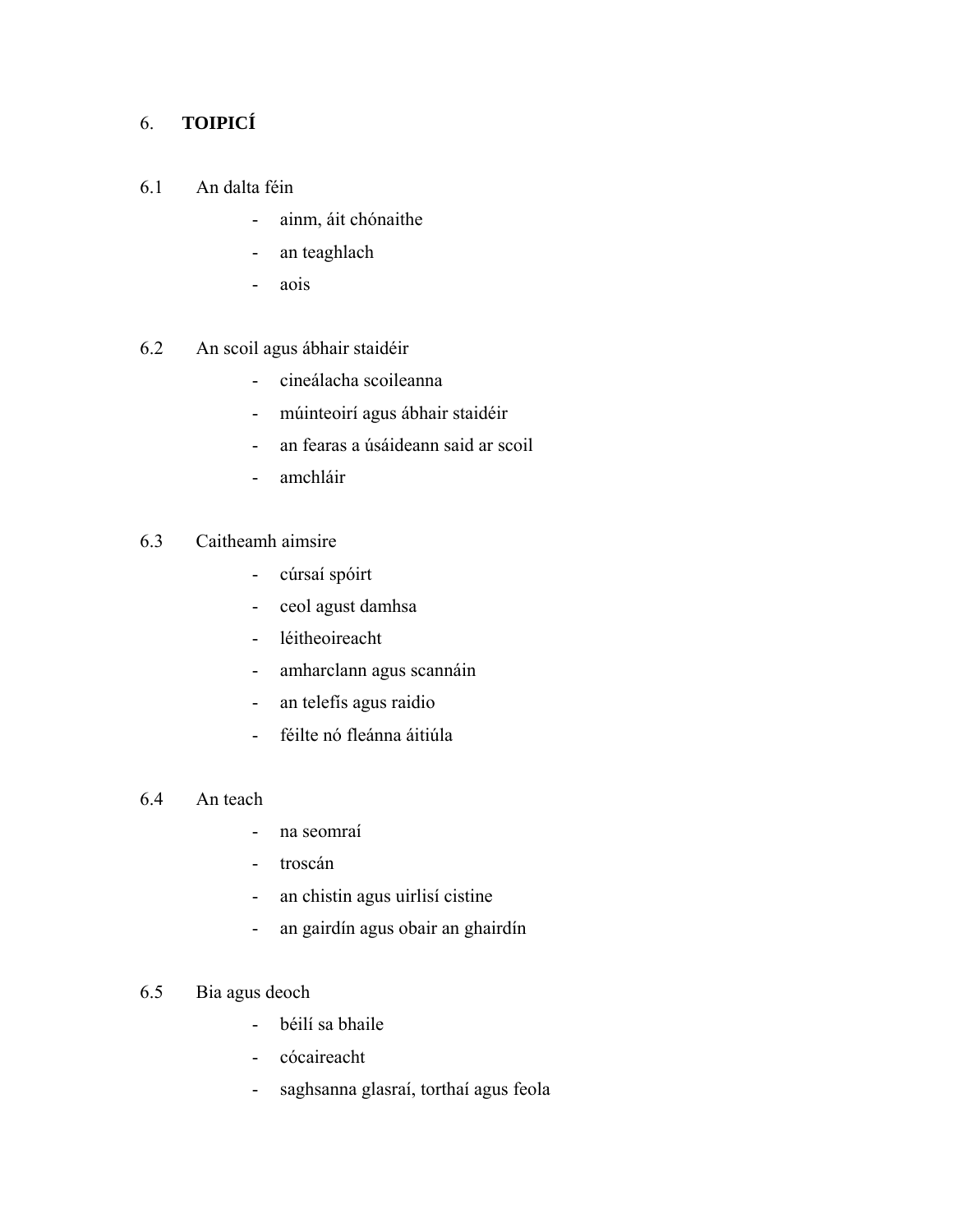- 6.6 Laethanta saoire
	- an fharraige agus caitheamh aimsire cois farraige
	- campáil
	- cúrsaí taistil
	- óstáin agus árasáin
	- an Ghaeltacht

# 6.7 Eagrais atá sa cheantar

- clubanna agus gníomhaíochtaí
- 6.8 Seirbhísí eile sa cheantar
	- na gardaí
	- an dochtúir
	- an fiaclóir
	- an briogáid dóiteáin
	- an eaglais
	- ospidéal

# 6.9 Siopaí agus siopadóireacht

- saghsanna síopaí
- crua-earraí
- bia ךrl.
- 6.10 Postanna agus slite beatha
	- cineálacha oibre
	- tuarastal
	- oiliúint
	- coinníollacha oibre agus stailceanna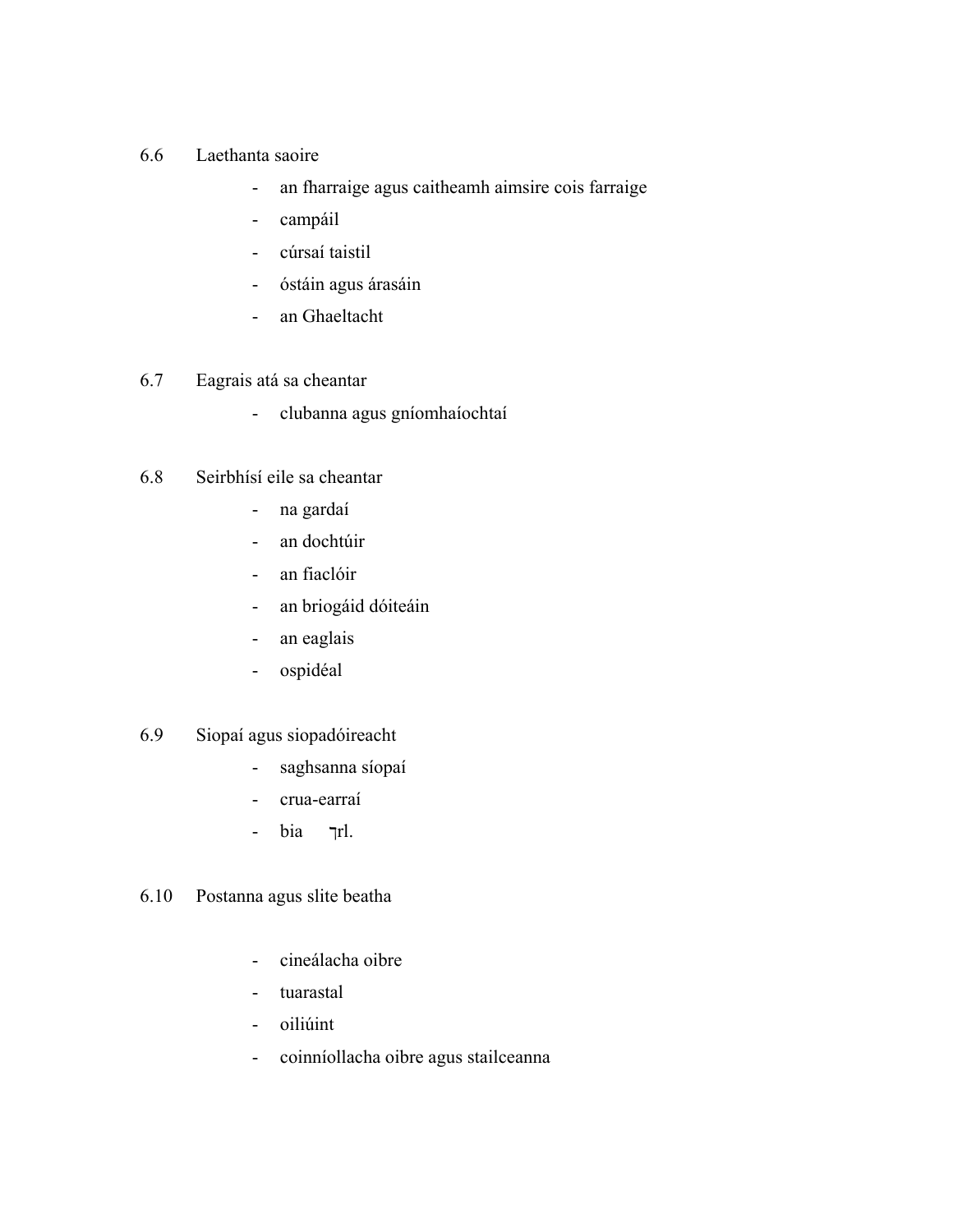- 6.11 An tuath agus cúrsaí feirmeoireachta
	- ainmhithe
	- barraí
	- obair na feirme ins na séasúir éagsúla
- 6.12 Tionsclaíocht eile sa cheantar
	- iascaireacht
	- feirmeoireacht éisc
	- déantúsaíocht
- 6.13 Cúrsaí airgid agus coigiltis
	- airgead póca
	- cuntas sa bhanc/in oifig an phoist/i gcumann
	- foirgníochta
- 6.14 Eadaí agus faisean
- 6.15 An corp, sláinte agus tinneas
	- baill an choirp
	- tinneas, slaghdán, galair agus máchaill
	- tobac, drugaí, agus ólachán
- 6.16 Timpistí agus dainséar
	- sa teach
	- le linn cluichí
	- ar an mbóthar
	- ar an bhfarraige agus san aer
	- cúram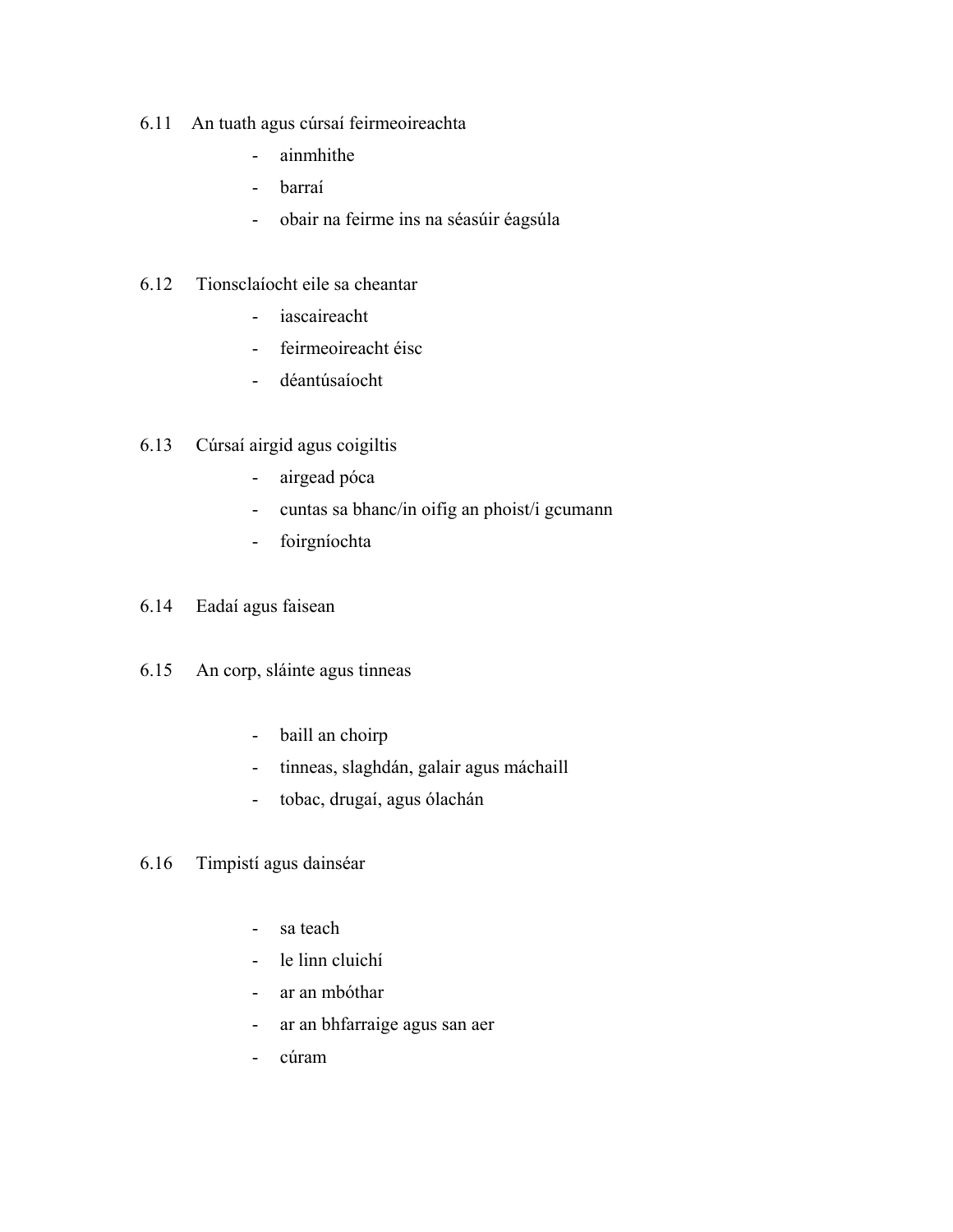- 6.17 Cúrsaí reatha áitiúla
	- nuachtáin áitiúla
	- irisí do dhéagoirí
- 6.18 An aimsir agus cúrsaí aimsire
- 6.19 Ábhair eile ina gcuireann siad féin suim faoi leith
- 6.20 Ábhair staidéir breise don ardchúrsa m.sh.:
- 6.20.1 Caitheamh aimsire in Eirinn
	- Alt a scríobh ar eachtra éigin a bheadh oiriúnach do nuachtán áitiúil (cluiche, fleá  $\pi$ l).
	- Cur síos ginearálta a dhéanamh ar an gcóras sóisialta
	- Cuntas pearsanta ar ghné éigin de cheol na hEireann
	- Ceol atá acu féin; uirlísí ceoil; foinn ךrl.
	- An staid ina bhfuil ceol/amhránaíocht faoi láthair
	- Amhráin thraidisiúnta a bhaineann leis an gceantar
	- Cumainn/eagrais Ghaelacha áitiúla
	- Imeachtaí Gaelacha sa cheantar
- 6.20.2 An saol sóisíalta sa tseanaimsir

Nósanna na ndaoine sa tseanaimsir – m.sh. torraimh, bainiseacha, bothántaíocht, nósanna a bhain le féiltí  $\tau$ rl.

- 6.20.3 Saol eacnamaíochta sa tseanaimsir
	- Modhanna oibre
	- Slite beatha  $\overline{r}$ rl.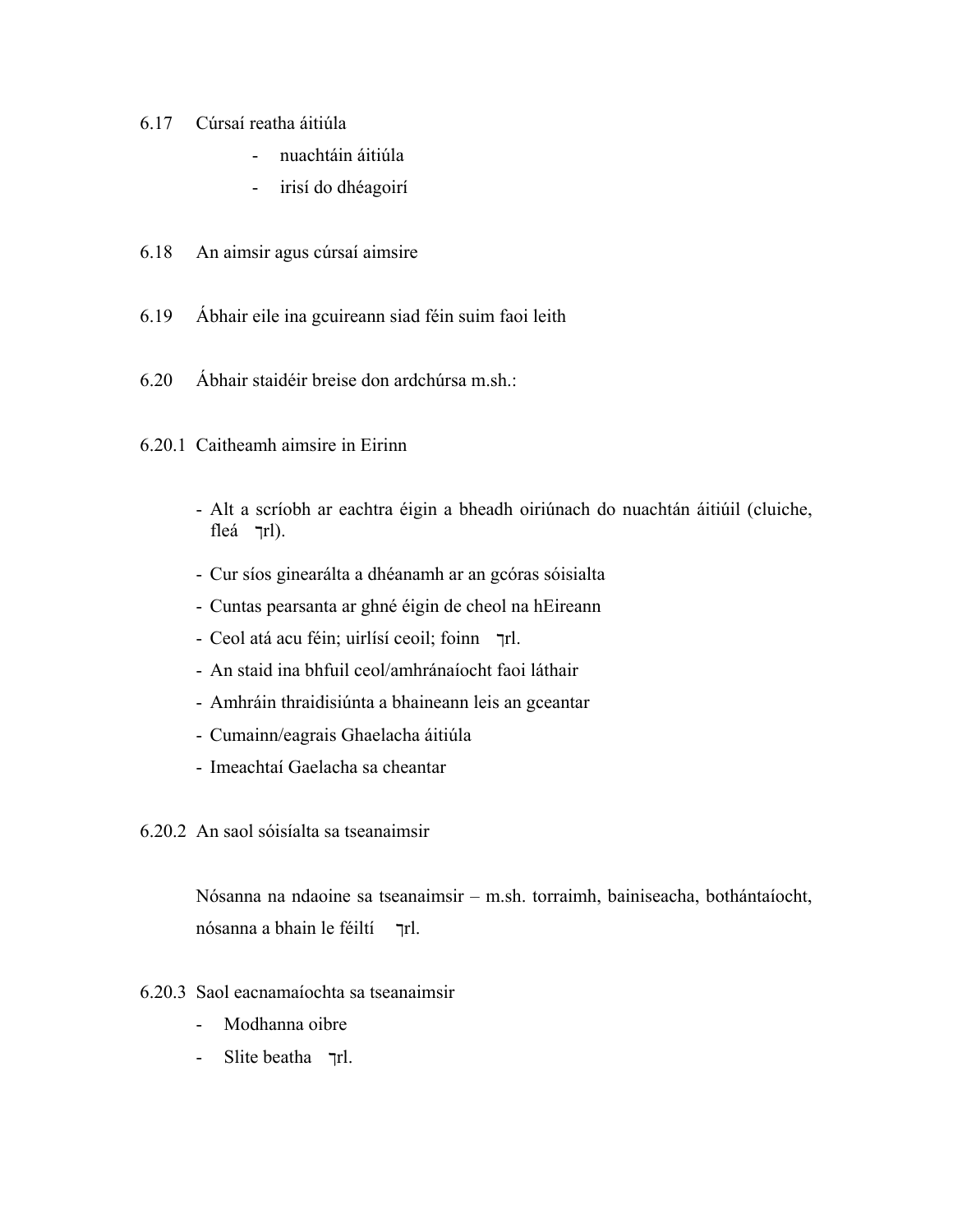#### 6.20.4 Saol eacnamaíochta san am i láthair

- feirmeoireacht (éisc)
- iascaireacht
- déantúsaíocht (tradisiúnta/nua-aimseartha)
- comhlachtaí, comharchumainn
- ceirdeanna
- an talamh agus úsáid na talún
- an aimsir agus a tionchar ar úsáid na talún
- 6.20.5 Stair shoisialta na tíre ó aimsir an Ghorta le haird faoi leith ar na pointí seo
	- tiarnaí talún agus tionóntaí
	- tithíocht
	- ceardchumainn
	- imirce
	- athruithe na seascaidí agus na seachtóidí

# **7. CUSPÓIRÍ MEASÚNAITHE**

## **7.1 An trial chluastuisceana**

Seo thíos samplaí den ábhar a scrúdófar

## 7.1.1 Bonnleibhéil

- (a) Na mórphointí a thuiscint ó phíosaí bolscaireachta nó ó iarratais agus iad á léamh go soiléir – ag duine le Gaeilge ó dhúchas – ag gnáthluas léitheoireachta
- (b) Na mórphointí a thuiscint ó fhógraí áitiúla; ó scéalta nuachta áitiúla; ó réamhaisnéis na haimsire agus ó chláir spóirt
- (c) Éisteacht le comhrá agus

(i) An t-atmasféar agus mothucháin na gcainteoirí a aithint

(ii) Suíomh an chomhrá a aithint – cá bhfuil na cainteoirí má tá sin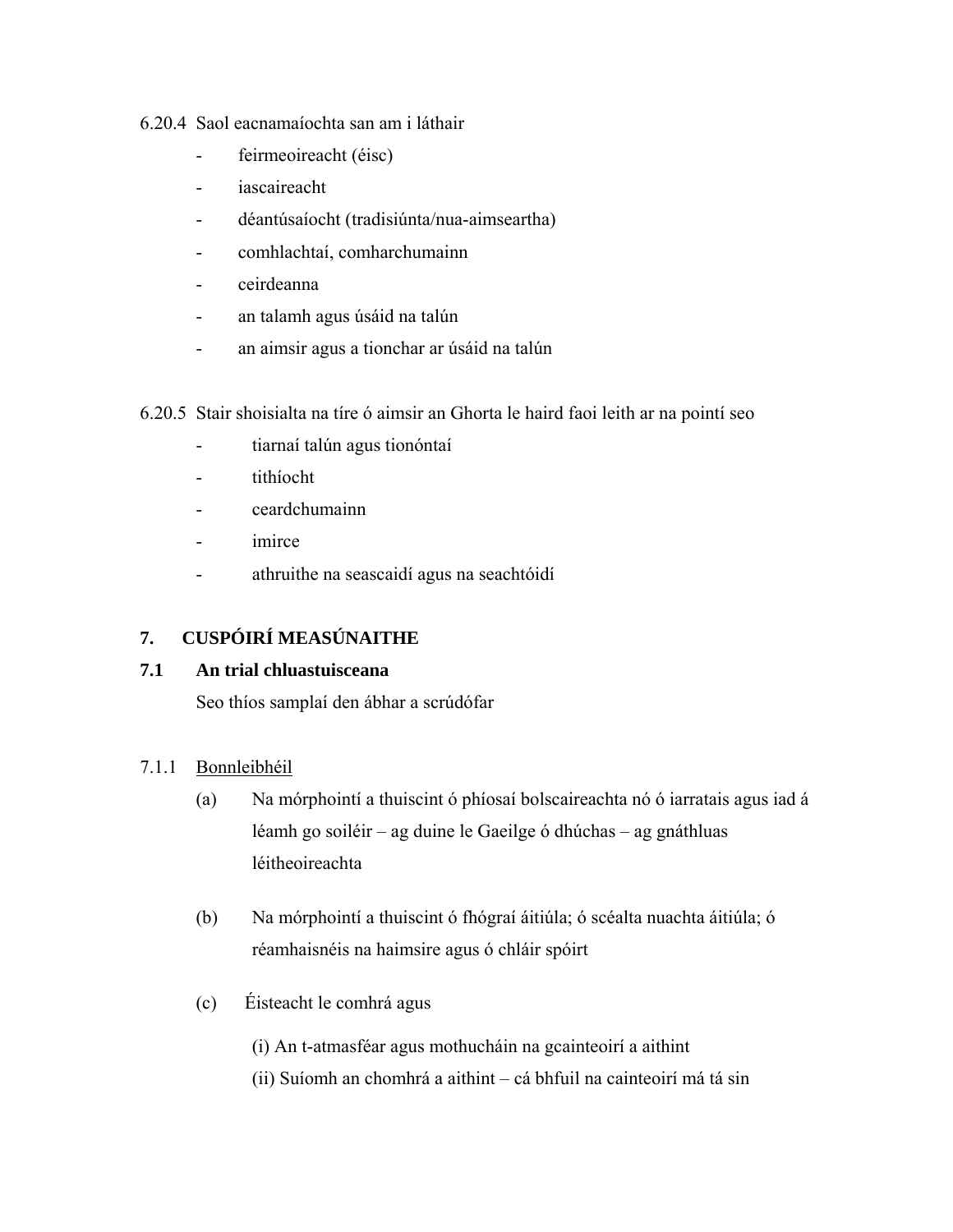tábhachtach)

- (iii) An t-ábhar cainte a aithint
- (iv) Dearcadh na gcainteoirí i leith an ábhair a aithint

### 7.1.2 Gnáthleibhéal

- (a) Tuiscint níos iomláine acu i dtaobh na n-ábhar atá luaite thuas
- (b) Príomhghnéithe de scéalta nuachta a thuiscint creatlach an scéil a bheith acu, m.sh. eachtra – an chúis agus an toradh – na príomhcharachtair a aithint
- (c) Eolas ginearálta a phiocadh suas i dtaobh réamhaisnéis na haimsire an séasúr atá i gceist, an sórt aimsire atá ann agus cad atá le teacht
- (d) Eisteacht le comhrá agus
	- (i) Ábhar an chomhrá a thuiscint
	- (ii) Dearcadh na gcainteoirí a aithint
	- (iii) Príomhphointí atá á ndéanamh ag na cainteoirí a aithint

## 7.1.3 Ardleibhéal

- (a) Tuiscint iomlán acu orthu seo:
	- (i) Teachtaireachtaí gearra m.sh, fógraí áitiúla
	- (ii) Scéalta nuachta atá taobh istigh de ghnáthréimse suime an aoisghrúpa
	- (iii) Cuntais ar chláir spóirt nó caitheamh aimsire eile
	- (b) Iad a bheith in ann comhrá a bhaineann le haon ghnéithe dá réimse taithí féin a thuiscint agus comhthuiscint a bheith acu leis na cainteoirí

## **7.2 Léamh agus scríobh**

## 7.2.1 Bonnleibhéal

(a) Go dtuigfidís na fógraí agus píosaí bolscaireachta atá ar fáil ina dtimpeallacht – timpeallacht na scoile, sa chathair/baile mór, faoin tuath, ar an nuachtán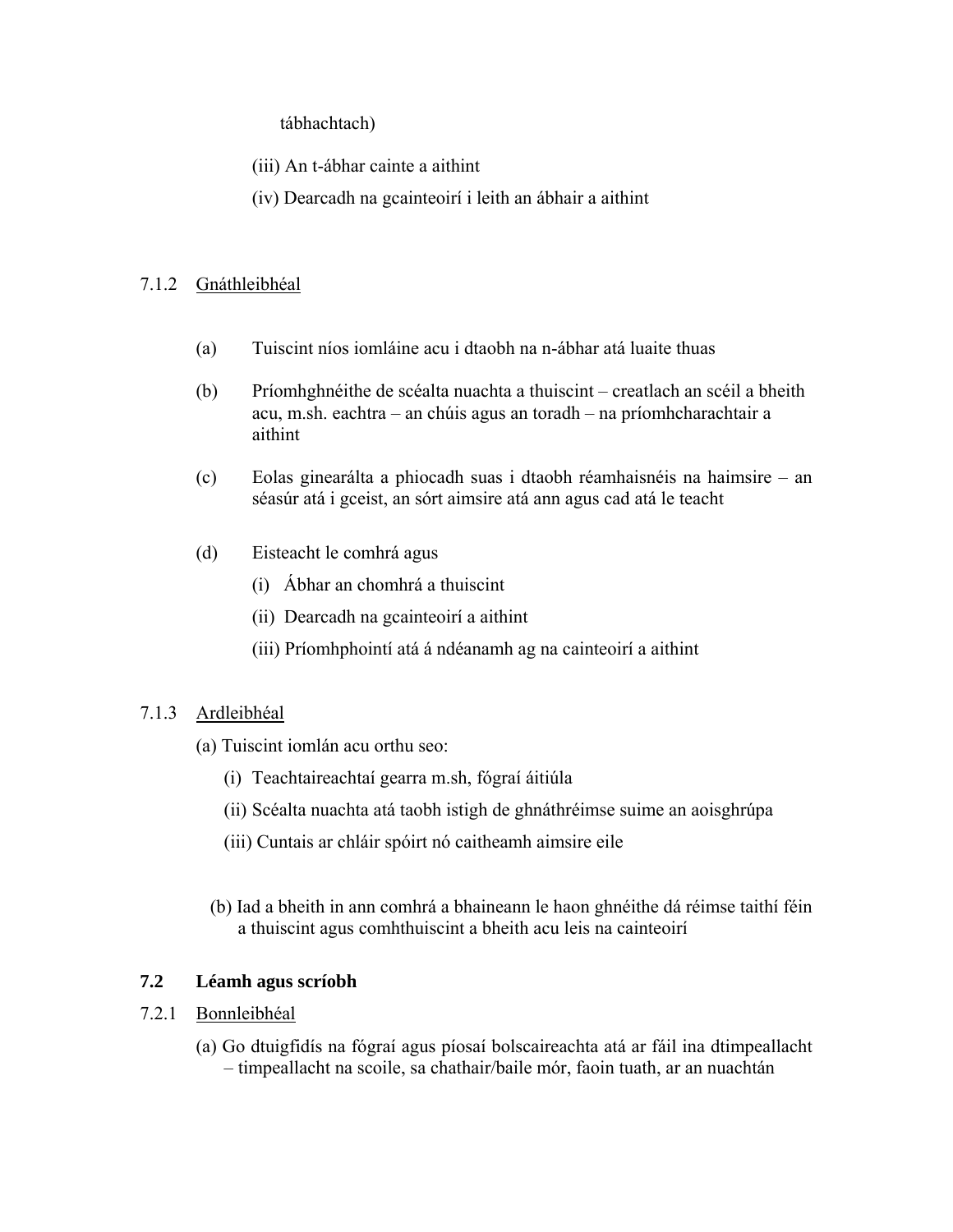- (b) Go mbeidís ábalta na mórphointí a thuiscint ó phíosaí próis a bhaineann lena ngarthimpeallacht (cf. na toipicí thuas)
- (c) Go mbeidís ábalta cur síos gear a scríobh ar ghnéithe dá ngarthimpeallacht i suíomh struchtúrtha, m.sh. cur síos ar phictiúr, nó eolas a phiocadh ó alt leanúnach
- (d) Teachtaireachtaí gearra a scríobh, m.sh. leithscéal a scríobh, nóta gearr a scríobh, cárta poist a scríobh

#### 7.2.2 Gnáthleibhéal

Gach a bhfuil thuas móide:

- (a) Go dtuigfidís sleachtas leanúnacha próis a bheadh ar chaighdeán oiriúnach deacrachta agus réimse cuí foclóra iontu (cf. gníomhaíochtaí, nóisin, funcsin, toipicí)
- (b) Go mbeidís ábalta cur síos gearr a scríobh ar ghnéithe dá ngarthimpeallacht i suíomhanna nach bhfuil chomh struchtúrtha céanna leis na cinn don bhonnchúrsa. Beifear ag súil le réimse níos leithne den teanga.
- (c) Go mbeidís ábalta teachtaireachtaí agus nótaí agus litir a scríobh. Bheadh sé i gceist go mbeadh a smaointe agus a dtuairimí féin á nochtadh acu.

#### 7.2.3 Ardleibhéal

- (a) Go mbeidís ábalta píosaí próis le stíl iriseoireachta nó scéalaíochta a léamh agus a thuiscint. Leagfar béim ar scéalta reatha a bhfuil stíl ghonta shoiléir iontu.
- (b) Go mbeidís ábalta prós liteartha agus filíocht a bheadh oiriúnach dóibh a léamh agus a mheas agus a dtuairimí a nochtadh ina dtaobh.